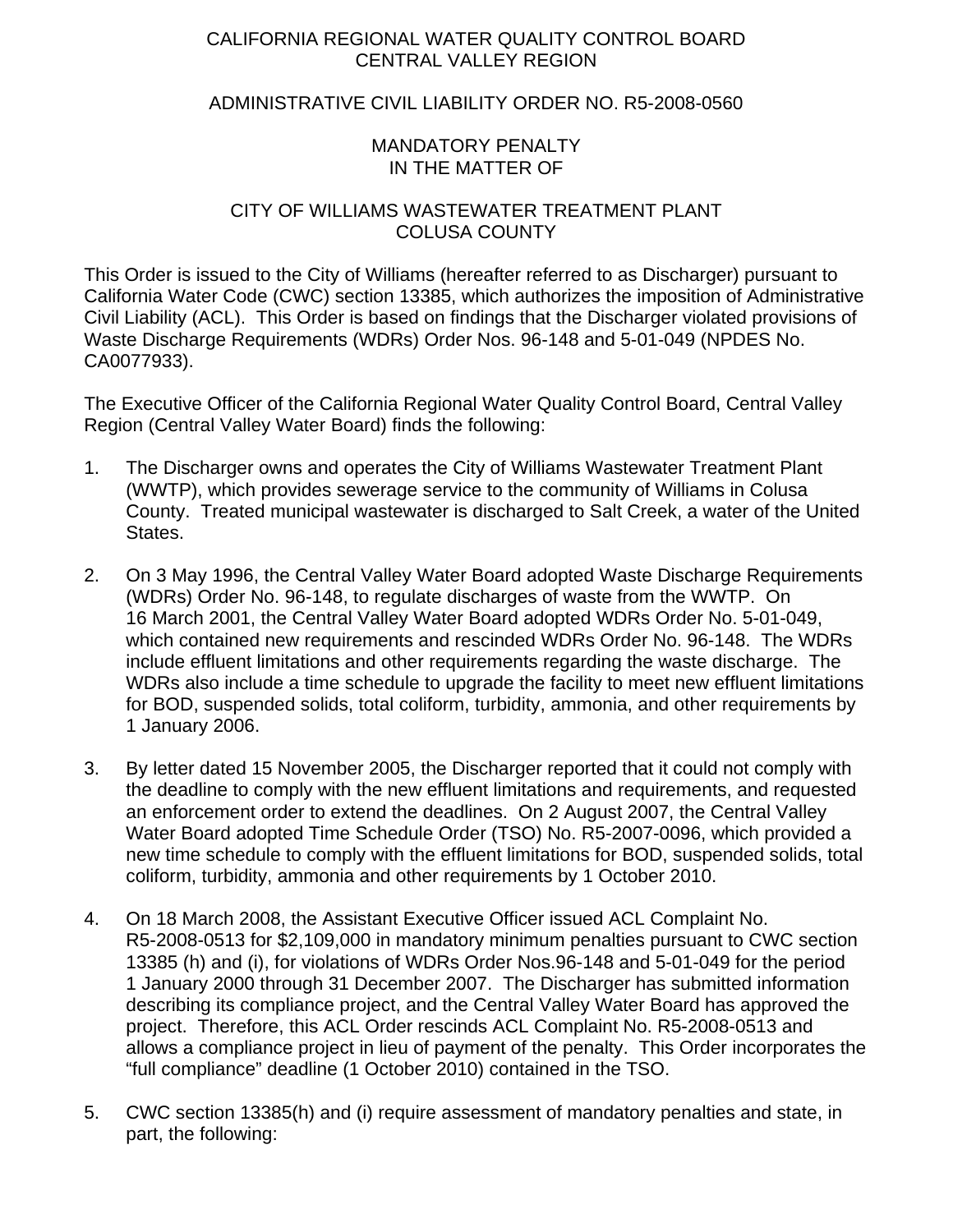CWC section 13385(h)(1) states, *"Notwithstanding any other provision of this division, and except as provided in subdivisions (j), (k), and (l), a mandatory minimum penalty of three thousand dollars (\$3,000) shall be assessed for each serious violation."* 

CWC section 13385 (h)(2) states, *"For the purposes of this section, a 'serious violation' means any waste discharge that violates the effluent limitations contained in the applicable waste discharge requirements for a Group II pollutant, as specified in Appendix A to Section 123.45 of Title 40 of the Code of Federal Regulations, by 20 percent or more or for a Group I pollutant, as specified in Appendix A to Section 123.45 of Title 40 of the Code of Federal Regulations, by 40 percent or more."* 

CWC section 13385(i)(1) states, *"Notwithstanding any other provision of this division, and except as provided in subdivisions (j), (k), and (l), a mandatory minimum penalty of three thousand dollars (\$3,000) shall be assessed for each violation whenever the person does any of the following four or more times in any period of six consecutive months, except that the requirement to assess the mandatory minimum penalty shall not be applicable to the first three violations:*

- *A) Violates a waste discharge requirement effluent limitation.*
- *B) Fails to file a report pursuant to Section 13260.*
- *C) Files an incomplete report pursuant to Section 13260.*
- *D) Violates a toxicity effluent limitation contained in the applicable waste discharge requirements where the waste discharge requirements do not contain pollutantspecific effluent limitations for toxic pollutants."*
- 6. CWC section 13323 states, in part:

*"Any executive officer of a regional board may issue a complaint to any person on whom administrative civil liability may be imposed pursuant to this article. The complaint shall*  allege *the act or failure to act that constitutes a violation of law, the provision authorizing civil liability to be imposed pursuant to this article, and the proposed civil liability."*

- 7. WDR Order No. 96-148 Effluent Limitations No. B.2. states: "*The discharge shall not have a pH less than 6.5 nor greater than 9.0.*"
- 8. WDR Order No. 5-01-049 Effluent Limitations No. B.1A. include, in part, the following effluent limitations, which were in effect until 30 December 2005:

| Constituent                   | <u>Unit</u>          | Monthly<br>Average | Weekly<br>Average | Monthly<br>Median | Daily<br>Maximum |
|-------------------------------|----------------------|--------------------|-------------------|-------------------|------------------|
| BOD <sup>1</sup>              | mg/L                 | $60^2$             | $90^2$            |                   | $120^2$          |
|                               | lbs/day <sup>3</sup> | 250                | 376               |                   | 500              |
| <b>Total Suspended Solids</b> | mg/L                 | $110^2$            | $165^2$           |                   | $220^2$          |
|                               | lbs/day <sup>3</sup> | 460                | 690               |                   | 920              |
| <b>Total Coliform</b>         | MPN/100mL            |                    |                   | 23                | 500              |
| Ammonia                       | mg/L                 |                    | Attach B          |                   | Attach C         |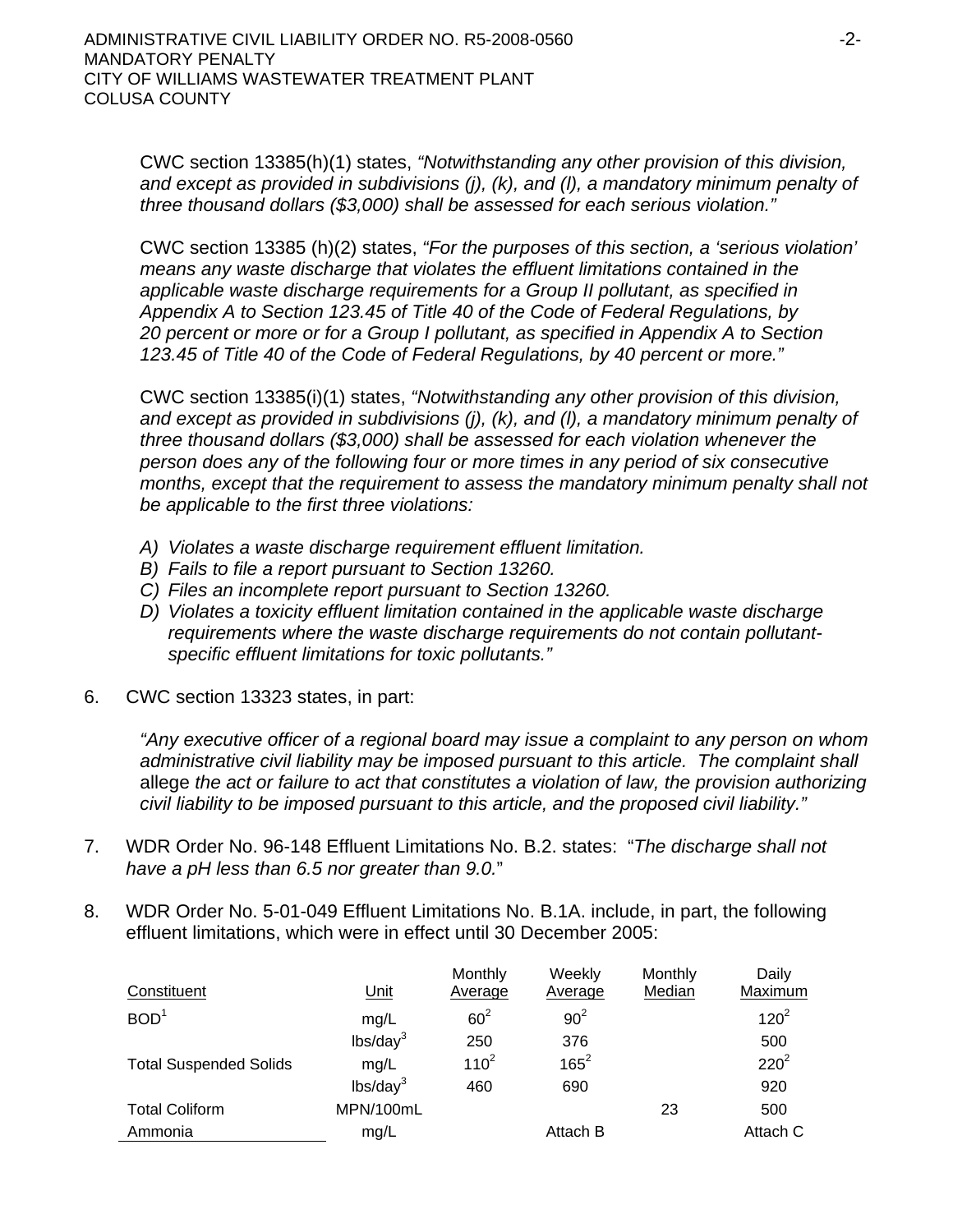|             |                                                           | Monthly | Weekly  | Monthly | Daily   |
|-------------|-----------------------------------------------------------|---------|---------|---------|---------|
| Constituent | Unit<br><u> The Communication of the Communication of</u> | Average | Average | Median  | Maximum |

- $1 5$ -day, 20 $\degree$ C biochemical oxygen demand (BOD)
- $2^2$  To be ascertained by a 24-hour composite
- $3$  Based upon a design treatment capacity of 0.5 mgd
- 9. WDR Order No. 5-01-049 Effluent Limitations No. B.1B. include, in part, the following effluent limitation, which became effective after 30 December 2005:

| Constituent                   | <u>Unit</u>          | Monthly<br>Average | Weekly<br>Average | 7-day<br>Median | Daily<br>Maximum |
|-------------------------------|----------------------|--------------------|-------------------|-----------------|------------------|
| BOD <sup>1</sup>              | mg/L                 | 10 <sup>2</sup>    | $15^2$            |                 | 20 <sup>2</sup>  |
|                               | lbs/day <sup>3</sup> | 42                 | 63                |                 | 84               |
| <b>Total Suspended Solids</b> | mg/L                 | 10 <sup>2</sup>    | $15^2$            |                 | $20^2$           |
|                               | lbs/day <sup>3</sup> | 42                 | 63                |                 | 84               |
| <b>Total Coliform</b>         | MPN/100mL            |                    |                   | 2.2             | 23               |
| Turbidity <sup>4</sup>        |                      |                    |                   |                 | $5^4$            |
| Ammonia                       | mg/L                 |                    | Attach B          |                 | Attach C         |

 $1 - 5$ -day, 20 $\degree$ C biochemical oxygen demand (BOD)

To be ascertained by a 24-hour composite

 $3$  Based upon a design treatment capacity of 0.5 mgd

- <sup>4</sup> The daily maximum limit is 5 NTU, the daily average shall not exceed 2 NTU
- 10. WDR Order No. 5-01-049 Effluent Limitations No. B.4. states "*The discharge shall not have a pH less than 6.5 nor greater than 8.5*."
- 11. Compliance with the TSO exempts the Discharger from mandatory penalties for violations of Effluent Limitations B.1.B. for BOD, total suspended solids, total coliform organisms, turbidity, ammonia, and Effluent Limitations B.2, and B.3., beginning on 2 August 2007, in accordance with CWC section 13385(j)(3).
- 12. According to the Discharger's self-monitoring reports, the Discharger committed four hundred and forty-one (441) serious violations of the above effluent limitations for Group I constituents contained in Order No. 5-01-049 during the period beginning 1 January 2000 and ending 31 December 2007. The violations are defined as serious because measured concentrations of Group I constituents exceeded maximum prescribed levels by more than 20 percent on these occasions. The mandatory minimum penalty for these serious violations is **one million three hundred and twenty three thousand dollars (\$1,323,000)**.
- 13. According to the Discharger's self-monitoring reports, the Discharger committed two hundred and seventy-one (271) non-serious violations of the above effluent limitations contained in Order No. 5-01-0149 during the period beginning 1 January 2000 and ending 31 December 2007. Two hundred and sixty-two (262) non-serious violations are subject to mandatory penalties under CWC Section 13385 (i)(1) because these violations were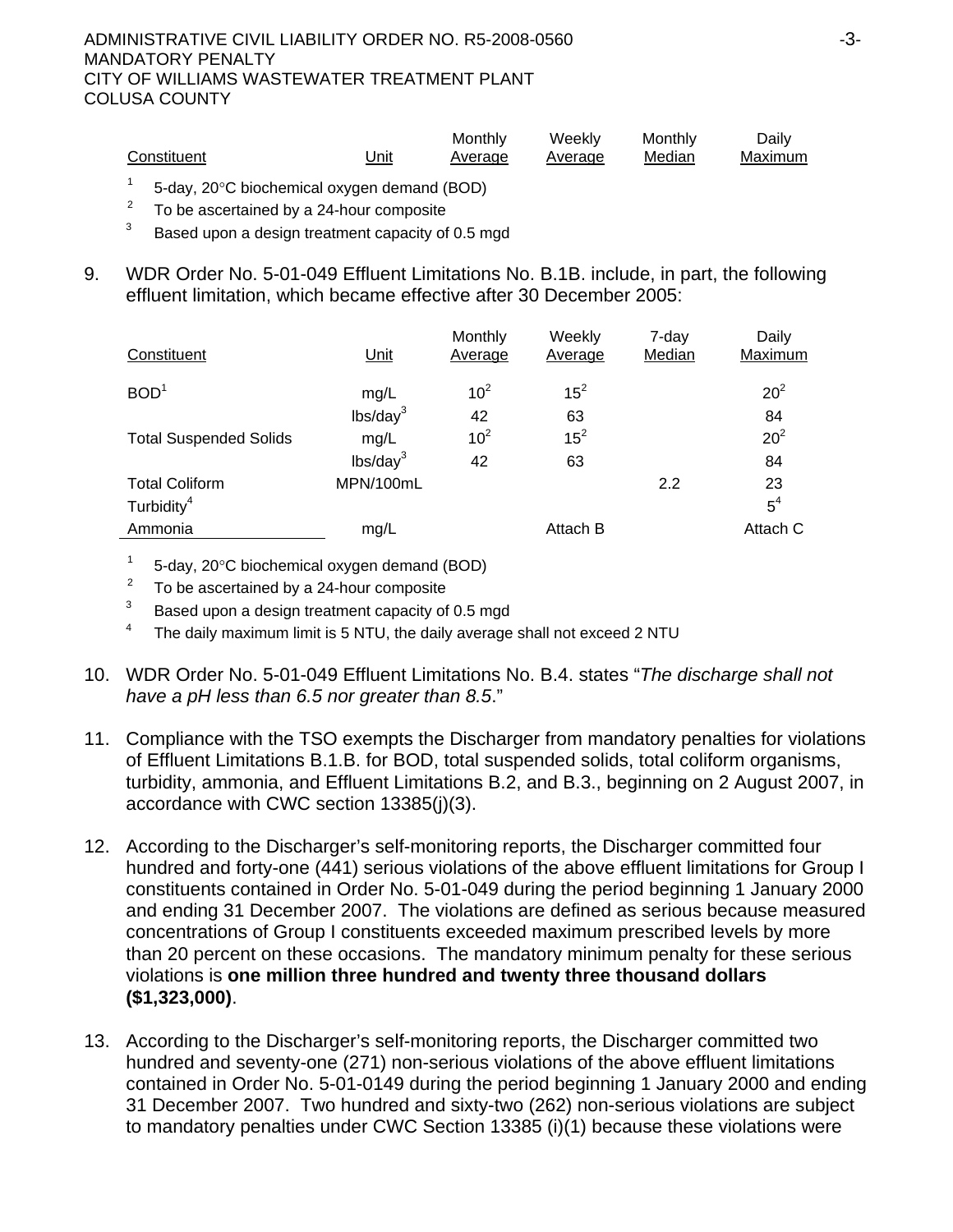preceded by three or more similar violations within a six-month period. The mandatory minimum penalty for these non-serious violations is **seven hundred and eighty-six thousand dollars (\$786,000)**.

- 14. The total amount of the mandatory penalties assessed for the cited effluent violations is **two million one hundred and nine thousand dollars (\$2,109,000).** A detailed list of the cited violations is included in Attachment A, a part of this Order.
- 15. CWC section 13385 (k) states:

*"(1) In lieu of assessing all or a portion of the mandatory minimum penalties pursuant to subdivisions (h) and (i) against a publicly owned treatment works serving a small community, the state board or the regional board may elect to require the publicly owned treatment works to spend an equivalent amount towards the completion of a compliance project proposed by the publicly owned treatment works, if the state board or the regional board finds all of the following:* 

*(A) The compliance project is designed to correct the violations within five years.* 

*(B) The compliance project is in accordance with the enforcement policy of the state board, excluding any provision in the policy that is inconsistent with this section.* 

*(C) The publicly owned treatment works has prepared a financing plan to complete the compliance project.* 

*(2) For the purposes of this subdivision, "a publicly owned treatment works serving a small community" means a publicly owned treatment works serving a population of 10,000 persons or fewer or a rural county, with a financial hardship as determined by the state board after considering such factors as median income of the residents, rate of unemployment, or low population density in the service area of the publicly owned treatment works.* 

- 16. On 6 March 2008, staff at the State Water Resources Control Board transmitted a memorandum determining that the City of Williams Wastewater Treatment Plant is a publicly owned treatment works serving a small community within the meaning of CWC section 13385(k)(2). On 4 August 2008, the Executive Director of the State Water Board confirmed this determination.
- 17. The Discharger is in the process of spending an estimated \$23,000,000 on the construction of a new wastewater treatment plant, which will meet permitted effluent limitations, thereby correcting the violations that led to the assessment of the ACL penalty. The upgrade project will include traditional secondary treatment, cloth filters, and ultra-violet disinfection system. On 17 April 2008, the City Administrator submitted the project outline, the compliance project schedule, and the estimated total project costs. The submittal also included a financing plan for the project, including applying for a State Revolving Fund loan on 5 March 2008, and proposing to increase sewer rates to \$90- \$100 per month to pay for the loan. This project outline and financing plan is incorporated into this Order by reference. When the compliance project is completed, the Discharger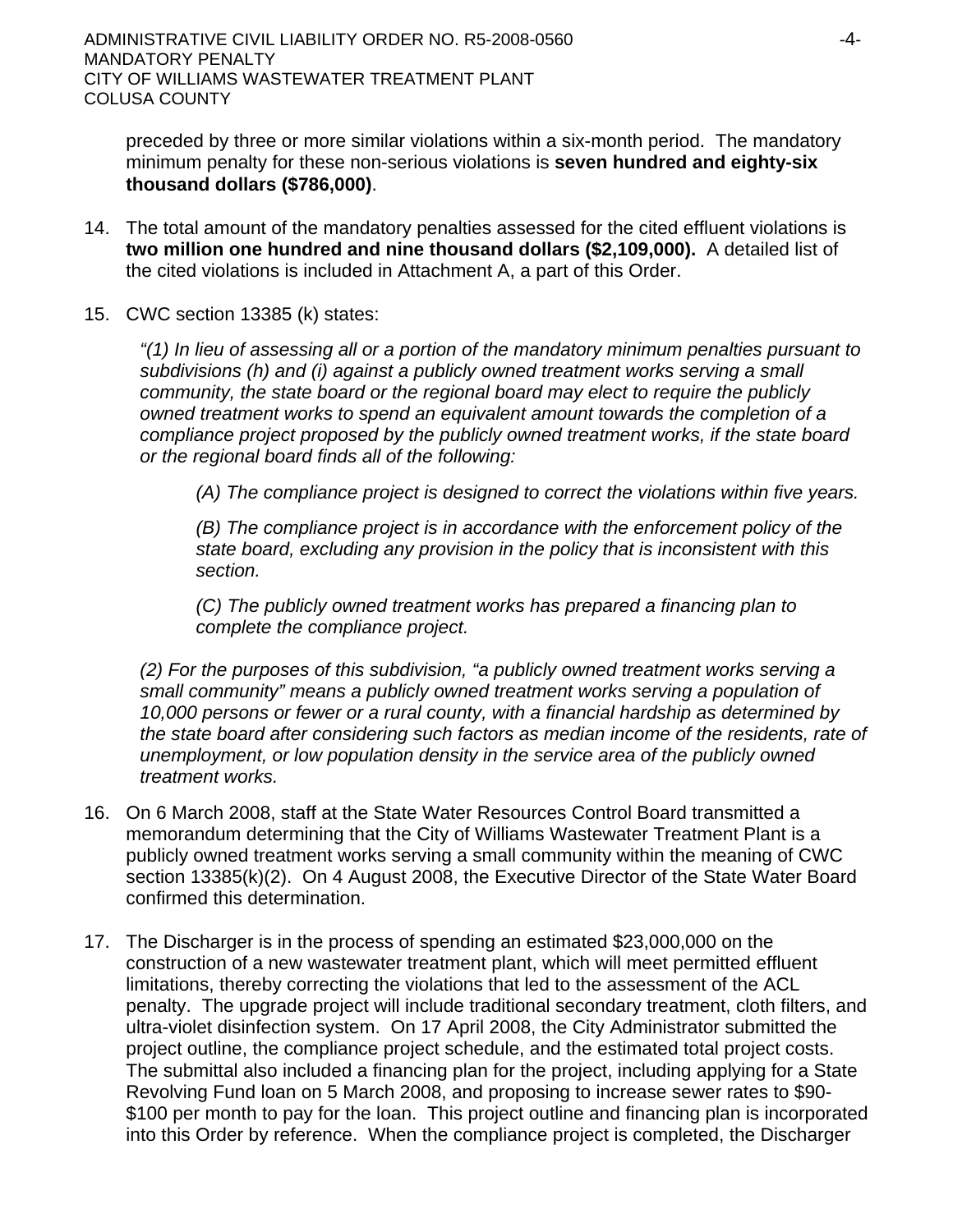- 18. The Central Valley Water Board finds that the Compliance Project has been designed to correct the violations that have led to the issuance of this Administrative Civil Liability Order within five years, and that the project is in accordance with the enforcement policy of the State Water Board. The Discharger has prepared a financing plan to complete the project.
- 19. On 15 March 2007, the Central Valley Water Board explicitly delegated to the Executive Officer the authority to issue orders to assess administrative civil liability where the matter is not contested by the discharger. (Resolution R5-2007-0009).
- 20. Issuance of this Administrative Civil Liability Order to enforce CWC Division 7, Chapter 5.5 is exempt from the provisions of the California Environmental Quality Act (Pub. Resources Code section 21000 et seq.), in accordance with California Code of Regulations, title 14, section 15321(a)(2).
- 21. Any person affected by this action of the Central Valley Water Board may petition the State Water Board to review the action in accordance with CWC section 13320 and California Code of Regulations, title 23, section 2050. The petition must be received by the State Water Board, Office of Chief Counsel, P.O. Box 100, Sacramento, 95812 within 30 days of the date of that this tentative Order becomes final. This tentative Order is set to become final on 12 September 2008. Copies of the law and regulations applicable to filing petitions are available at http://www.waterboards.ca.gov/public\_notices/petitions/water\_quality/ and also will be provided upon request.

**IT IS HEREBY ORDERED** pursuant to CWC sections 13385(a), (h), (i), and (k), and Resolution R5-2007-0009, that Administrative Civil Liability Complaint No. R5-2008 -0513 is rescinded and:

- 1. The City of Williams, its agents, successors and assigns, shall be assessed an Administrative Civil Liability in the amount of **two million one hundred and nine thousand dollars (\$2,109,000)**.
- 2. The entire \$2,109,000 penalty shall be deemed satisfied by the Central Valley Water Board through the completion of the compliance project if the Discharger complies with the following time schedule:

| <u>Task</u>                                                            | Compliance Date |
|------------------------------------------------------------------------|-----------------|
| Full compliance with Effluent Limitations B.1.B., B.2., B.3., and B.4. | 1 October 2010  |
| Submit final documentation of Compliance Project costs                 | 1 January 2011  |

3. A progress report shall be submitted on or before each of the above compliance dates. The report shall describe the work undertaken to comply with this Order.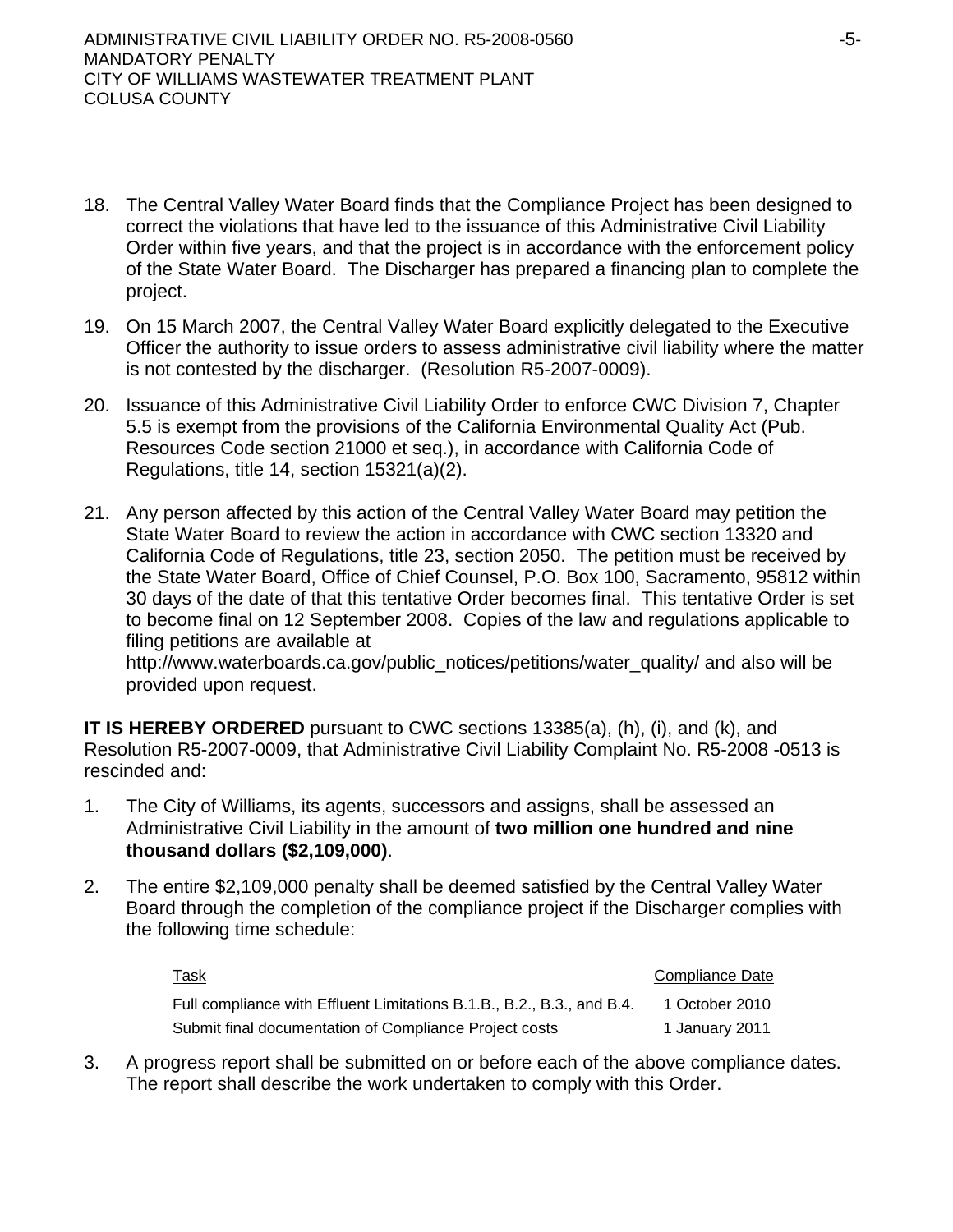- 4. The Executive Officer may extend the abovementioned deadlines if the Discharger demonstrates that unforeseeable contingencies have created delays, provided that the Discharger continues to undertake all appropriate measures to meet the deadlines. The discharger shall make any deadline extension request in writing. Under no circumstances may the completion of the Compliance Project extend past five (5) years from the issuance of this Order.
- 5. The Discharger must obtain explicit approval from the Executive Officer for any significant departures from the project outline submitted by the City Administrator on 17 April 2008. Failure to obtain approval for any significant departures may result in the assessment of the full amount of the suspended mandatory minimum penalty.
- 6. If, in the judgment of the Executive Officer, the Discharger fails to complete the compliance project in accordance with the specified time schedule or fails to construct the compliance project in accordance with the project outline submitted by the City Administrator on 17 April 2008 without obtaining Central Valley Water Board approval, the suspended mandatory minimum penalty **(\$2,109,000)** must be paid within 30 days of notification by the Executive Officer of such failure.

PAMELA CREEDON, Executive Officer

18 September 2008

Attachment A: Record of Violations BLH: 09/15/08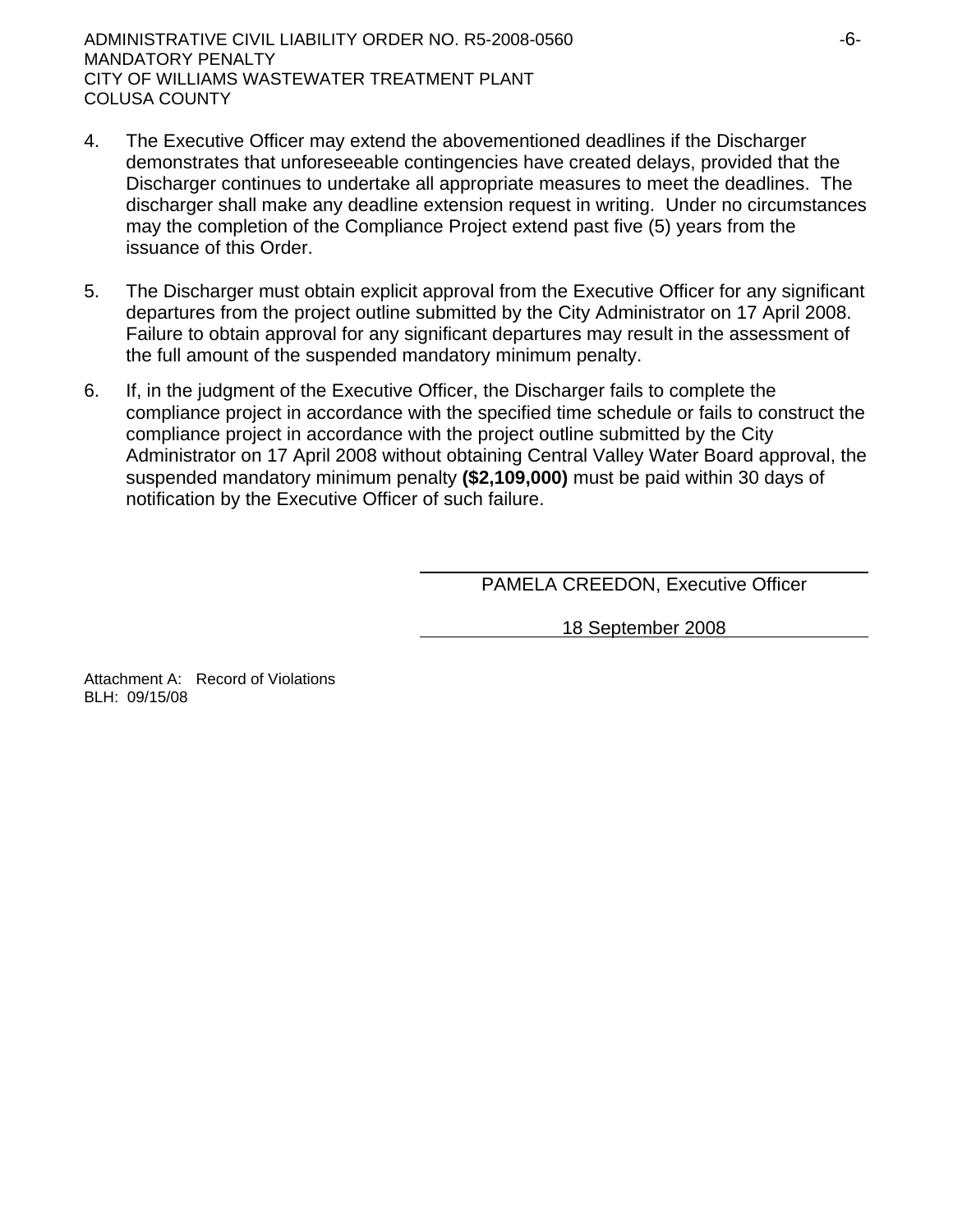## ATTACHMENT A ADMINISTRATIVE CIVIL LIABILITY ORDER NO. R5-2008-0560

# **City of Williams Wastewater Treatment Plant**

RECORD OF VIOLATIONS (1 January 2000 – 31 December 2007) MANDATORY PENALTIES (Data reported under Monitoring and Reporting Program Nos. 96-148 and 5-01-049)

|                |             |             |           |                  |          |                             | Flow  |                         |
|----------------|-------------|-------------|-----------|------------------|----------|-----------------------------|-------|-------------------------|
|                |             | Violation   |           |                  | Measure  |                             | Rates |                         |
|                | Date        | <b>Type</b> | Units     | <b>Limit</b>     | <u>d</u> | Period Type<br>Instantaneou |       | Remarks                 |
| 1              | 25-Jan-01   | pH          | pH units  | $\boldsymbol{9}$ | 9.5      | S                           | --    | 3                       |
|                |             |             |           |                  |          | Instantaneou                |       |                         |
| $\overline{2}$ | 1-Mar-01    | pH          | pH units  | 9                | 9.1      | S                           | --    | 3                       |
| 3              | 22-Mar-01   | Ammonia     | mg/L      | 3.8              | 7.3      | Daily                       | --    | 1                       |
| 4              | 22-Jan-02   | Ammonia     | mg/L      | 8.1              | 10       | Daily                       | --    | 3                       |
| 5              | 23-Jan-02   | Ammonia     | mg/L      | 9.64             | 10       | Daily                       | --    | 3                       |
| 6              | 29-Jan-02   | Ammonia     | mg/L      | 6.8              | 11       | Daily                       | --    | 1                       |
| $\overline{7}$ | 30-Jan-02   | Ammonia     | mg/L      | 8.1              | 12       | Daily                       | --    | 1                       |
| 8              | 5-Feb-02    | Ammonia     | mg/L      | 6.8              | 12       | Daily                       | --    | 1                       |
| 9              | $6$ -Feb-02 | Ammonia     | mg/L      | 6.8              | 12       | Daily                       | --    | 1                       |
| 10             | 12-Feb-02   | Ammonia     | mg/L      | 6.8              | 12       | Daily                       | --    | 1                       |
| 11             | 13-Feb-02   | Ammonia     | mg/L      | 6.8              | 12       | Daily                       | --    | 1                       |
| 12             | 19-Feb-02   | Ammonia     | mg/L      | 4.6              | 12       | Daily                       | --    | 1                       |
| 13             | 20-Feb-02   | Ammonia     | mg/L      | 6.8              | 12       | Daily                       | --    | 1                       |
| 14             | 26-Feb-02   | Ammonia     | mg/L      | 6.8              | 12       | Daily                       | --    | 1                       |
| 15             | 27-Feb-02   | Ammonia     | mg/L      | 6.8              | 12       | Daily                       | --    | 1                       |
| 16             | 9-Apr-02    | Coliform    | MPN/100mL | 500              | 900      | Daily                       | --    | 4                       |
|                |             |             |           |                  |          | Instantaneou                |       |                         |
| 17             | 13-Jun-02   | pH          | pH units  | 8.5              | 8.7      | S<br>Instantaneou           | --    | 4                       |
| 18             | 20-Jun-02   | pH          | pH units  | 8.5              | 8.8      | S                           | --    | $\overline{4}$          |
| 19             | 25-Jun-02   | Ammonia     | mg/L      | 1.23             | 1.6      | Daily                       | --    | 4                       |
|                |             |             |           |                  |          | Instantaneou                |       |                         |
| 20             | 25-Jun-02   | pH          | pH units  | 8.5              | 8.8      | S                           | --    | 4                       |
| 21             | 27-Jun-02   | pH          | pH units  | 8.5              | 8.9      | Instantaneou<br>S           | --    | 4                       |
| 22             | 2-Jul-02    | Ammonia     | mg/L      | 1.23             | 1.5      | Daily                       | --    | 4                       |
|                |             |             |           |                  |          | Instantaneou                |       |                         |
| 23             | 2-Jul-02    | pH          | pH units  | 8.5              | 8.8      | S                           | --    | $\overline{\mathbf{4}}$ |
| 24             | 9-Jul-02    | Ammonia     | mg/L      | 1.04             | 1.9      | Daily                       | --    | 1                       |
|                |             |             |           |                  |          | Instantaneou                |       |                         |
| 25             | 9-Jul-02    | pH          | pH units  | 8.5              | 8.9      | S<br>Instantaneou           |       | 4                       |
| 26             | 10-Jul-02   | pH          | pH units  | 8.5              | 8.7      | $\mathbb S$                 |       | $\overline{\mathbf{4}}$ |
| 27             | 23-Jul-02   | Ammonia     | mg/L      | 1.04             | 1.6      | Daily                       |       | 1                       |
|                |             |             |           |                  |          | Instantaneou                |       |                         |
| 28             | 23-Jul-02   | pH          | pH units  | 8.5              | 8.9      | S                           |       | 4                       |
| 29             | 30-Jul-02   | pH          | pH units  | 8.5              | 8.8      | Instantaneou<br>s           |       | 4                       |
| 30             | 11-Feb-04   | Ammonia     | mg/L      | 9.6              | 10       | Daily                       |       | 3                       |
| 31             | 17-Feb-04   | Ammonia     | mg/L      | 6.8              | 10       | Daily                       |       | $\mathbf 1$             |
| 32             | 25-Feb-04   | Ammonia     | mg/L      | 8.1              | 8.5      | Daily                       | ۰.    | 3                       |
|                |             |             |           |                  |          |                             |       |                         |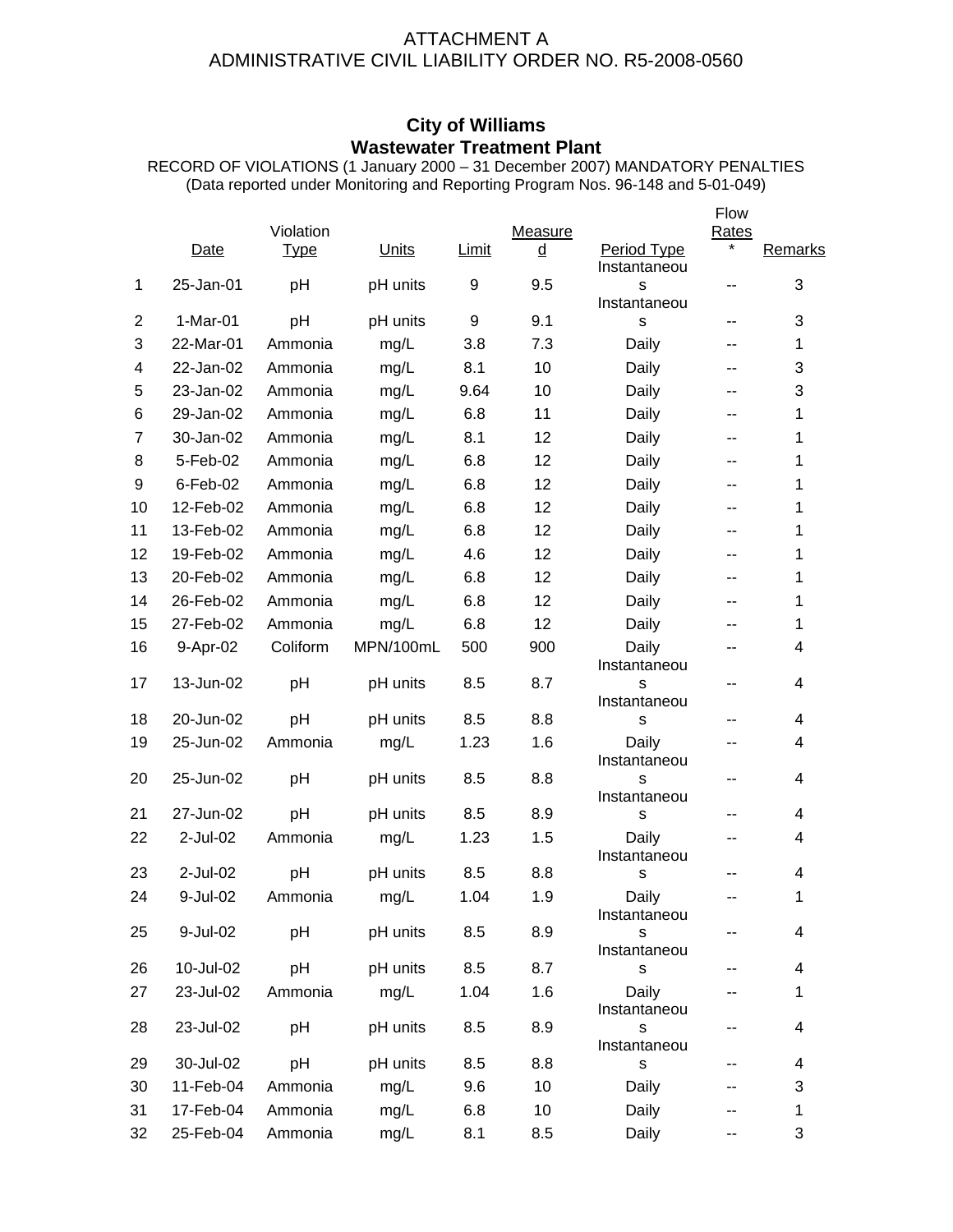|    |            |             |            |                |                |                         | Flow                    |         |
|----|------------|-------------|------------|----------------|----------------|-------------------------|-------------------------|---------|
|    |            | Violation   |            |                | Measure        |                         | <b>Rates</b><br>$\star$ |         |
|    | Date       | <b>Type</b> | Units      | Limit          | $\overline{q}$ | Period Type             |                         | Remarks |
| 33 | 31-May-04  | <b>TSS</b>  | mg/L       | 110            | 114            | Monthly<br>Instantaneou | --                      | 4       |
| 34 | 14-Jul-04  | pH          | pH units   | 8.5            | 8.6            | S                       | --                      | 4       |
| 35 | 31-Jul-04  | Ammonia     | mg/L       | 1              | 1.5            | Monthly                 | --                      | 1       |
| 36 | 30-Dec-04  | Ammonia     | mg/L       | 13.3           | 19             | Daily                   | --                      | 1       |
| 37 | $1-Feb-05$ | Ammonia     | mg/L       | 6.8            | 12             | Daily                   | --                      | 1       |
| 38 | 2-Feb-05   | Ammonia     | mg/L       | 9.6            | 12             | Daily                   | --                      | 3       |
| 39 | 8-Feb-05   | Ammonia     | mg/L       | 8.1            | 11             | Daily                   | --                      | 4       |
| 40 | 9-Feb-05   | Ammonia     | mg/L       | 8.1            | 11             | Daily                   | $-$                     | 4       |
| 41 | 15-Feb-05  | Ammonia     | mg/L       | 8.1            | 10             | Daily                   | --                      | 4       |
| 42 | 16-Feb-05  | Ammonia     | mg/L       | 9.6            | 10             | Daily                   | --                      | 4       |
| 43 | 22-Feb-05  | Ammonia     | mg/L       | 9.6            | 10             | Daily                   | --                      | 4       |
| 44 | 23-Feb-05  | Ammonia     | mg/L       | 9.6            | 9.7            | Daily                   | ۰.                      | 4       |
| 45 | 20-Apr-05  | Ammonia     | mg/L       | 3.8            | 4              | Daily                   | --                      | 4       |
| 46 | 5-May-05   | Coliform    | MPN/100mL  | 500            | 1600           | Daily                   | --                      | 4       |
| 47 | 26-May-05  | Coliform    | MPN/100mL  | 500            | 1600           | Daily                   | --                      | 4       |
| 48 | 5-Jan-06   | <b>BOD</b>  | lbs/day    | 84             | 107            | Daily                   | 0.87                    | 5       |
| 49 | 5-Jan-06   | <b>BOD</b>  | lbs/day    | 63             | 107            | Weekly                  | 0.75                    | 5       |
| 50 | 5-Jan-06   | <b>TSS</b>  | lbs/day    | 84             | 182            | Daily                   | 0.87                    | 5       |
| 51 | 5-Jan-06   | <b>TSS</b>  | lbs/day    | 63             | 182            | Weekly                  | 0.75                    | 5       |
| 52 | 5-Jan-06   | Turbidity   | <b>NTU</b> | 5              | 18             | Daily                   | --                      | 3       |
| 53 | 5-Jan-06   | Turbidity   | <b>NTU</b> | $\overline{2}$ | 18             | Daily Ave               | --                      | 3       |
| 54 | 7-Jan-06   | <b>TSS</b>  | mg/L       | 15             | 17             | Weekly                  | --                      | 4       |
| 55 | 12-Jan-06  | <b>TSS</b>  | lbs/day    | 84             | 87             | Daily                   | 0.65                    | 5       |
| 56 | 12-Jan-06  | <b>TSS</b>  | lbs/day    | 63             | 87             | Weekly                  | 0.66                    | 5       |
| 57 | 12-Jan-06  | Turbidity   | <b>NTU</b> | 5              | 16             | Daily                   | --                      | 4       |
| 58 | 12-Jan-06  | Turbidity   | <b>NTU</b> | $\overline{2}$ | 16             | Daily Ave               | --                      | 4       |
| 59 | 14-Jan-06  | <b>TSS</b>  | mg/L       | 15             | 18             | Weekly                  | --                      | 4       |
| 60 | 19-Jan-06  | <b>TSS</b>  | lbs/day    | 84             | 128            | Daily                   | 0.62                    | 5       |
| 61 | 19-Jan-06  | <b>TSS</b>  | lbs/day    | 63             | 128            | Weekly                  | 0.63                    | 5       |
| 62 | 19-Jan-06  | Turbidity   | <b>NTU</b> | 5              | 15             | Daily                   |                         | 4       |
| 63 | 19-Jan-06  | Turbidity   | <b>NTU</b> | $\overline{2}$ | 15             | Daily Ave               |                         | 4       |
| 64 | 21-Jan-06  | <b>TSS</b>  | mg/L       | 20             | 23             | Daily                   |                         | 1       |
| 65 | 21-Jan-06  | <b>TSS</b>  | mg/L       | 15             | 23             | Weekly                  |                         | 1       |
| 66 | 26-Jan-06  | <b>TSS</b>  | lbs/day    | 84             | 133            | Daily                   | 0.57                    | 5       |
| 67 | 26-Jan-06  | <b>TSS</b>  | mg/L       | 20             | 29             | Daily                   |                         | 1       |
| 68 | 26-Jan-06  | <b>TSS</b>  | lbs/day    | 63             | 133            | Weekly                  | 0.59                    | 5       |
| 69 | 26-Jan-06  | <b>TSS</b>  | mg/L       | 15             | 29             | Weekly                  |                         | 1       |
| 70 | 26-Jan-06  | Turbidity   | <b>NTU</b> | 5              | 19             | Daily                   | --                      | 4       |
| 71 | 26-Jan-06  | Turbidity   | <b>NTU</b> | $\overline{2}$ | 19             | Daily Ave               |                         | 4       |
| 72 | 31-Jan-06  | <b>BOD</b>  | lbs/day    | 42             | 107            | Monthly                 | 0.68                    | 5       |
| 73 | 31-Jan-06  | <b>TSS</b>  | lbs/day    | 42             | 132            | Monthly                 | 0.68                    | 5       |
| 74 | 31-Jan-06  | <b>TSS</b>  | mg/L       | 10             | 22             | Monthly                 | ۰.                      | 1       |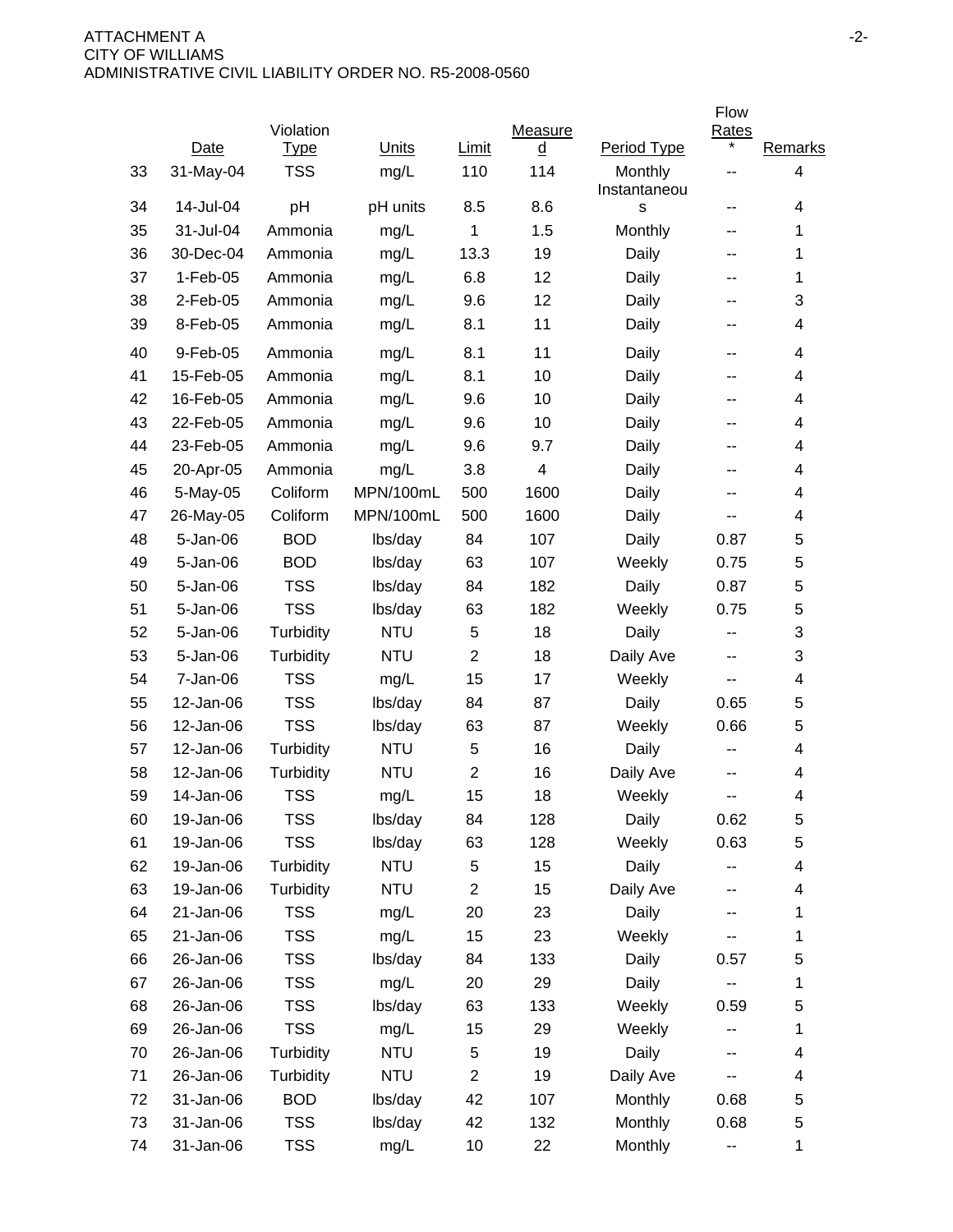|                      |           |                          |            |                |                |             | Flow                       |                          |
|----------------------|-----------|--------------------------|------------|----------------|----------------|-------------|----------------------------|--------------------------|
|                      | Date      | Violation<br><u>Type</u> | Units      | <b>Limit</b>   | Measure        | Period Type | <b>Rates</b><br>$^{\star}$ | Remarks                  |
| 75                   | 2-Feb-06  | <b>TSS</b>               | lbs/day    | 84             | <u>d</u><br>93 | Daily       | 0.51                       | 5                        |
| 76                   | 2-Feb-06  | <b>TSS</b>               | mg/L       | 20             | 22             | Daily       | ۰.                         | 4                        |
| 77                   | 2-Feb-06  | <b>TSS</b>               | lbs/day    | 63             | 93             | Weekly      | 0.51                       | 5                        |
| 78                   | 2-Feb-06  | <b>TSS</b>               | mg/L       | 15             | 22             | Weekly      | --                         | 1                        |
| 79                   | 2-Feb-06  | Turbidity                | <b>NTU</b> | 5              | 19             | Daily       | --                         | 4                        |
| 80                   | 2-Feb-06  | Turbidity                | <b>NTU</b> | 2              | 19             | Daily Ave   | н.                         | 4                        |
| 81                   | 9-Feb-06  | <b>TSS</b>               | lbs/day    | 84             | 112            | Daily       | 0.51                       | 5                        |
| 82                   | 9-Feb-06  | <b>TSS</b>               | mg/L       | 20             | 28             | Daily       | ۰.                         | 1                        |
| 83                   | 9-Feb-06  | <b>TSS</b>               | lbs/day    | 63             | 112            | Weekly      | 0.51                       | 5                        |
| 84                   | 9-Feb-06  | <b>TSS</b>               | mg/L       | 15             | 28             | Weekly      | н.                         | 1                        |
| 85                   | 9-Feb-06  | Turbidity                | <b>NTU</b> | 5              | 22             | Daily       | $\sim$ $\sim$              | 4                        |
| 86                   | 9-Feb-06  | Turbidity                | <b>NTU</b> | $\mathbf{2}$   | 22             | Daily Ave   | н.                         | 4                        |
| 87                   | 16-Feb-06 | <b>BOD</b>               | lbs/day    | 63             | 70             | Weekly      | 0.49                       | 4                        |
| 88                   | 16-Feb-06 | <b>BOD</b>               | mg/L       | 15             | 20             | Weekly      | $\overline{\phantom{a}}$   | 4                        |
| 89                   | 16-Feb-06 | <b>TSS</b>               | lbs/day    | 84             | 129            | Daily       | 0.48                       | 1                        |
| 90                   | 16-Feb-06 | <b>TSS</b>               | mg/L       | 20             | 37             | Daily       | $\overline{\phantom{m}}$   | 1                        |
| 91                   | 16-Feb-06 | <b>TSS</b>               | lbs/day    | 63             | 129            | Weekly      | 0.49                       | 1                        |
| 92                   | 16-Feb-06 | <b>TSS</b>               | mg/L       | 15             | 37             | Weekly      | $\overline{\phantom{a}}$   | 1                        |
| 93                   | 16-Feb-06 | Turbidity                | <b>NTU</b> | 5              | 22             | Daily       | $\overline{\phantom{a}}$   | 4                        |
| 94                   | 16-Feb-06 | Turbidity                | <b>NTU</b> | $\mathbf{2}$   | 22             | Daily Ave   | н.                         | 4                        |
| 95                   | 23-Feb-06 | <b>TSS</b>               | lbs/day    | 84             | 191            | Daily       | 0.75                       | 5                        |
| 96                   | 23-Feb-06 | <b>TSS</b>               | mg/L       | 20             | 55             | Daily       | $\overline{\phantom{a}}$   | 1                        |
| 97                   | 23-Feb-06 | <b>TSS</b>               | lbs/day    | 63             | 191            | Weekly      | 0.68                       | 5                        |
| 98                   | 23-Feb-06 | <b>TSS</b>               | mg/L       | 15             | 55             | Weekly      | $\overline{\phantom{a}}$   | 1                        |
| 99<br>10             | 23-Feb-06 | Turbidity                | <b>NTU</b> | 5              | 31             | Daily       | $\overline{\phantom{a}}$   | 4                        |
| 0<br>10              | 23-Feb-06 | Turbidity                | <b>NTU</b> | $\overline{c}$ | 31             | Daily Ave   |                            | 4                        |
| 1                    | 28-Feb-06 | <b>BOD</b>               | lbs/day    | 42             | 47             | Monthly     | 0.59                       | 5                        |
| 10<br>$\overline{2}$ | 28-Feb-06 | <b>BOD</b>               | mg/L       | 10             | 12             | Monthly     |                            | $\overline{\mathcal{A}}$ |
| 10<br>3<br>10        | 28-Feb-06 | <b>TSS</b>               | lbs/day    | 42             | 131            | Monthly     | 0.59                       | 5                        |
| 4<br>10              | 28-Feb-06 | <b>TSS</b>               | mg/L       | 10             | 35             | Monthly     |                            | $\mathbf{1}$             |
| 5<br>10              | 2-Mar-06  | <b>BOD</b>               | lbs/day    | 84             | 267            | Daily       | 0.76                       | 5                        |
| 6<br>10              | 2-Mar-06  | <b>BOD</b>               | mg/L       | 20             | 30             | Daily       | --                         | $\mathbf{1}$             |
| $\overline{7}$<br>10 | 2-Mar-06  | <b>BOD</b>               | lbs/day    | 63             | 267            | Weekly      | 0.93                       | 5                        |
| 8<br>10              | 2-Mar-06  | <b>BOD</b>               | mg/L       | 15             | 30             | Weekly      | --                         | 1                        |
| 9<br>11              | 2-Mar-06  | Coliform                 | MPN/100mL  | 2.2            | $\,$ 5 $\,$    | 7-day Med   |                            | 4                        |
| 0                    | 2-Mar-06  | <b>TSS</b>               | lbs/day    | 84             | 464            | Daily       | 0.76                       | $\mathbf 5$              |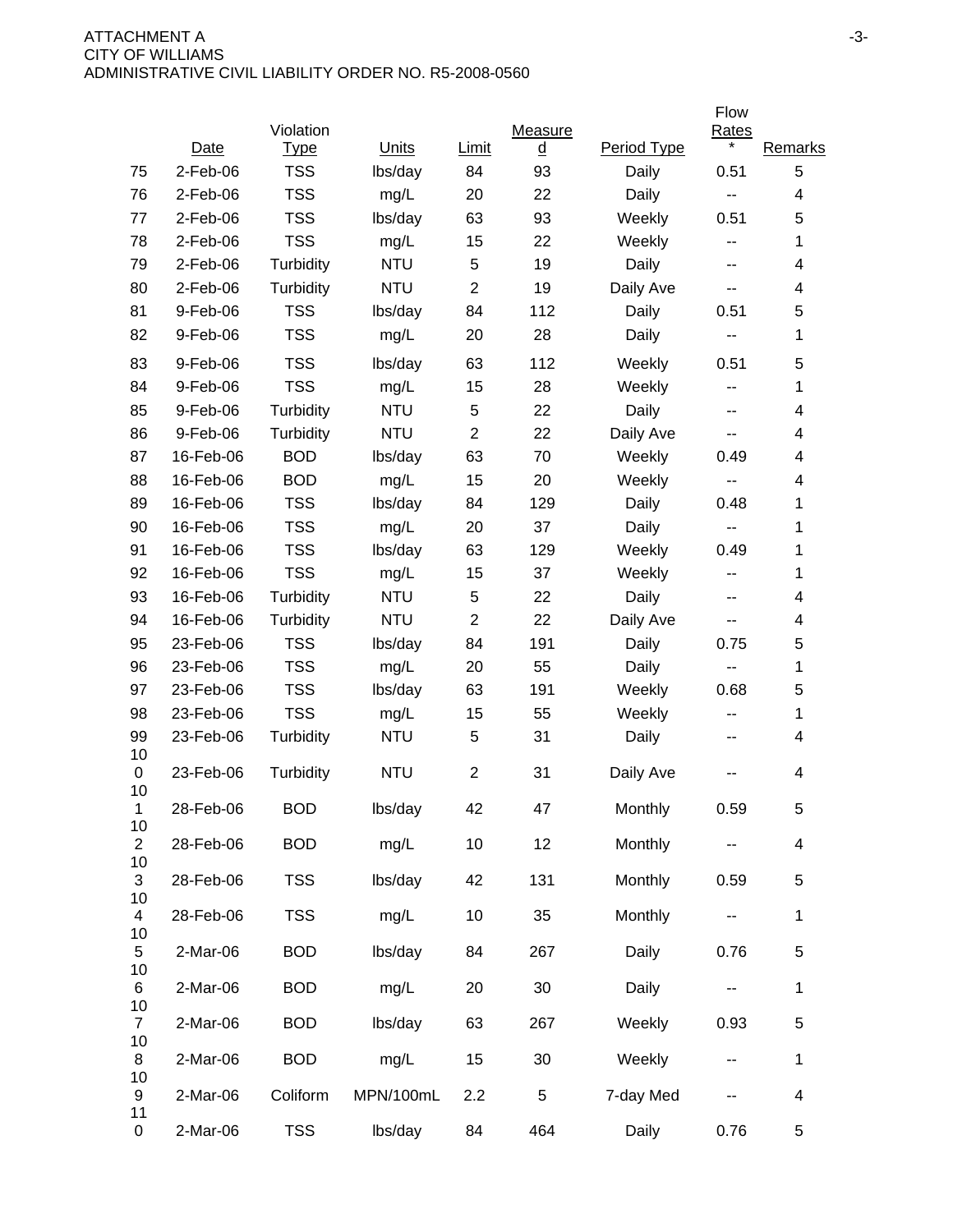|                            |           |                          |            |                |                     |             | Flow                     |                          |
|----------------------------|-----------|--------------------------|------------|----------------|---------------------|-------------|--------------------------|--------------------------|
| 11                         | Date      | Violation<br><b>Type</b> | Units      | Limit          | Measure<br><u>d</u> | Period Type | <b>Rates</b>             | Remarks                  |
| 1                          | 2-Mar-06  | <b>TSS</b>               | mg/L       | 20             | 52                  | Daily       |                          | $\mathbf 1$              |
| 11<br>$\overline{c}$<br>11 | 2-Mar-06  | <b>TSS</b>               | lbs/day    | 63             | 464                 | Weekly      | 0.93                     | 5                        |
| 3<br>11                    | 2-Mar-06  | <b>TSS</b>               | mg/L       | 15             | 52                  | Weekly      | $\overline{\phantom{m}}$ | $\mathbf 1$              |
| 4<br>11                    | 2-Mar-06  | Turbidity                | <b>NTU</b> | 5              | 43                  | Daily       | --                       | $\overline{\mathcal{A}}$ |
| 5<br>11                    | 2-Mar-06  | Turbidity                | <b>NTU</b> | $\mathbf{2}$   | 43                  | Daily Ave   | --                       | 4                        |
| 6                          | 9-Mar-06  | <b>BOD</b>               | lbs/day    | 84             | 257                 | Daily       | 0.39                     | $\mathbf 1$              |
| 11<br>$\overline{7}$       | 9-Mar-06  | <b>BOD</b>               | lbs/day    | 63             | 257                 | Weekly      | 0.74                     | 5                        |
| 11<br>8                    | 9-Mar-06  | <b>BOD</b>               | mg/L       | 15             | 20                  | Weekly      | $\sim$ $\sim$            | 1                        |
| 11<br>9                    | 9-Mar-06  | <b>TSS</b>               | lbs/day    | 84             | 502                 | Daily       | 0.39                     | 1                        |
| 12<br>0                    | 9-Mar-06  | <b>TSS</b>               | mg/L       | 20             | 39                  | Daily       | $\overline{\phantom{a}}$ | $\mathbf{1}$             |
| 12<br>$\mathbf{1}$         | 9-Mar-06  | <b>TSS</b>               | lbs/day    | 63             | 502                 | Weekly      | 0.74                     | 5                        |
| 12<br>$\overline{2}$       | 9-Mar-06  | <b>TSS</b>               | mg/L       | 15             | 39                  | Weekly      | $\overline{\phantom{a}}$ | $\mathbf 1$              |
| 12<br>3                    | 9-Mar-06  | Turbidity                | <b>NTU</b> | 5              | 42                  | Daily       | $\overline{\phantom{a}}$ | 4                        |
| 12<br>4                    | 9-Mar-06  | Turbidity                | <b>NTU</b> | $\overline{2}$ | 42                  | Daily Ave   |                          | 4                        |
| 12<br>5                    | 16-Mar-06 | <b>BOD</b>               | lbs/day    | 84             | 135                 | Daily       | 0.81                     | 5                        |
| 12<br>6                    | 16-Mar-06 | <b>BOD</b>               | lbs/day    | 63             | 135                 | Weekly      | 0.78                     | 5                        |
| 12<br>$\overline{7}$       | 16-Mar-06 | <b>BOD</b>               | mg/L       | 15             | 20                  | Weekly      |                          | 1                        |
| 12<br>8                    | 16-Mar-06 | <b>TSS</b>               | lbs/day    | 84             | 297                 | Daily       | 0.81                     | 5                        |
| 12<br>9                    | 16-Mar-06 | <b>TSS</b>               | mg/L       | 20             | 44                  | Daily       |                          | $\mathbf 1$              |
| 13<br>0                    | 16-Mar-06 | <b>TSS</b>               | lbs/day    | 63             | 297                 | Weekly      | 0.78                     | 5                        |
| 13<br>1                    | 16-Mar-06 | <b>TSS</b>               | mg/L       | 15             | 44                  | Weekly      | ۰.                       | $\mathbf 1$              |
| 13<br>$\overline{2}$       | 16-Mar-06 | Turbidity                | <b>NTU</b> | 5              | 28                  | Daily       | --                       | $\overline{\mathbf{4}}$  |
| 13<br>$\mathfrak{S}$       | 16-Mar-06 | Turbidity                | <b>NTU</b> | $\overline{c}$ | 28                  | Daily Ave   |                          | $\overline{\mathcal{A}}$ |
| 13<br>4                    | 23-Mar-06 | <b>BOD</b>               | lbs/day    | 63             | 65                  | Weekly      | 0.68                     | 5                        |
| 13<br>5                    | 23-Mar-06 | <b>TSS</b>               | lbs/day    | 84             | 228                 | Daily       | 0.71                     | 5                        |
| 13<br>6                    | 23-Mar-06 | <b>TSS</b>               | mg/L       | 20             | 35                  | Daily       |                          | $\mathbf 1$              |
| 13<br>$\overline{7}$       | 23-Mar-06 | <b>TSS</b>               | lbs/day    | 63             | 228                 | Weekly      | 0.68                     | 5                        |
| 13                         | 23-Mar-06 | <b>TSS</b>               | mg/L       | 15             | 35                  | Weekly      |                          | 1                        |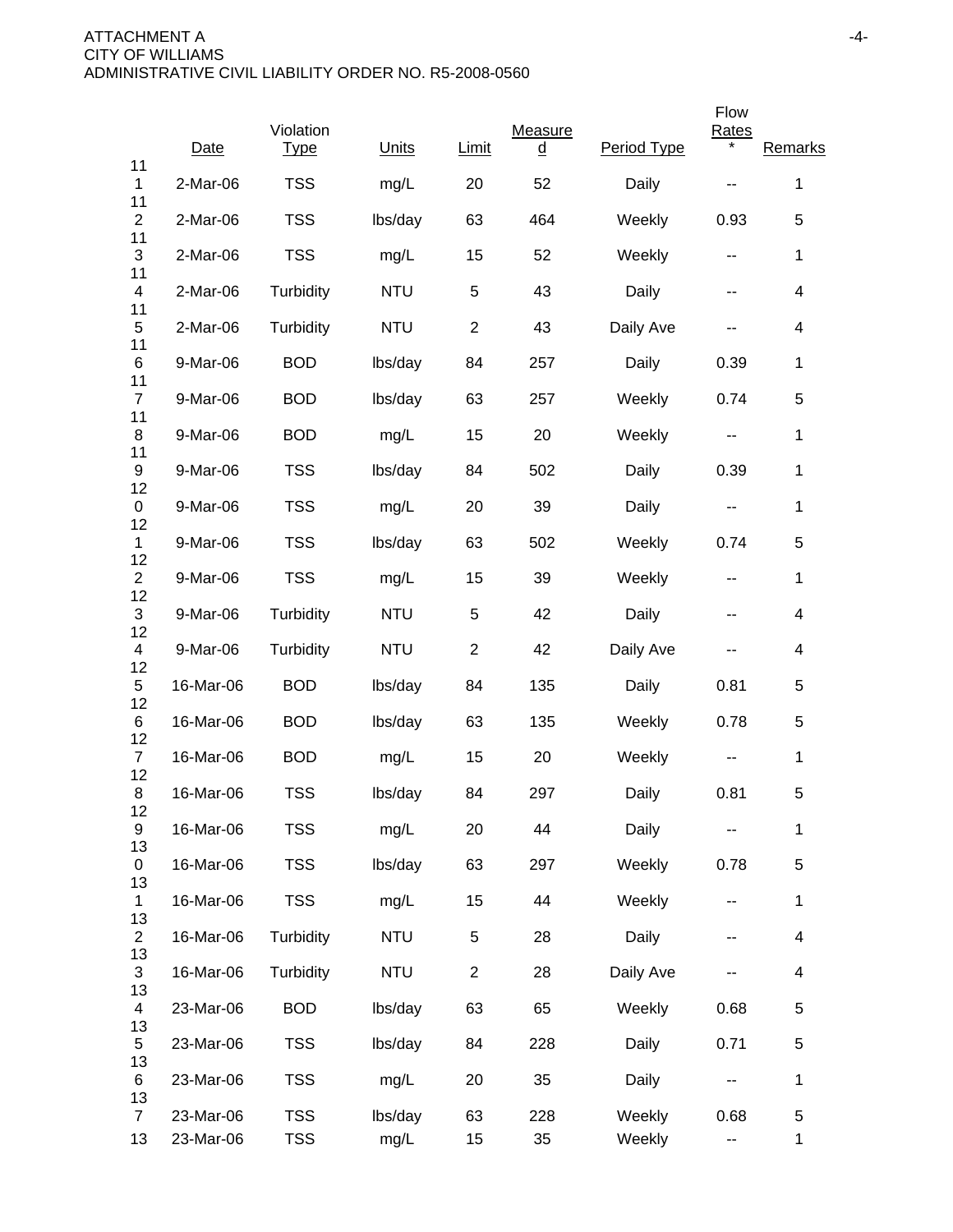| 8                          | Date      | Violation<br><b>Type</b> | Units      | Limit          | Measure<br><u>d</u> | Period Type | Flow<br><b>Rates</b> | Remarks                  |
|----------------------------|-----------|--------------------------|------------|----------------|---------------------|-------------|----------------------|--------------------------|
| 13<br>9                    | 23-Mar-06 | Turbidity                | <b>NTU</b> | 5              | 24                  | Daily       |                      | 4                        |
| 14<br>0                    | 23-Mar-06 | Turbidity                | <b>NTU</b> | $\overline{2}$ | 24                  | Daily Ave   | --                   | 4                        |
| 14<br>1                    | 30-Mar-06 | <b>BOD</b>               | lbs/day    | 84             | 120                 | Daily       | 1.03                 | 5                        |
| 14<br>$\overline{2}$       | 30-Mar-06 | <b>BOD</b>               | mg/L       | 15             | 20                  | Weekly      | ۰.                   | 1                        |
| 14<br>3                    | 30-Mar-06 | <b>TSS</b>               | lbs/day    | 84             | 229                 | Daily       | 1.03                 | 5                        |
| 14<br>4                    | 30-Mar-06 | <b>TSS</b>               | mg/L       | 20             | 38                  | Daily       | --                   | 1                        |
| 14<br>5                    | 30-Mar-06 | Turbidity                | <b>NTU</b> | $\,$ 5 $\,$    | 28                  | Daily       | --                   | 4                        |
| 14<br>6                    | 30-Mar-06 | Turbidity                | <b>NTU</b> | $\overline{2}$ | 28                  | Daily Ave   |                      | 4                        |
| 14<br>$\overline{7}$       | 31-Mar-06 | <b>BOD</b>               | lbs/day    | 42             | 169                 | Monthly     | 0.79                 | 5                        |
| 14<br>8                    | 31-Mar-06 | <b>BOD</b>               | mg/L       | 10             | 20                  | Monthly     | ۰.                   | 1                        |
| 14<br>9                    | 31-Mar-06 | <b>TSS</b>               | lbs/day    | 42             | 344                 | Monthly     | 0.79                 | 5                        |
| 15<br>0                    | 31-Mar-06 | <b>TSS</b>               | mg/L       | 10             | 42                  | Monthly     | --                   | 1                        |
| 15<br>1                    | 5-Apr-06  | Coliform                 | MPN/100mL  | 2.2            | 3                   | 7-day Med   |                      | 4                        |
| 15<br>$\overline{2}$       | 6-Apr-06  | <b>BOD</b>               | lbs/day    | 84             | 92                  | Daily       | 0.26                 | 1                        |
| 15<br>3                    | 6-Apr-06  | <b>BOD</b>               | lbs/day    | 63             | 92                  | Weekly      | 0.54                 | 5                        |
| 15<br>4                    | 6-Apr-06  | Coliform                 | MPN/100mL  | 2.2            | 4                   | 7-day Med   | ۰.                   | 4                        |
| 15<br>5                    | 6-Apr-06  | <b>TSS</b>               | lbs/day    | 84             | 360                 | Daily       | 0.26                 | 1                        |
| 15<br>6                    | 6-Apr-06  | <b>TSS</b>               | mg/L       | 20             | 39                  | Daily       | --                   | $\mathbf 1$              |
| 15<br>$\overline{7}$<br>15 | 6-Apr-06  | <b>TSS</b>               | lbs/day    | 63             | 360                 | Weekly      | 0.54                 | 5                        |
| 8<br>15                    | 6-Apr-06  | <b>TSS</b>               | mg/L       | 15             | 39                  | Weekly      | ۰.                   | $\mathbf 1$              |
| 9<br>16                    | 6-Apr-06  | Turbidity                | <b>NTU</b> | $\sqrt{5}$     | 32                  | Daily       | --                   | $\overline{\mathcal{A}}$ |
| 0<br>16                    | 6-Apr-06  | Turbidity                | <b>NTU</b> | $\overline{2}$ | 32                  | Daily Ave   |                      | 4                        |
| 1<br>16                    | 11-Apr-06 | Coliform                 | MPN/100mL  | 2.2            | 13                  | 7-day Med   |                      | $\overline{4}$           |
| $\overline{2}$<br>16       | 12-Apr-06 | Coliform                 | MPN/100mL  | 2.2            | 13                  | 7-day Med   |                      | $\overline{\mathcal{A}}$ |
| 3<br>16                    | 13-Apr-06 | <b>BOD</b>               | lbs/day    | 84             | 225                 | Daily       | 1.02                 | 5                        |
| 4                          | 13-Apr-06 | <b>BOD</b>               | lbs/day    | 63             | 225                 | Weekly      | 0.66                 | 5                        |
| 16<br>5                    | 13-Apr-06 | <b>BOD</b>               | mg/L       | 15             | 20                  | Weekly      | ۰.                   | $\mathbf{1}$             |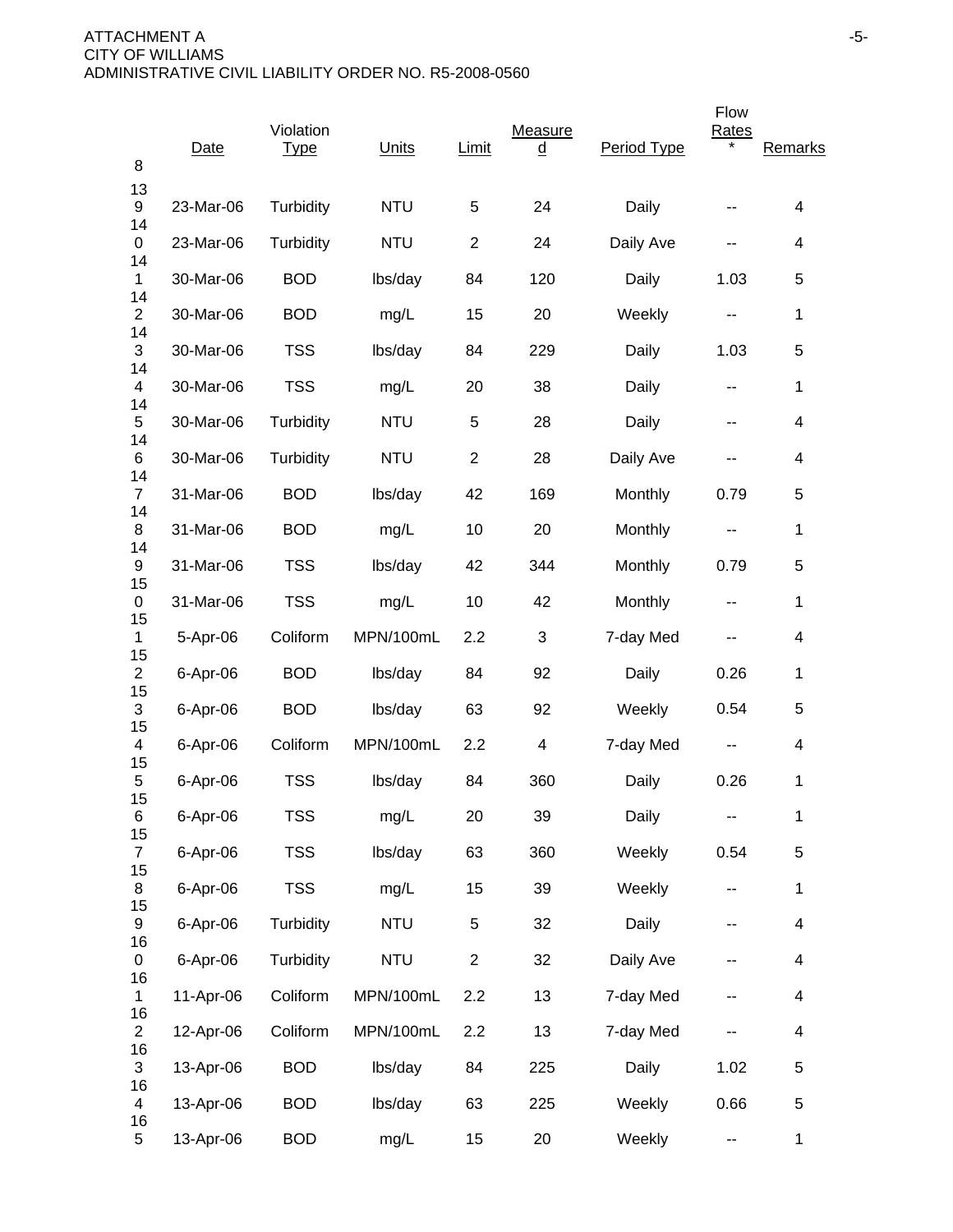|                            |                        |                          |                      |                |                     |                    | Flow                     |                               |
|----------------------------|------------------------|--------------------------|----------------------|----------------|---------------------|--------------------|--------------------------|-------------------------------|
| 16                         | Date                   | Violation<br><b>Type</b> | Units                | Limit          | Measure<br><u>d</u> | Period Type        | <b>Rates</b>             | Remarks                       |
| 6<br>16                    | 13-Apr-06              | Coliform                 | MPN/100mL            | 2.2            | 8                   | 7-day Med          |                          | 4                             |
| $\overline{7}$             | 13-Apr-06              | <b>TSS</b>               | lbs/day              | 84             | 349                 | Daily              | 1.02                     | 5                             |
| 16<br>8<br>16              | 13-Apr-06              | <b>TSS</b>               | mg/L                 | 20             | 31                  | Daily              | $\sim$ $\sim$            | $\mathbf 1$                   |
| 9<br>17                    | 13-Apr-06              | <b>TSS</b>               | lbs/day              | 63             | 349                 | Weekly             | 0.66                     | 5                             |
| 0<br>17                    | 13-Apr-06              | <b>TSS</b>               | mg/L                 | 15             | 31                  | Weekly             | $\sim$ $\sim$            | 1                             |
| $\mathbf{1}$               | 13-Apr-06              | Turbidity                | <b>NTU</b>           | 5              | 34                  | Daily              | $\overline{\phantom{a}}$ | $\overline{\mathcal{A}}$      |
| 17<br>$\overline{2}$<br>17 | 13-Apr-06              | Turbidity                | <b>NTU</b>           | $\overline{c}$ | 34                  | Daily Ave          | --                       | 4                             |
| 3<br>17                    | 15-Apr-06              | <b>BOD</b>               | lbs/day              | 63             | 65                  | Weekly             | 0.66                     | 5                             |
| 4                          | 15-Apr-06              | Coliform                 | MPN/100mL            | 2.2            | 8                   | 7-day Med          | $\overline{\phantom{a}}$ | $\overline{\mathcal{A}}$      |
| 17<br>5<br>17              | 18-Apr-06              | Coliform                 | MPN/100mL            | 2.2            | 8                   | 7-day Med          | --                       | $\overline{\mathcal{A}}$      |
| 6<br>17                    | 18-Apr-06              | Coliform                 | MPN/100mL            | 23             | 50                  | Daily              | --                       | $\overline{\mathcal{A}}$      |
| $\overline{7}$<br>17       | 19-Apr-06              | Coliform                 | MPN/100mL            | 2.2            | 8                   | 7-day Med          | --                       | 4                             |
| 8<br>17                    | 20-Apr-06              | Coliform                 | MPN/100mL            | 2.2            | 4                   | 7-day Med          | --                       | 4                             |
| 9<br>18                    | 20-Apr-06              | <b>TSS</b>               | lbs/day              | 84             | 272                 | Daily              | 0.28                     | $\mathbf 1$                   |
| 0<br>18                    | 20-Apr-06              | <b>TSS</b>               | mg/L                 | 20             | 42                  | Daily              | $\overline{\phantom{a}}$ | $\mathbf 1$                   |
| 1<br>18                    | 20-Apr-06              | <b>TSS</b>               | lbs/day              | 63             | 272                 | Weekly             | 0.35                     | 1                             |
| $\overline{2}$<br>18       | 20-Apr-06              | <b>TSS</b>               | mg/L                 | 15             | 42                  | Weekly             |                          | 1                             |
| 3<br>18                    | 20-Apr-06              | Turbidity                | <b>NTU</b>           | 5              | 29                  | Daily              |                          | 4                             |
| 4<br>18                    | 20-Apr-06              | Turbidity                | <b>NTU</b>           | $\overline{2}$ | 29                  | Daily Ave          |                          | 4                             |
| 5<br>18                    | 22-Apr-06              | Coliform                 | MPN/100mL            | 2.2            | 4                   | 7-day Med          |                          | 4                             |
| 6<br>18                    | 25-Apr-06              | Coliform                 | MPN/100mL            | 2.2            | 4                   | 7-day Med          | --                       | $\overline{\mathcal{A}}$      |
| $\overline{7}$<br>18       | 25-Apr-06              | Coliform                 | MPN/100mL            | 23             | 30                  | Daily              | --                       | $\overline{\mathbf{4}}$       |
| 8<br>18                    | 26-Apr-06              | Coliform                 | MPN/100mL            | 2.2            | 13                  | 7-day Med          |                          | $\overline{\mathcal{A}}$      |
| 9                          | 27-Apr-06              | <b>BOD</b>               | lbs/day              | 84             | 105                 | Daily              | 0.63                     | 5                             |
| 19<br>0                    | 27-Apr-06              | <b>BOD</b>               | lbs/day              | 63             | 105                 | Weekly             | 0.56                     | 5                             |
| 19<br>1<br>19              | 27-Apr-06              | <b>BOD</b>               | mg/L                 | 15             | 20                  | Weekly             |                          | $\mathbf 1$                   |
| $\overline{2}$<br>19       | 27-Apr-06<br>27-Apr-06 | Coliform<br><b>TSS</b>   | MPN/100mL<br>lbs/day | 2.2<br>84      | 13<br>163           | 7-day Med<br>Daily | 0.63                     | $\overline{\mathcal{A}}$<br>5 |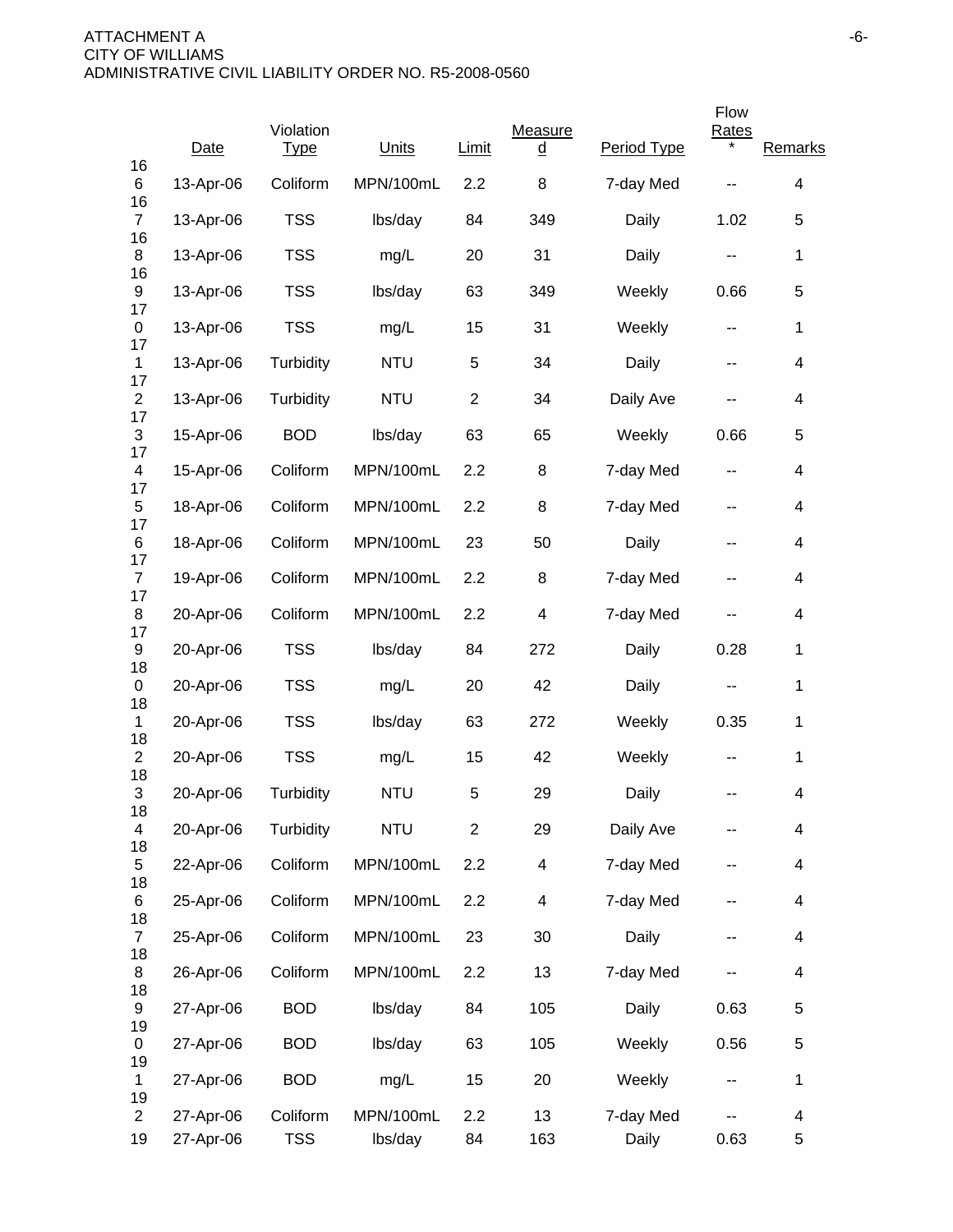| 3                              | Date      | Violation<br><b>Type</b> | Units      | Limit          | Measure<br><u>d</u> | Period Type | Flow<br>Rates            | Remarks |
|--------------------------------|-----------|--------------------------|------------|----------------|---------------------|-------------|--------------------------|---------|
| 19<br>4                        | 27-Apr-06 | <b>TSS</b>               | mg/L       | 20             | 31                  | Daily       |                          | 1       |
| 19<br>5                        | 27-Apr-06 | <b>TSS</b>               | lbs/day    | 63             | 163                 | Weekly      | 0.56                     | 5       |
| 19<br>6                        | 27-Apr-06 | <b>TSS</b>               | mg/L       | 15             | 31                  | Weekly      | $\sim$ $\sim$            | 1       |
| 19<br>$\overline{7}$           | 27-Apr-06 | Turbidity                | <b>NTU</b> | 5              | 27                  | Daily       | --                       | 4       |
| 19<br>8                        | 27-Apr-06 | Turbidity                | <b>NTU</b> | $\overline{c}$ | 27                  | Daily Ave   | --                       | 4       |
| 19<br>9                        | 29-Apr-06 | Coliform                 | MPN/100mL  | 2.2            | 13                  | 7-day Med   |                          | 4       |
| 20<br>0                        | 30-Apr-06 | <b>BOD</b>               | lbs/day    | 42             | 122                 | Monthly     | 0.56                     | 5       |
| 20<br>$\mathbf{1}$             | 30-Apr-06 | <b>TSS</b>               | lbs/day    | 42             | 286                 | Monthly     | 0.56                     | 5       |
| 20<br>$\overline{2}$           | 30-Apr-06 | <b>TSS</b>               | mg/L       | 10             | 36                  | Monthly     | --                       | 1       |
| 20<br>$\mathfrak{S}$           | 4-May-06  | <b>TSS</b>               | lbs/day    | 84             | 184                 | Daily       | 0.56                     | 5       |
| 20<br>$\overline{4}$           | 4-May-06  | <b>TSS</b>               | mg/L       | 20             | 43                  | Daily       | --                       | 1       |
| 20<br>5                        | 4-May-06  | <b>TSS</b>               | lbs/day    | 63             | 184                 | Weekly      | 0.59                     | 5       |
| 20<br>6                        | 4-May-06  | <b>TSS</b>               | mg/L       | 15             | 43                  | Weekly      | --                       | 1       |
| 20<br>$\overline{7}$<br>20     | 4-May-06  | Turbidity                | <b>NTU</b> | 5              | 34                  | Daily       | --                       | 1       |
| 8<br>20                        | 4-May-06  | Turbidity                | <b>NTU</b> | $\overline{2}$ | 34                  | Daily Ave   | --                       | 1       |
| 9<br>21                        | 9-May-06  | Coliform                 | MPN/100mL  | 2.2            | 7                   | 7-day Med   | --                       | 4       |
| 0<br>21                        | 10-May-06 | Coliform                 | MPN/100mL  | 2.2            | 7                   | 7-day Med   |                          | 4       |
| $\mathbf{1}$<br>21             | 11-May-06 | Coliform                 | MPN/100mL  | 2.2            | 4                   | 7-day Med   |                          | 4       |
| $\overline{2}$<br>21           | 11-May-06 | <b>TSS</b>               | lbs/day    | 84             | 219                 | Daily       | 0.55                     | 5       |
| 3<br>21                        | 11-May-06 | <b>TSS</b>               | mg/L       | 20             | 54                  | Daily       |                          | 1       |
| $\overline{\mathcal{A}}$<br>21 | 11-May-06 | <b>TSS</b>               | lbs/day    | 63             | 219                 | Weekly      | 0.57                     | 5       |
| 5                              | 11-May-06 | <b>TSS</b>               | mg/L       | 15             | 54                  | Weekly      | $\overline{\phantom{a}}$ | 1       |
| 21<br>6<br>21                  | 11-May-06 | Turbidity                | <b>NTU</b> | $\sqrt{5}$     | 41                  | Daily       |                          | 1       |
| $\overline{7}$<br>21           | 11-May-06 | Turbidity                | <b>NTU</b> | $\overline{c}$ | 41                  | Daily Ave   |                          | 1       |
| 8<br>21                        | 16-May-06 | Coliform                 | MPN/100mL  | 2.2            | 4                   | 7-day Med   | --                       | 4       |
| 9                              | 16-May-06 | Coliform                 | MPN/100mL  | 23             | 50                  | Daily       |                          | 4       |
| 22<br>0                        | 17-May-06 | Coliform                 | MPN/100mL  | 2.2            | 23                  | 7-day Med   | --                       | 4       |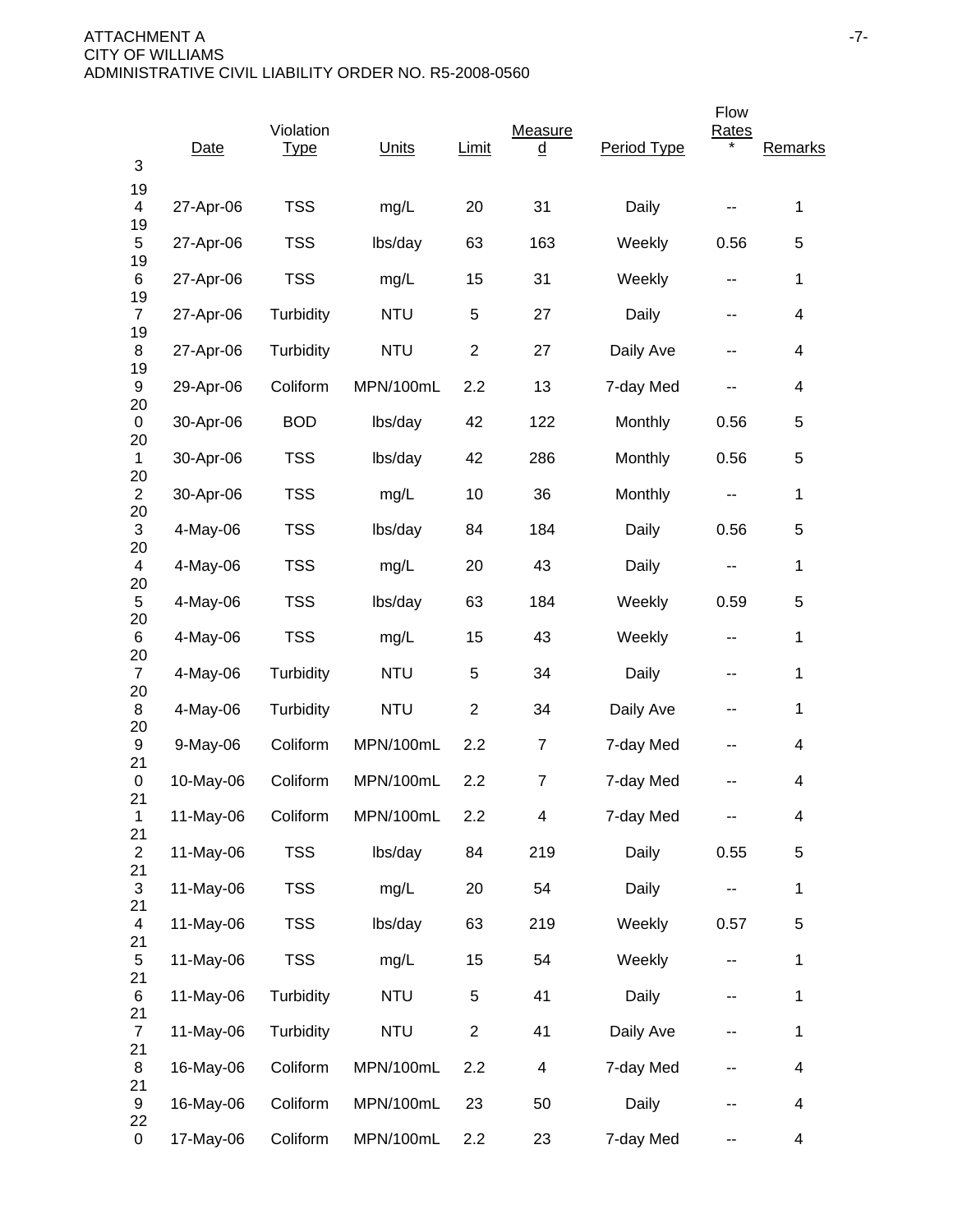|                      |           |                          |            |                |                     |             | Flow         |                |
|----------------------|-----------|--------------------------|------------|----------------|---------------------|-------------|--------------|----------------|
| 22                   | Date      | Violation<br><u>Type</u> | Units      | Limit          | Measure<br><u>d</u> | Period Type | <b>Rates</b> | <b>Remarks</b> |
| $\mathbf{1}$         | 18-May-06 | <b>BOD</b>               | lbs/day    | 63             | 76                  | Weekly      | 0.56         | 5              |
| 22<br>$\overline{2}$ | 18-May-06 | <b>BOD</b>               | mg/L       | 15             | 20                  | Weekly      | --           | 4              |
| 22<br>3              | 18-May-06 | Coliform                 | MPN/100mL  | 2.2            | 23                  | 7-day Med   |              | 4              |
| 22<br>4              | 18-May-06 | <b>TSS</b>               | lbs/day    | 84             | 232                 | Daily       | 0.54         | 5              |
| 22<br>5              | 18-May-06 | <b>TSS</b>               | mg/L       | 20             | 61                  | Daily       | --           | 1              |
| 22<br>6              | 18-May-06 | <b>TSS</b>               | lbs/day    | 63             | 232                 | Weekly      | 0.56         | 5              |
| 22<br>$\overline{7}$ | 18-May-06 | <b>TSS</b>               | mg/L       | 15             | 61                  | Weekly      | ۰.           | $\mathbf{1}$   |
| 22<br>8              | 18-May-06 | Turbidity                | <b>NTU</b> | 5              | 41                  | Daily       | --           | 1              |
| 22<br>9              | 18-May-06 | Turbidity                | <b>NTU</b> | $\overline{2}$ | 41                  | Daily Ave   | --           | 1              |
| 23<br>$\mathbf 0$    | 23-May-06 | Coliform                 | MPN/100mL  | 2.2            | 8                   | 7-day Med   | --           | 4              |
| 23<br>$\mathbf{1}$   | 24-May-06 | Coliform                 | MPN/100mL  | 2.2            | 8                   | 7-day Med   | --           | 4              |
| 23<br>$\overline{2}$ | 24-May-06 | Coliform                 | MPN/100mL  | 23             | 50                  | Daily       | --           | 4              |
| 23<br>3              | 25-May-06 | <b>BOD</b>               | lbs/day    | 84             | 126                 | Daily       | 0.53         | 5              |
| 23<br>4              | 25-May-06 | <b>BOD</b>               | mg/L       | 20             | 30                  | Daily       | --           | 1              |
| 23<br>5              | 25-May-06 | <b>BOD</b>               | lbs/day    | 63             | 126                 | Weekly      | 0.58         | 5              |
| 23<br>6              | 25-May-06 | <b>BOD</b>               | mg/L       | 15             | 30                  | Weekly      | --           | 1              |
| 23<br>$\overline{7}$ | 25-May-06 | Coliform                 | MPN/100mL  | 2.2            | 8                   | 7-day Med   |              | 4              |
| 23<br>8              | 25-May-06 | <b>TSS</b>               | lbs/day    | 84             | 240                 | Daily       | 0.53         | 5              |
| 23<br>9              | 25-May-06 | <b>TSS</b>               | mg/L       | 20             | 57                  | Daily       |              | 1              |
| 24<br>0              | 25-May-06 | <b>TSS</b>               | lbs/day    | 63             | 240                 | Weekly      | 0.58         | 5              |
| 24<br>$\mathbf{1}$   | 25-May-06 | <b>TSS</b>               | mg/L       | 15             | 57                  | Weekly      | ۰.           | 1              |
| 24<br>$\overline{2}$ | 25-May-06 | Turbidity                | <b>NTU</b> | $\,$ 5 $\,$    | 50                  | Daily       | --           | 1              |
| 24<br>$\sqrt{3}$     | 25-May-06 | Turbidity                | <b>NTU</b> | $\overline{c}$ | 50                  | Daily Ave   |              | 1              |
| 24<br>$\overline{4}$ | 30-May-06 | Coliform                 | MPN/100mL  | 2.2            | 4                   | 7-day Med   |              | 4              |
| 24<br>5              | 31-May-06 | <b>BOD</b>               | lbs/day    | 42             | 71                  | Monthly     | 0.57         | 5              |
| 24<br>6              | 31-May-06 | <b>BOD</b>               | mg/L       | 10             | 18                  | Monthly     |              | $\mathbf{1}$   |
| 24<br>$\overline{7}$ | 31-May-06 | Coliform                 | MPN/100mL  | 2.2            | $\overline{4}$      | 7-day Med   |              | 4              |
| 24                   | 31-May-06 | <b>TSS</b>               | lbs/day    | 42             | 219                 | Monthly     | 0.57         | 5              |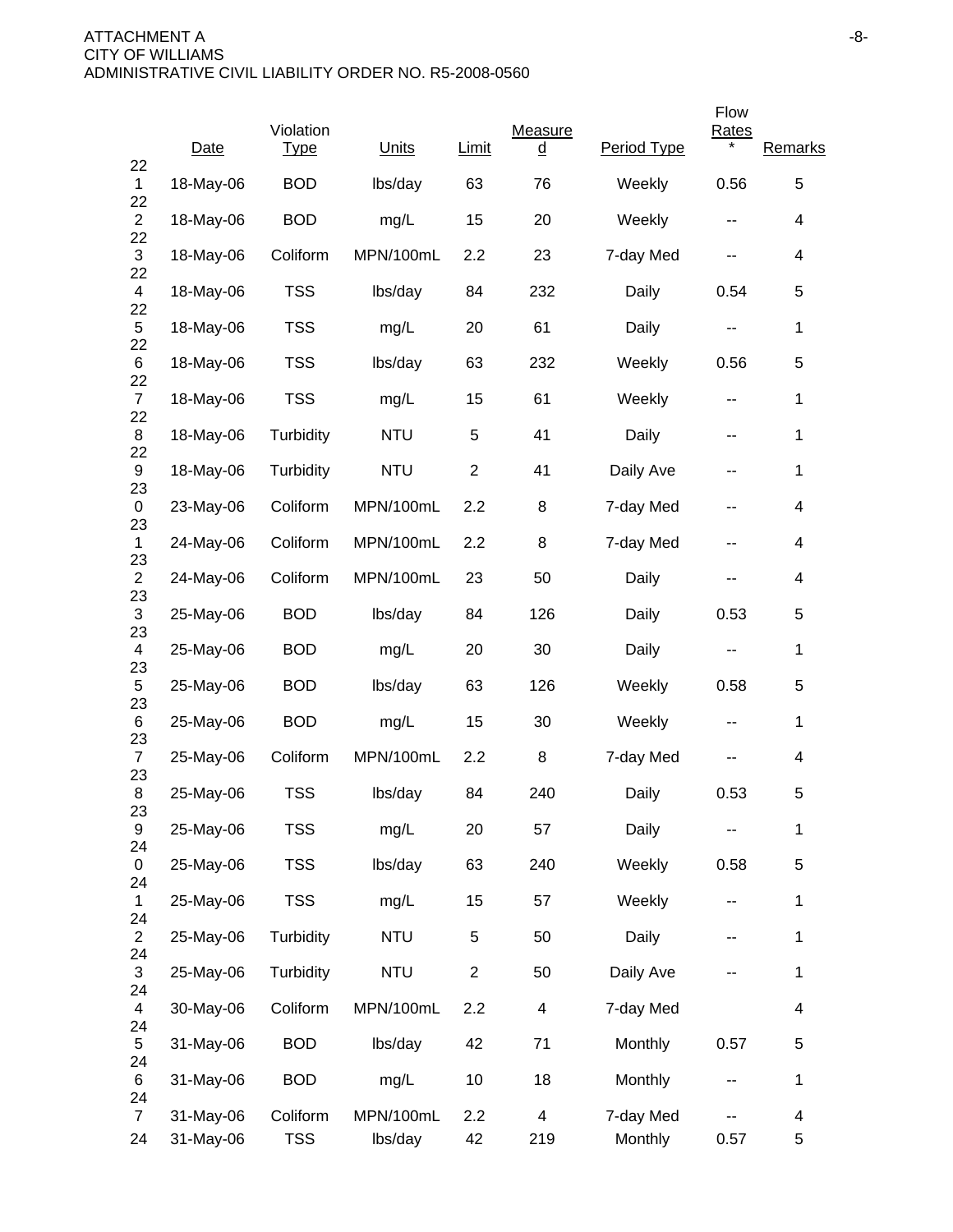| 8                      | Date       | Violation<br><b>Type</b> | Units      | Limit          | Measure<br><u>d</u>      | Period Type       | Flow<br>Rates | Remarks      |
|------------------------|------------|--------------------------|------------|----------------|--------------------------|-------------------|---------------|--------------|
| 24<br>9                | 31-May-06  | <b>TSS</b>               | mg/L       | 10             | 54                       | Monthly           |               | 1            |
| 25<br>$\pmb{0}$        | $1-Jun-06$ | <b>BOD</b>               | mg/L       | 15             | 20                       | Weekly            | --            | 4            |
| 25<br>$\mathbf{1}$     | 1-Jun-06   | Coliform                 | MPN/100mL  | 2.2            | $\overline{\mathcal{A}}$ | 7-day Med         | --            | 4            |
| 25<br>$\overline{c}$   | $1-Jun-06$ | pH                       | pH units   | 8.5            | 8.6                      | Instantaneou<br>S | --            | 4            |
| 25<br>3                | $1-Jun-06$ | <b>TSS</b>               | lbs/day    | 84             | 167                      | Daily             | 0.49          | 1            |
| 25<br>4                | $1-Jun-06$ | <b>TSS</b>               | mg/L       | 20             | 54                       | Daily             | 0.49          | 1            |
| 25<br>5                | $1-Jun-06$ | <b>TSS</b>               | lbs/day    | 63             | 167                      | Weekly            | 0.49          | 1            |
| 25<br>6                | 1-Jun-06   | <b>TSS</b>               | mg/L       | 15             | 54                       | Weekly            | 0.49          | 1            |
| 25<br>$\overline{7}$   | 1-Jun-06   | Turbidity                | <b>NTU</b> | 5              | 55                       | Daily             | --            | 1            |
| 25<br>8                | $1-Jun-06$ | Turbidity                | <b>NTU</b> | $\overline{2}$ | 55                       | Daily Ave         | --            | 1            |
| 25<br>9                | 6-Jun-06   | Coliform                 | MPN/100mL  | 2.2            | $\overline{7}$           | 7-day Med         | --            | 4            |
| 26<br>0                | 6-Jun-06   | Coliform                 | MPN/100mL  | 23             | 30                       | Daily             | --            | 4            |
| 26<br>$\mathbf{1}$     | 7-Jun-06   | Coliform                 | MPN/100mL  | 2.2            | 30                       | 7-day Med         | --            | 4            |
| 26<br>$\mathbf{2}$     | 7-Jun-06   | Coliform                 | MPN/100mL  | 23             | 70                       | Daily             | --            | 4            |
| 26<br>3                | 8-Jun-06   | Coliform                 | MPN/100mL  | 2.2            | 30                       | 7-day Med         | --            | 4            |
| 26<br>4                | 8-Jun-06   | <b>TSS</b>               | lbs/day    | 84             | 196                      | Daily             | 0.46          | 1            |
| 26<br>5                | 8-Jun-06   | <b>TSS</b>               | mg/L       | 20             | 70                       | Daily             |               | 1            |
| 26<br>6                | 8-Jun-06   | <b>TSS</b>               | lbs/day    | 63             | 196                      | Weekly            | 0.47          | 1            |
| 26<br>$\overline{7}$   | 8-Jun-06   | <b>TSS</b>               | mg/L       | 15             | 70                       | Weekly            | ۰.            | 1            |
| 26<br>8                | 8-Jun-06   | Turbidity                | <b>NTU</b> | $\sqrt{5}$     | 59                       | Daily             | --            | 1            |
| 26<br>$\boldsymbol{9}$ | 8-Jun-06   | Turbidity                | <b>NTU</b> | $\overline{2}$ | 59                       | Daily Ave         | --            | 1            |
| 27<br>0                | 13-Jun-06  | Coliform                 | MPN/100mL  | 2.2            | 13                       | 7-day Med         | --            | 4            |
| 27<br>$\mathbf{1}$     | 14-Jun-06  | Coliform                 | MPN/100mL  | 2.2            | 13                       | 7-day Med         |               | 4            |
| 27<br>$\overline{2}$   | 14-Jun-06  | Coliform                 | MPN/100mL  | 23             | 50                       | Daily             | --            | 4            |
| 27<br>3                | 15-Jun-06  | Coliform                 | MPN/100mL  | 2.2            | 14                       | 7-day Med         |               | 4            |
| 27<br>$\overline{4}$   | 15-Jun-06  | <b>TSS</b>               | lbs/day    | 84             | 164                      | Daily             | 0.42          | 1            |
| 27<br>5                | 15-Jun-06  | <b>TSS</b>               | mg/L       | 20             | 70                       | Daily             | --            | $\mathbf{1}$ |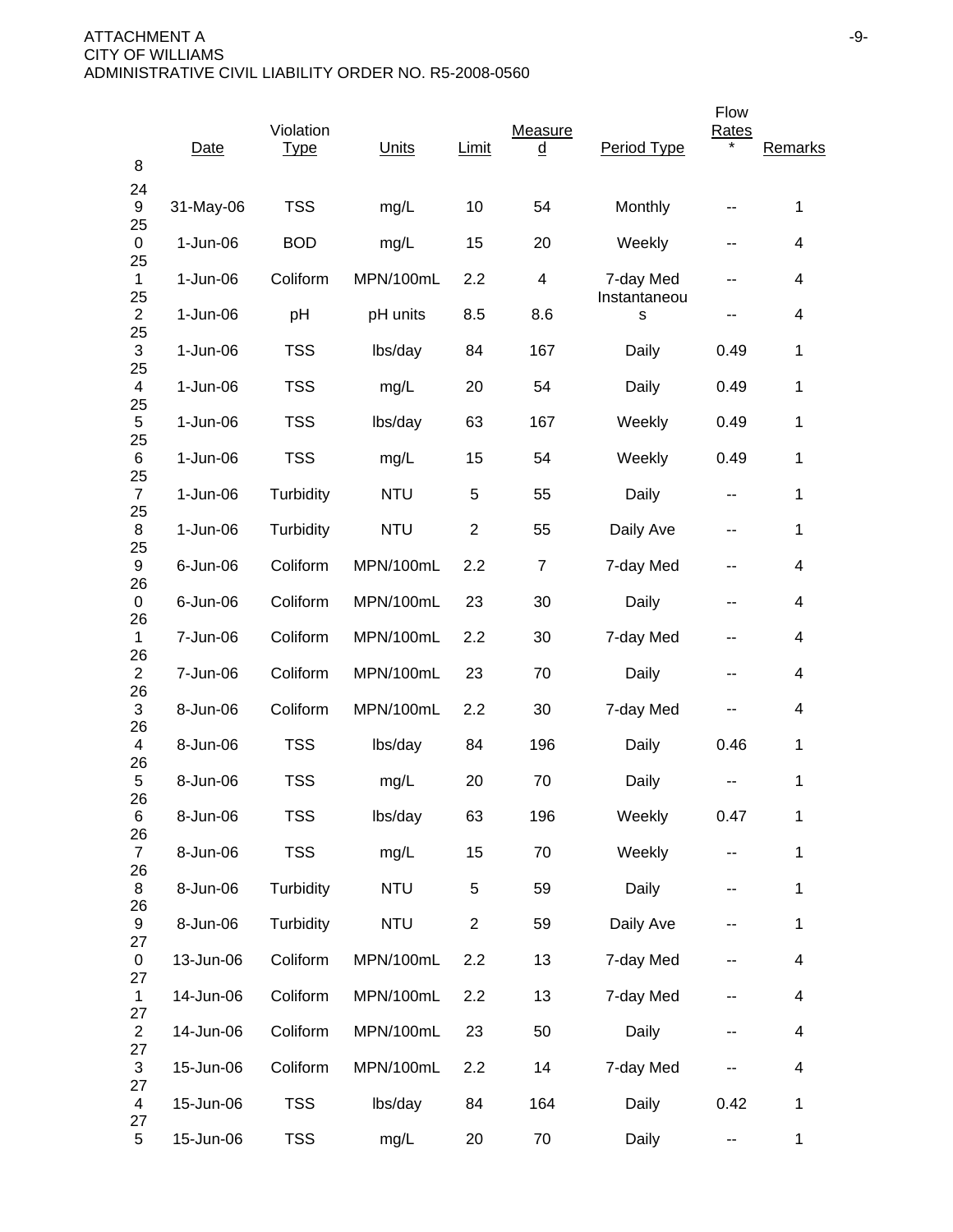|                               |           |                          |            |                |                     |             | Flow          |                          |
|-------------------------------|-----------|--------------------------|------------|----------------|---------------------|-------------|---------------|--------------------------|
| 27                            | Date      | Violation<br><u>Type</u> | Units      | Limit          | Measure<br><u>d</u> | Period Type | <b>Rates</b>  | Remarks                  |
| 6<br>27                       | 15-Jun-06 | <b>TSS</b>               | lbs/day    | 63             | 164                 | Weekly      | 0.44          | 1                        |
| $\overline{7}$<br>27          | 15-Jun-06 | <b>TSS</b>               | mg/L       | 15             | 70                  | Weekly      | --            | 1                        |
| 8<br>27                       | 15-Jun-06 | Turbidity                | <b>NTU</b> | 5              | 51                  | Daily       | --            | 1                        |
| 9<br>28                       | 15-Jun-06 | Turbidity                | <b>NTU</b> | $\overline{2}$ | 51                  | Daily Ave   | --            | $\mathbf 1$              |
| 0                             | 20-Jun-06 | Coliform                 | MPN/100mL  | 2.2            | 14                  | 7-day Med   | --            | 4                        |
| 28<br>$\mathbf{1}$            | 21-Jun-06 | Coliform                 | MPN/100mL  | 2.2            | 13                  | 7-day Med   | --            | 4                        |
| 28<br>$\mathbf{2}$            | 21-Jun-06 | <b>TSS</b>               | lbs/day    | 84             | 91                  | Daily       | 0.43          | 4                        |
| 28<br>$\mathfrak{S}$          | 21-Jun-06 | <b>TSS</b>               | mg/L       | 20             | 48                  | Daily       | $\sim$ $\sim$ | 1                        |
| 28<br>4                       | 21-Jun-06 | <b>TSS</b>               | lbs/day    | 63             | 91                  | Weekly      | 0.43          | 1                        |
| 28<br>5                       | 21-Jun-06 | <b>TSS</b>               | mg/L       | 15             | 48                  | Weekly      | $\sim$ $\sim$ | 1                        |
| 28<br>6                       | 21-Jun-06 | Turbidity                | <b>NTU</b> | 5              | 48                  | Daily       | --            | 1                        |
| 28<br>$\overline{7}$          | 21-Jun-06 | Turbidity                | <b>NTU</b> | $\overline{2}$ | 48                  | Daily Ave   | --            | 1                        |
| 28<br>8                       | 22-Jun-06 | Coliform                 | MPN/100mL  | 2.2            | 13                  | 7-day Med   | --            | 4                        |
| 28<br>9                       | 22-Jun-06 | Coliform                 | MPN/100mL  | 23             | 300                 | Daily       | --            | 4                        |
| 29<br>0                       | 27-Jun-06 | Coliform                 | MPN/100mL  | 2.2            | 13                  | 7-day Med   | --            | 4                        |
| 29<br>$\mathbf{1}$            | 28-Jun-06 | Coliform                 | MPN/100mL  | 2.2            | 9                   | 7-day Med   | --            | 4                        |
| 29<br>$\overline{c}$          | 29-Jun-06 | <b>BOD</b>               | mg/L       | 15             | 20                  | Weekly      |               | 4                        |
| 29<br>3                       | 29-Jun-06 | Coliform                 | MPN/100mL  | 2.2            | 4                   | 7-day Med   | --            | 4                        |
| 29<br>$\overline{\mathbf{4}}$ | 29-Jun-06 | <b>TSS</b>               | lbs/day    | 84             | 98                  | Daily       | 0.41          | $\overline{\mathcal{A}}$ |
| 29<br>5                       | 29-Jun-06 | <b>TSS</b>               | mg/L       | 20             | 45                  | Daily       |               | $\mathbf{1}$             |
| 29<br>6<br>29                 | 29-Jun-06 | <b>TSS</b>               | lbs/day    | 63             | 98                  | Weekly      | 0.39          | 1                        |
| $\overline{7}$                | 29-Jun-06 | <b>TSS</b>               | mg/L       | 15             | 45                  | Weekly      | ۰.            | 1                        |
| 29<br>8                       | 29-Jun-06 | Turbidity                | <b>NTU</b> | 5              | 46                  | Daily       | --            | 1                        |
| 29<br>9                       | 29-Jun-06 | Turbidity                | <b>NTU</b> | $\overline{2}$ | 46                  | Daily Ave   | --            | $\mathbf{1}$             |
| 30<br>0                       | 30-Jun-06 | <b>BOD</b>               | mg/L       | 10             | 12                  | Monthly     | --            | $\overline{\mathbf{4}}$  |
| 30<br>1                       | 30-Jun-06 | <b>TSS</b>               | lbs/day    | 42             | 143                 | Monthly     | 0.44          | $\mathbf 1$              |
| 30<br>$\overline{2}$          | 30-Jun-06 | <b>TSS</b>               | mg/L       | 10             | 57                  | Monthly     |               | 1                        |
| 30                            | 5-Jul-06  | Coliform                 | MPN/100mL  | 2.2            | 4                   | 7-day Med   | --            | 4                        |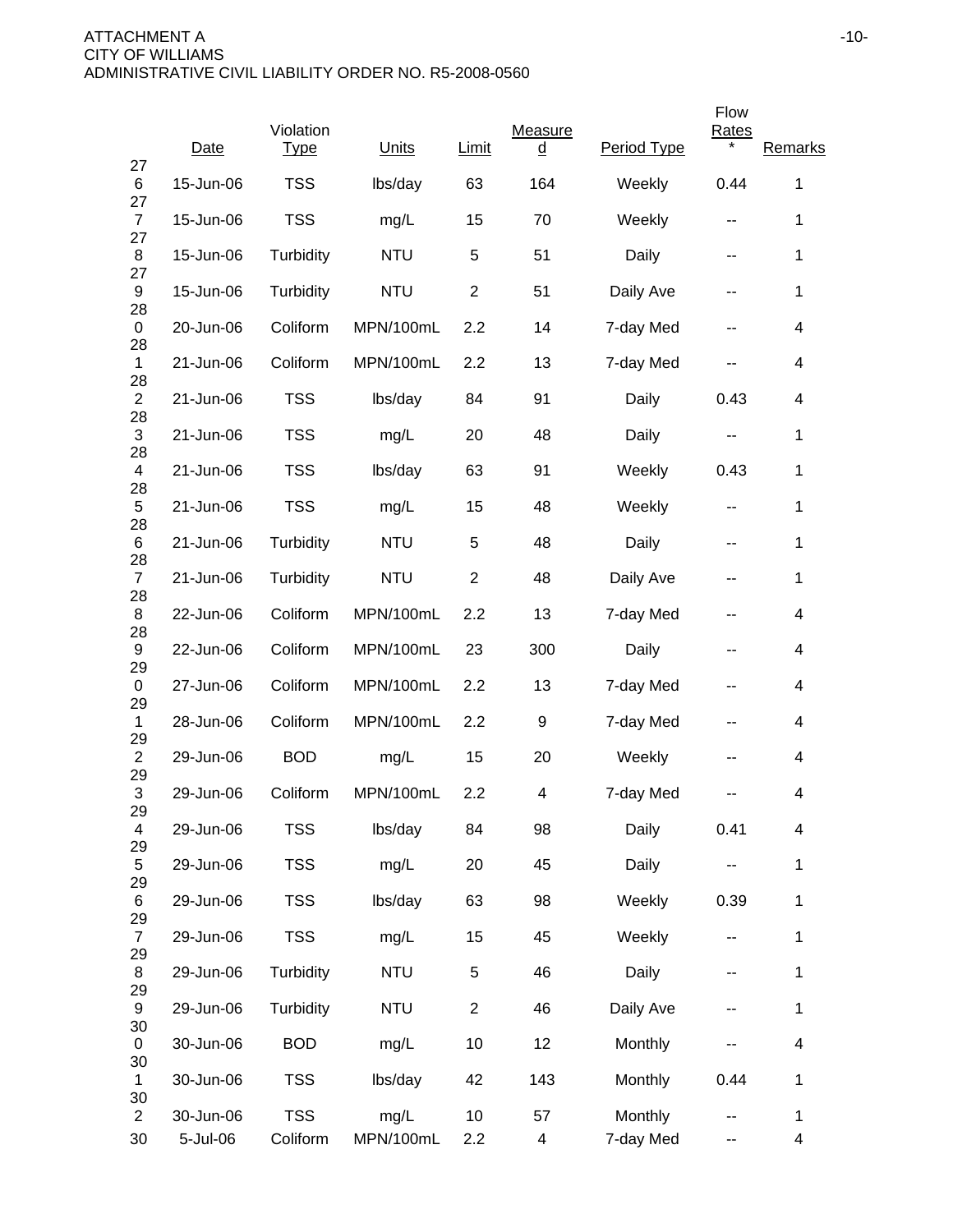| 3                    | Date      | Violation<br><b>Type</b> | Units      | Limit          | Measure<br><u>d</u>       | Period Type | Flow<br>Rates | Remarks |
|----------------------|-----------|--------------------------|------------|----------------|---------------------------|-------------|---------------|---------|
| 30<br>$\overline{4}$ | 6-Jul-06  | <b>BOD</b>               | mg/L       | 15             | 20                        | Weekly      |               | 4       |
| 30<br>5              | 6-Jul-06  | Coliform                 | MPN/100mL  | 2.2            | $\ensuremath{\mathsf{3}}$ | 7-day Med   | --            | 4       |
| 30<br>6              | 6-Jul-06  | <b>TSS</b>               | lbs/day    | 84             | 115                       | Daily       | 0.38          | 4       |
| 30<br>$\overline{7}$ | 6-Jul-06  | <b>TSS</b>               | mg/L       | 10             | 53                        | Daily       | ۰.            | 1       |
| 30<br>8              | 6-Jul-06  | <b>TSS</b>               | lbs/day    | 63             | 115                       | Weekly      | 0.4           | 1       |
| 30<br>9              | 6-Jul-06  | <b>TSS</b>               | mg/L       | 15             | 53                        | Weekly      | --            | 1       |
| 31<br>$\pmb{0}$      | 6-Jul-06  | Turbidity                | <b>NTU</b> | 5              | 46                        | Daily       | --            | 1       |
| 31<br>$\mathbf{1}$   | 6-Jul-06  | Turbidity                | <b>NTU</b> | $\overline{2}$ | 46                        | Daily Ave   |               | 1       |
| 31<br>$\mathbf{2}$   | 11-Jul-06 | Coliform                 | MPN/100mL  | 2.2            | 4                         | 7-day Med   | --            | 4       |
| 31<br>$\sqrt{3}$     | 13-Jul-06 | <b>BOD</b>               | mg/L       | 15             | 20                        | Weekly      |               | 4       |
| 31<br>4              | 13-Jul-06 | <b>TSS</b>               | lbs/day    | 84             | 101                       | Daily       | 0.39          | 4       |
| 31<br>5              | 13-Jul-06 | <b>TSS</b>               | mg/L       | 10             | 50                        | Daily       | --            | 1       |
| 31<br>$\,6$          | 13-Jul-06 | <b>TSS</b>               | lbs/day    | 63             | 101                       | Weekly      | 0.39          | 1       |
| 31<br>$\overline{7}$ | 13-Jul-06 | <b>TSS</b>               | mg/L       | 15             | 50                        | Weekly      | --            | 1       |
| 31<br>8              | 13-Jul-06 | Turbidity                | <b>NTU</b> | 5              | 41                        | Daily       | --            | 1       |
| 31<br>9              | 13-Jul-06 | Turbidity                | <b>NTU</b> | $\overline{2}$ | 41                        | Daily Ave   | --            | 1       |
| 32<br>0              | 20-Jul-06 | <b>TSS</b>               | lbs/day    | 84             | 98                        | Daily       | 0.39          | 4       |
| 32<br>$\mathbf 1$    | 20-Jul-06 | <b>TSS</b>               | mg/L       | 10             | 42                        | Daily       |               | 1       |
| 32<br>$\overline{2}$ | 20-Jul-06 | <b>TSS</b>               | lbs/day    | 63             | 98                        | Weekly      | 0.4           | 1       |
| 32<br>$\sqrt{3}$     | 20-Jul-06 | <b>TSS</b>               | mg/L       | 15             | 42                        | Weekly      |               | 1       |
| 32<br>4              | 20-Jul-06 | Turbidity                | <b>NTU</b> | $\,$ 5 $\,$    | 57                        | Daily       | --            | 1       |
| 32<br>5              | 20-Jul-06 | Turbidity                | <b>NTU</b> | $\overline{2}$ | 57                        | Daily Ave   | --            | 1       |
| 32<br>6              | 25-Jul-06 | Coliform                 | MPN/100mL  | 2.2            | 17                        | 7-day Med   |               | 4       |
| 32<br>$\overline{7}$ | 26-Jul-06 | Coliform                 | MPN/100mL  | 2.2            | 44                        | 7-day Med   | --            | 4       |
| 32<br>8              | 26-Jul-06 | Coliform                 | MPN/100mL  | 23             | 70                        | Daily       | --            | 4       |
| 32<br>9              | 27-Jul-06 | <b>BOD</b>               | mg/L       | 15             | 20                        | Weekly      |               | 4       |
| 33<br>0              | 27-Jul-06 | Coliform                 | MPN/100mL  | 2.2            | 17                        | 7-day Med   | --            | 4       |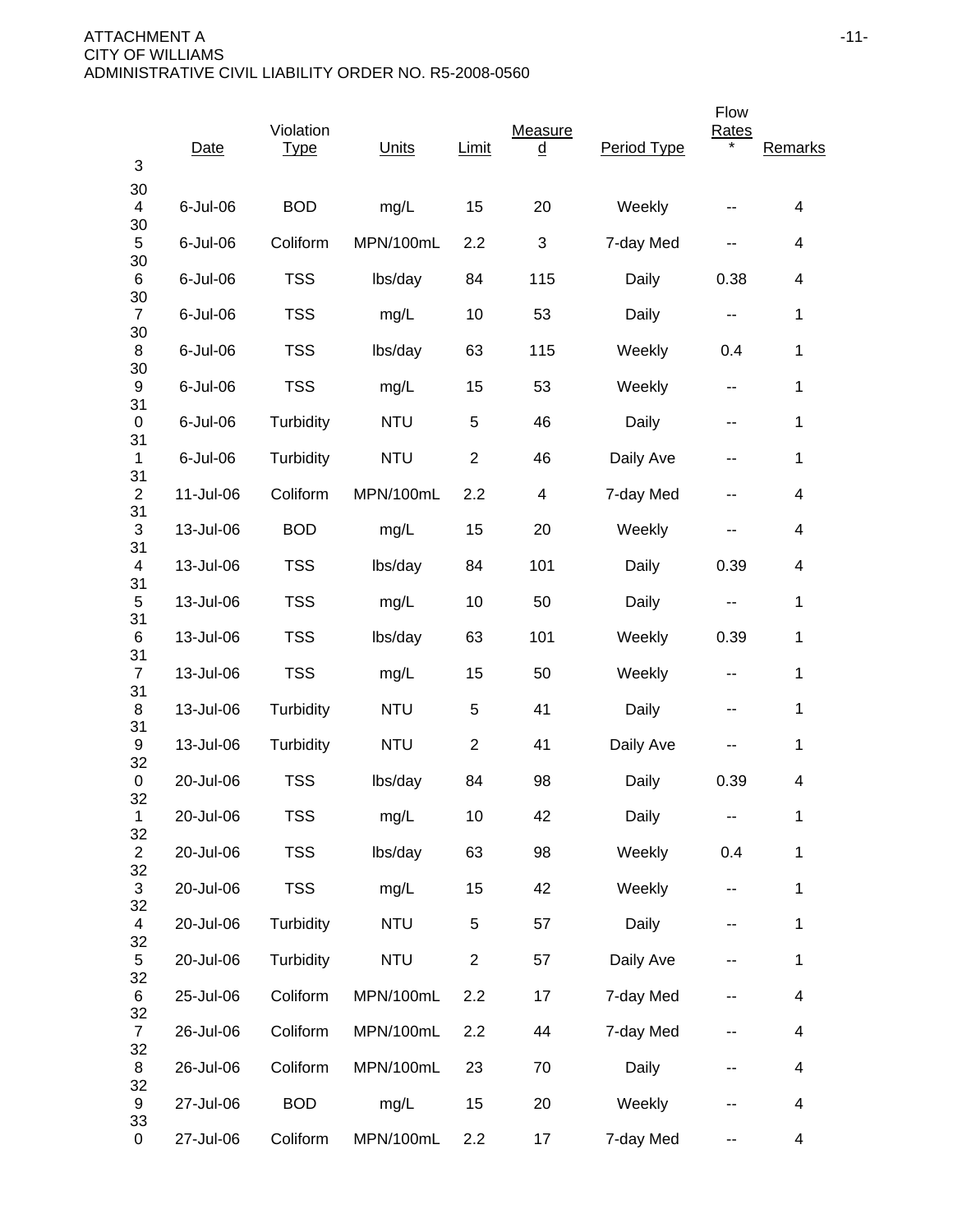| Date                   | <b>Type</b>            | Units                    | <b>Limit</b>        | <u>d</u> | Period Type        |          | Remarks              |
|------------------------|------------------------|--------------------------|---------------------|----------|--------------------|----------|----------------------|
| 27-Jul-06              | <b>TSS</b>             | lbs/day                  | 84                  | 123      | Daily              | 0.38     | 1                    |
| 27-Jul-06              | <b>TSS</b>             | mg/L                     | 10                  | 52       | Daily              | ۰.       | 1                    |
| 27-Jul-06              | <b>TSS</b>             | lbs/day                  | 63                  | 123      | Weekly             | 0.39     | 1                    |
| 27-Jul-06              | <b>TSS</b>             | mg/L                     | 15                  | 52       | Weekly             | --       | 1                    |
| 27-Jul-06              | Turbidity              | <b>NTU</b>               | 5                   | 71       | Daily              | --       | 1                    |
| 27-Jul-06              | Turbidity              | <b>NTU</b>               | $\overline{c}$      | 71       | Daily Ave          | --       | $\mathbf 1$          |
| 31-Jul-06              | <b>BOD</b>             | mg/L                     | 10                  | 17       | Monthly            |          | 1                    |
| 31-Jul-06              | <b>TSS</b>             | lbs/day                  | 42                  | 109      | Monthly            | 0.39     | 1                    |
| 31-Jul-06              | <b>TSS</b>             | mg/L                     | 10                  | 49       | Monthly            | --       | 1                    |
| 1-Aug-06               | <b>BOD</b>             | mg/L                     | 15                  | 20       | Weekly             |          | 4                    |
| 1-Aug-06               | <b>TSS</b>             | lbs/day                  | 84                  | 142      | Daily              | 0.33     | 1                    |
| 1-Aug-06               | <b>TSS</b>             | mg/L                     | 20                  | 65       | Daily              | --       | 1                    |
| 1-Aug-06               | <b>TSS</b>             | lbs/day                  | 63                  | 142      | Weekly             | 0.36     | $\mathbf 1$          |
| $1-Aug-06$             | <b>TSS</b>             | mg/L                     | 15                  | 65       | Weekly             | --       | $\mathbf{1}$         |
| 1-Aug-06               | Turbidity              | <b>NTU</b>               | 5                   | 112      | Daily              | --       | 1                    |
| 1-Aug-06               | Turbidity              | <b>NTU</b>               | $\overline{c}$      | 112      | Daily Ave          | --       | 1                    |
| 8-Aug-06               | Coliform               | MPN/100mL                | 2.2                 | 110      | 7-day Med          |          | 4                    |
| 8-Aug-06               | Coliform               | MPN/100mL                | 23                  | 110      | Daily              |          | 4                    |
| 9-Aug-06               | Coliform               | MPN/100mL                | 2.2                 | 305      | 7-day Med          |          | 4                    |
| 9-Aug-06               | Coliform               | MPN/100mL                | 23                  | 500      | Daily              |          | 4                    |
| 10-Aug-06              | Coliform               | MPN/100mL                | 2.2                 | 110      | 7-day Med          | --       | 4                    |
| 10-Aug-06              | Coliform               | MPN/100mL                | 23                  | 26       | Daily              |          | 4                    |
| 10-Aug-06              | <b>TSS</b>             | lbs/day                  | 84                  | 194      | Daily              | 0.38     | $\mathbf{1}$         |
| 10-Aug-06              | <b>TSS</b>             | mg/L                     | 20                  | 76       | Daily              | --       | $\mathbf 1$          |
| 10-Aug-06              | <b>TSS</b>             | lbs/day                  | 63                  | 194      | Weekly             | 0.4      | 1                    |
| 10-Aug-06              | <b>TSS</b>             | mg/L                     | 15                  | 76       | Weekly             | --       | $\mathbf 1$          |
| 10-Aug-06<br>10-Aug-06 | Turbidity<br>Turbidity | <b>NTU</b><br><b>NTU</b> | 5<br>$\overline{c}$ | 98<br>98 | Daily<br>Daily Ave | --<br>-- | 1<br>$\mathbf 1$     |
|                        |                        | Violation                |                     |          | Measure            |          | Flow<br><b>Rates</b> |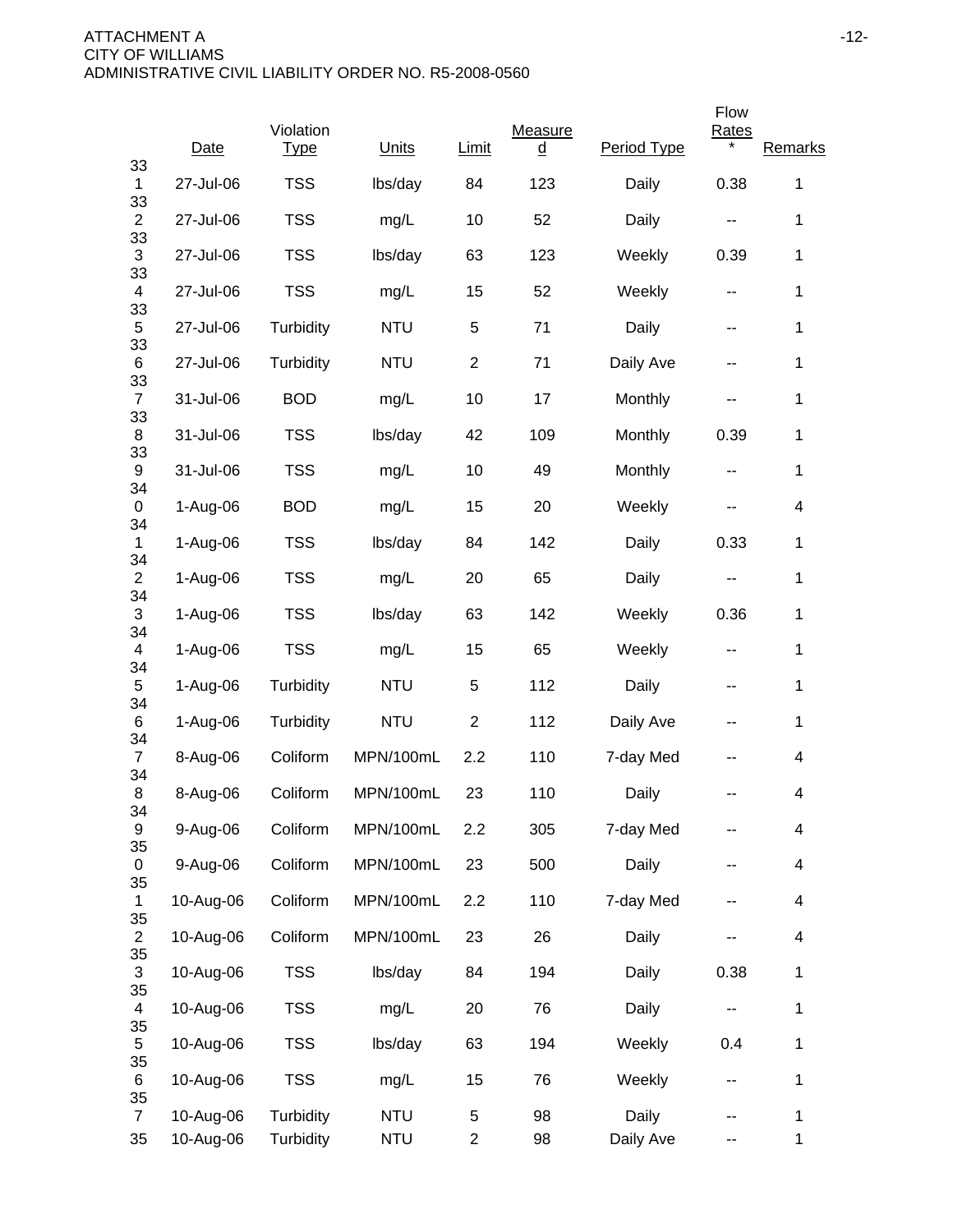| 8                    | Date      | Violation<br><u>Type</u> | Units      | Limit          | Measure<br><u>d</u> | Period Type | Flow<br><b>Rates</b> | Remarks      |
|----------------------|-----------|--------------------------|------------|----------------|---------------------|-------------|----------------------|--------------|
| 35<br>9              | 15-Aug-06 | Coliform                 | MPN/100mL  | 2.2            | 26                  | 7-day Med   |                      | 4            |
| 36<br>0              | 16-Aug-06 | Coliform                 | MPN/100mL  | 2.2            | 26                  | 7-day Med   | --                   | 4            |
| 36<br>$\mathbf 1$    | 16-Aug-06 | Coliform                 | MPN/100mL  | 23             | 70                  | Daily       | --                   | 4            |
| 36<br>$\overline{2}$ | 17-Aug-06 | <b>BOD</b>               | mg/L       | 15             | 20                  | Weekly      | --                   | 4            |
| 36<br>3              | 17-Aug-06 | Coliform                 | MPN/100mL  | 2.2            | 8                   | 7-day Med   | --                   | 4            |
| 36<br>4              | 17-Aug-06 | <b>TSS</b>               | lbs/day    | 84             | 178                 | Daily       | 0.38                 | 1            |
| 36<br>5              | 17-Aug-06 | <b>TSS</b>               | mg/L       | 20             | 79                  | Daily       | --                   | 1            |
| 36<br>6              | 17-Aug-06 | <b>TSS</b>               | lbs/day    | 63             | 178                 | Weekly      | 0.38                 | 1            |
| 36<br>$\overline{7}$ | 17-Aug-06 | <b>TSS</b>               | mg/L       | 15             | 79                  | Weekly      | --                   | 1            |
| 36<br>8<br>36        | 17-Aug-06 | Turbidity                | <b>NTU</b> | 5              | 139                 | Daily       | --                   | $\mathbf{1}$ |
| 9<br>37              | 17-Aug-06 | Turbidity                | <b>NTU</b> | $\overline{2}$ | 139                 | Daily Ave   | --                   | 1            |
| 0<br>37              | 22-Aug-06 | Coliform                 | MPN/100mL  | 2.2            | 30                  | 7-day Med   | --                   | 4            |
| 1<br>37              | 22-Aug-06 | Coliform                 | MPN/100mL  | 23             | 30                  | Daily       | --                   | 4            |
| $\overline{2}$<br>37 | 23-Aug-06 | Coliform                 | MPN/100mL  | 2.2            | 8                   | 7-day Med   | --                   | 4            |
| 3<br>37              | 24-Aug-06 | <b>BOD</b>               | mg/L       | 15             | 20                  | Weekly      | --                   | 4            |
| 4<br>37              | 24-Aug-06 | Coliform                 | MPN/100mL  | 2.2            | 30                  | 7-day Med   | --                   | 4            |
| 5<br>37              | 24-Aug-06 | Coliform                 | MPN/100mL  | 23             | 50                  | Daily       |                      | 4            |
| 6<br>37              | 24-Aug-06 | <b>TSS</b>               | lbs/day    | 84             | 174                 | Daily       | 0.37                 | $\mathbf 1$  |
| $\overline{7}$<br>37 | 24-Aug-06 | <b>TSS</b>               | mg/L       | 20             | 79                  | Daily       |                      | $\mathbf 1$  |
| 8<br>37              | 24-Aug-06 | <b>TSS</b>               | lbs/day    | 63             | 174                 | Weekly      | 0.41                 | $\mathbf 1$  |
| 9<br>38              | 24-Aug-06 | <b>TSS</b>               | mg/L       | 15             | 79                  | Weekly      | --                   | $\mathbf 1$  |
| 0<br>38              | 24-Aug-06 | Turbidity                | <b>NTU</b> | $\,$ 5 $\,$    | 168                 | Daily       | --                   | $\mathbf 1$  |
| $\mathbf{1}$<br>38   | 24-Aug-06 | Turbidity                | <b>NTU</b> | $\overline{2}$ | 168                 | Daily Ave   |                      | $\mathbf 1$  |
| $\overline{c}$<br>38 | 29-Aug-06 | Coliform                 | MPN/100mL  | 2.2            | 50                  | 7-day Med   |                      | 4            |
| 3<br>38              | 29-Aug-06 | Coliform                 | MPN/100mL  | 23             | 50                  | Daily       |                      | 4            |
| 4                    | 30-Aug-06 | Coliform                 | MPN/100mL  | 2.2            | 50                  | 7-day Med   |                      | 4            |
| 38<br>5              | 31-Aug-06 | <b>BOD</b>               | mg/L       | 10             | 16                  | Monthly     | --                   | $\mathbf{1}$ |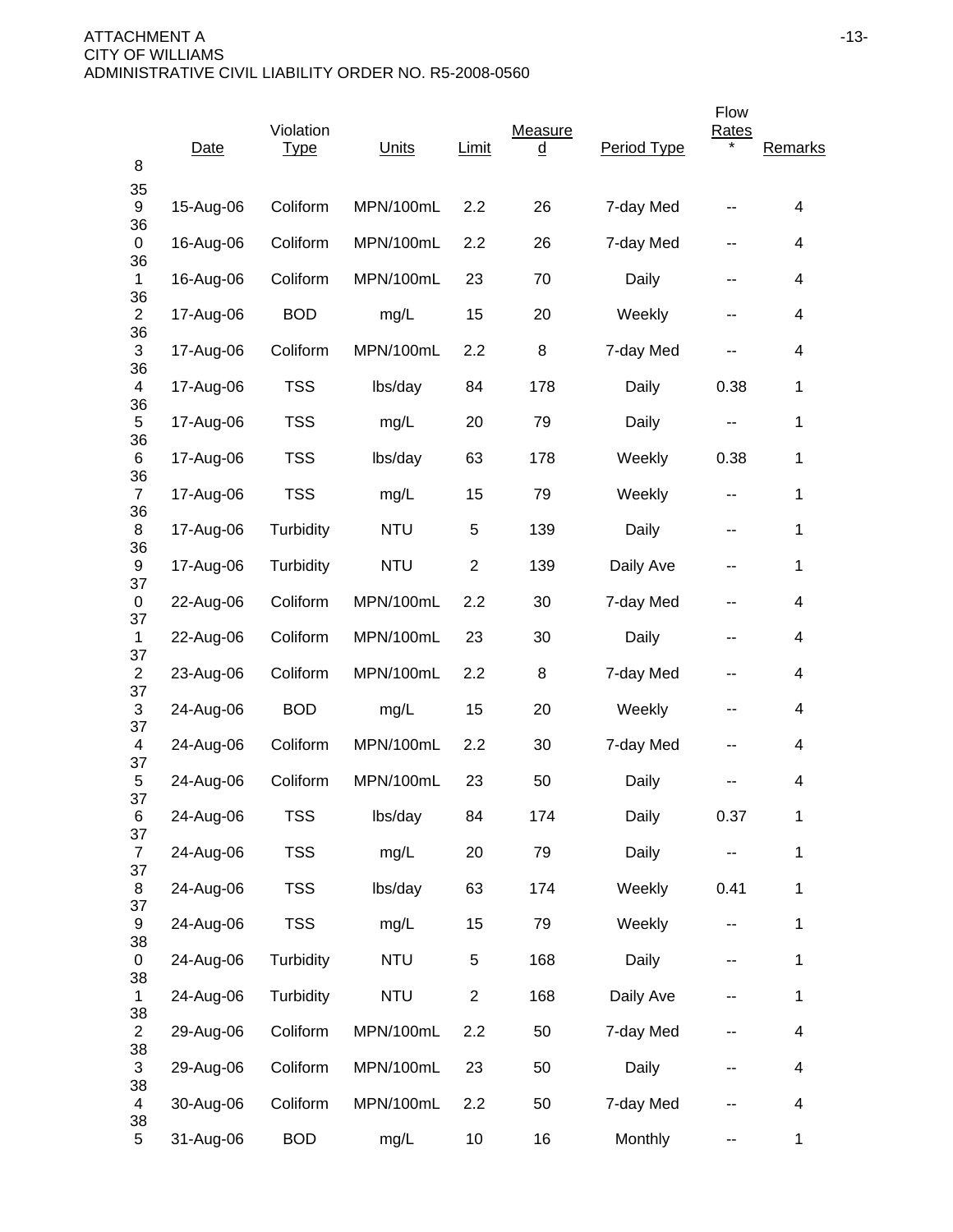|                      |            |                          |            |                |                     |             | Flow         |                         |
|----------------------|------------|--------------------------|------------|----------------|---------------------|-------------|--------------|-------------------------|
| 38                   | Date       | Violation<br><u>Type</u> | Units      | <b>Limit</b>   | Measure<br><u>d</u> | Period Type | <b>Rates</b> | Remarks                 |
| 6<br>38              | 31-Aug-06  | Coliform                 | MPN/100mL  | 2.2            | 17                  | 7-day Med   |              | 4                       |
| $\overline{7}$<br>38 | 31-Aug-06  | <b>TSS</b>               | lbs/day    | 84             | 163                 | Daily       | 0.38         | 1                       |
| 8<br>38              | 31-Aug-06  | <b>TSS</b>               | mg/L       | 20             | 74                  | Daily       | --           | 1                       |
| 9                    | 31-Aug-06  | <b>TSS</b>               | lbs/day    | 42             | 170                 | Monthly     | 0.38         | 1                       |
| 39<br>0              | 31-Aug-06  | <b>TSS</b>               | mg/L       | 10             | 75                  | Monthly     | ۰.           | 1                       |
| 39<br>1              | 31-Aug-06  | <b>TSS</b>               | lbs/day    | 63             | 163                 | Weekly      | 0.38         | $\mathbf 1$             |
| 39<br>$\overline{2}$ | 31-Aug-06  | <b>TSS</b>               | mg/L       | 15             | 74                  | Weekly      | --           | 1                       |
| 39<br>3              | 31-Aug-06  | Turbidity                | <b>NTU</b> | 5              | 148                 | Daily       | --           | 1                       |
| 39<br>4              | 31-Aug-06  | Turbidity                | <b>NTU</b> | $\overline{2}$ | 148                 | Daily Ave   | --           | $\mathbf{1}$            |
| 39<br>5<br>39        | 5-Sep-06   | Coliform                 | MPN/100mL  | 2.2            | 17                  | 7-day Med   | --           | 4                       |
| 6<br>39              | 5-Sep-06   | Coliform                 | MPN/100mL  | 23             | 1600                | Daily       | --           | 4                       |
| $\overline{7}$<br>39 | 6-Sep-06   | Coliform                 | MPN/100mL  | 2.2            | 80                  | 7-day Med   | --           | 4                       |
| 8<br>39              | $6-Sep-06$ | Coliform                 | MPN/100mL  | 23             | 80                  | Daily       | --           | 4                       |
| 9<br>40              | 7-Sep-06   | <b>BOD</b>               | mg/L       | 15             | 20                  | Weekly      | --           | 4                       |
| 0<br>40              | 7-Sep-06   | Coliform                 | MPN/100mL  | 2.2            | 80                  | 7-day Med   |              | 4                       |
| $\mathbf{1}$<br>40   | 7-Sep-06   | <b>TSS</b>               | lbs/day    | 84             | 157                 | Daily       | 0.4          | 1                       |
| $\overline{c}$<br>40 | 7-Sep-06   | <b>TSS</b>               | mg/L       | 20             | 68                  | Daily       |              | $\mathbf 1$             |
| 3<br>40              | 7-Sep-06   | <b>TSS</b>               | lbs/day    | 63             | 157                 | Weekly      | 0.38         | 1                       |
| 4<br>40              | 7-Sep-06   | <b>TSS</b>               | mg/L       | 15             | 68                  | Weekly      |              | 1                       |
| 5<br>40              | 7-Sep-06   | Turbidity                | <b>NTU</b> | 5              | 117                 | Daily       |              | $\mathbf{1}$            |
| 6<br>40              | 7-Sep-06   | Turbidity                | <b>NTU</b> | $\overline{c}$ | 117                 | Daily Ave   | --           | $\mathbf 1$             |
| $\overline{7}$<br>40 | 12-Sep-06  | Coliform                 | MPN/100mL  | 2.2            | 11                  | 7-day Med   |              | $\overline{\mathbf{4}}$ |
| 8<br>40              | 13-Sep-06  | Coliform                 | MPN/100mL  | 2.2            | 11                  | 7-day Med   |              | 4                       |
| 9<br>41              | 13-Sep-06  | Coliform                 | MPN/100mL  | 23             | 36                  | Daily       | --           | 4                       |
| $\mathbf 0$<br>41    | 14-Sep-06  | <b>BOD</b>               | mg/L       | 15             | 20                  | Weekly      | --           | 4                       |
| 1<br>41              | 14-Sep-06  | Coliform                 | MPN/100mL  | 2.2            | 8                   | 7-day Med   |              | 4                       |
| $\overline{2}$       | 14-Sep-06  | <b>TSS</b>               | lbs/day    | 84             | 118                 | Daily       | 0.37         | $\mathbf 1$             |
| 41                   | 14-Sep-06  | <b>TSS</b>               | mg/L       | 20             | 52                  | Daily       | -−           | $\mathbf 1$             |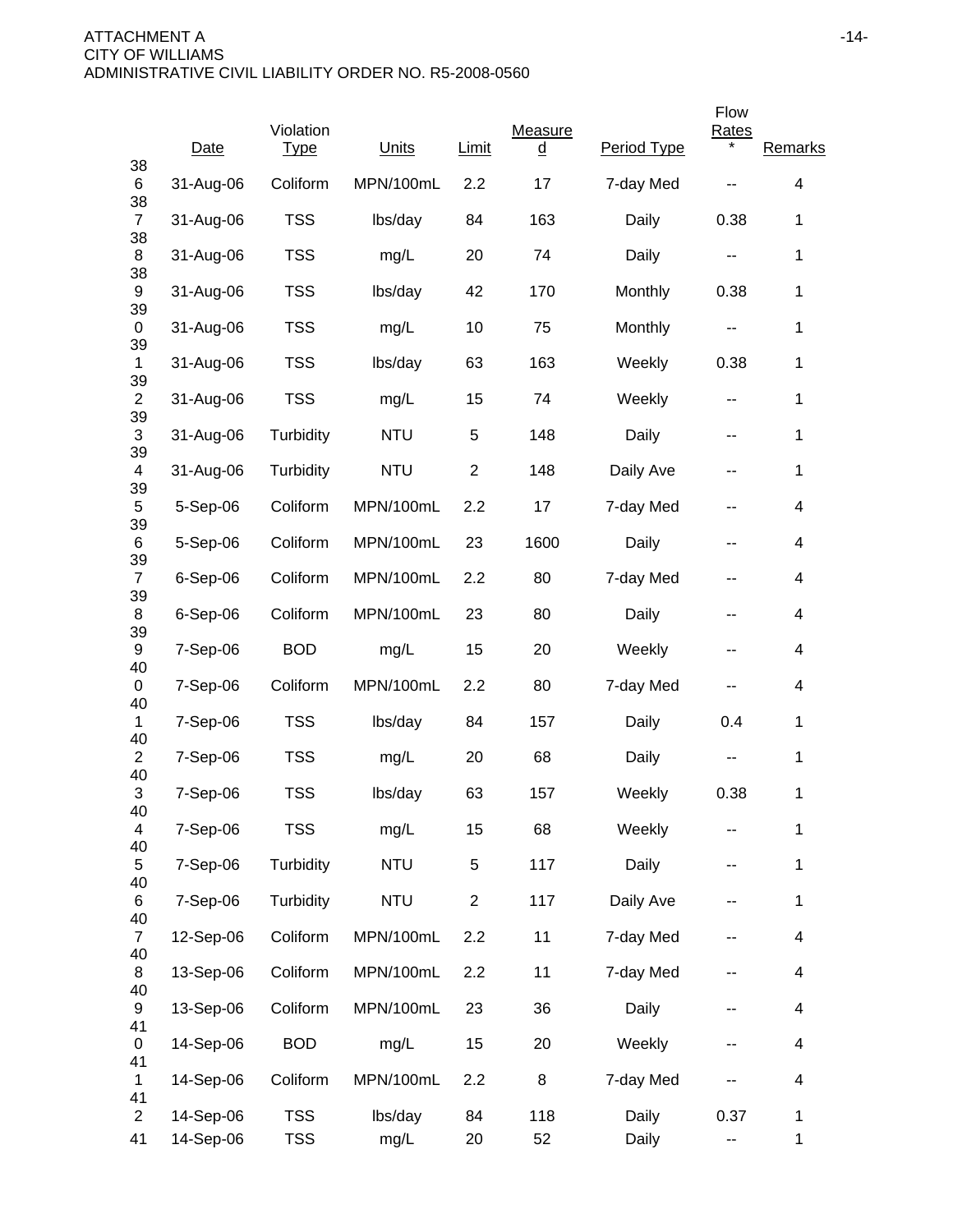| 3                    | Date      | Violation<br><b>Type</b> | Units      | Limit          | Measure<br><u>d</u> | Period Type | Flow<br><b>Rates</b> | Remarks                  |
|----------------------|-----------|--------------------------|------------|----------------|---------------------|-------------|----------------------|--------------------------|
| 41<br>4              | 14-Sep-06 | <b>TSS</b>               | lbs/day    | 63             | 118                 | Weekly      | 0.37                 | 1                        |
| 41<br>5              | 14-Sep-06 | <b>TSS</b>               | mg/L       | 15             | 52                  | Weekly      | --                   | 1                        |
| 41<br>6              | 14-Sep-06 | Turbidity                | <b>NTU</b> | 5              | 100                 | Daily       | --                   | 1                        |
| 41<br>$\overline{7}$ | 14-Sep-06 | Turbidity                | <b>NTU</b> | $\overline{c}$ | 100                 | Daily Ave   | --                   | 1                        |
| 41<br>8              | 19-Sep-06 | Coliform                 | MPN/100mL  | 2.2            | 8                   | 7-day Med   | --                   | 4                        |
| 41<br>9              | 20-Sep-06 | Coliform                 | MPN/100mL  | 2.2            | 8                   | 7-day Med   | --                   | 4                        |
| 42<br>0              | 21-Sep-06 | <b>BOD</b>               | mg/L       | 15             | 20                  | Weekly      |                      | 4                        |
| 42<br>$\mathbf{1}$   | 21-Sep-06 | <b>TSS</b>               | lbs/day    | 84             | 88                  | Daily       | 0.43                 | 4                        |
| 42<br>$\overline{2}$ | 21-Sep-06 | <b>TSS</b>               | mg/L       | 20             | 39                  | Daily       | --                   | 1                        |
| 42<br>3              | 21-Sep-06 | <b>TSS</b>               | lbs/day    | 63             | 88                  | Weekly      | 0.36                 | 4                        |
| 42<br>4              | 21-Sep-06 | <b>TSS</b>               | mg/L       | 15             | 39                  | Weekly      | --                   | 1                        |
| 42<br>5              | 21-Sep-06 | Turbidity                | <b>NTU</b> | 5              | 83                  | Daily       | --                   | 1                        |
| 42<br>6              | 21-Sep-06 | Turbidity                | <b>NTU</b> | $\overline{2}$ | 83                  | Daily Ave   | --                   | 1                        |
| 42<br>$\overline{7}$ | 26-Sep-06 | Coliform                 | MPN/100mL  | 23             | 240                 | Daily       | --                   | 4                        |
| 42<br>8              | 28-Sep-06 | <b>BOD</b>               | mg/L       | 15             | 20                  | Weekly      | --                   | 4                        |
| 42<br>9              | 28-Sep-06 | <b>TSS</b>               | lbs/day    | 84             | 121                 | Daily       | 0.37                 | 1                        |
| 43<br>0              | 28-Sep-06 | <b>TSS</b>               | mg/L       | 20             | 53                  | Daily       |                      | 1                        |
| 43<br>$\mathbf{1}$   | 28-Sep-06 | <b>TSS</b>               | lbs/day    | 63             | 121                 | Weekly      | 0.37                 | 1                        |
| 43<br>$\overline{2}$ | 28-Sep-06 | <b>TSS</b>               | mg/L       | 15             | 53                  | Weekly      | --                   | 1                        |
| 43<br>$\mathfrak{S}$ | 28-Sep-06 | Turbidity                | <b>NTU</b> | $\sqrt{5}$     | 63                  | Daily       | --                   | 1                        |
| 43<br>4              | 28-Sep-06 | Turbidity                | <b>NTU</b> | $\overline{2}$ | 63                  | Daily Ave   |                      | 1                        |
| 43<br>5              | 30-Sep-06 | <b>BOD</b>               | lbs/day    | 42             | 46                  | Monthly     | 0.37                 | $\overline{\mathcal{A}}$ |
| 43<br>6              | 30-Sep-06 | <b>BOD</b>               | mg/L       | 10             | 20                  | Monthly     |                      | 1                        |
| 43<br>$\overline{7}$ | 30-Sep-06 | <b>TSS</b>               | lbs/day    | 42             | 121                 | Monthly     | 0.37                 | 1                        |
| 43<br>8              | 30-Sep-06 | <b>TSS</b>               | mg/L       | 10             | 53                  | Monthly     | --                   | 1                        |
| 43<br>9              | 3-Oct-06  | Coliform                 | MPN/100mL  | 2.2            | 8                   | 7-day Med   | --                   | 4                        |
| 44<br>0              | 4-Oct-06  | Coliform                 | MPN/100mL  | 2.2            | 22                  | 7-day Med   | --                   | $\overline{\mathbf{4}}$  |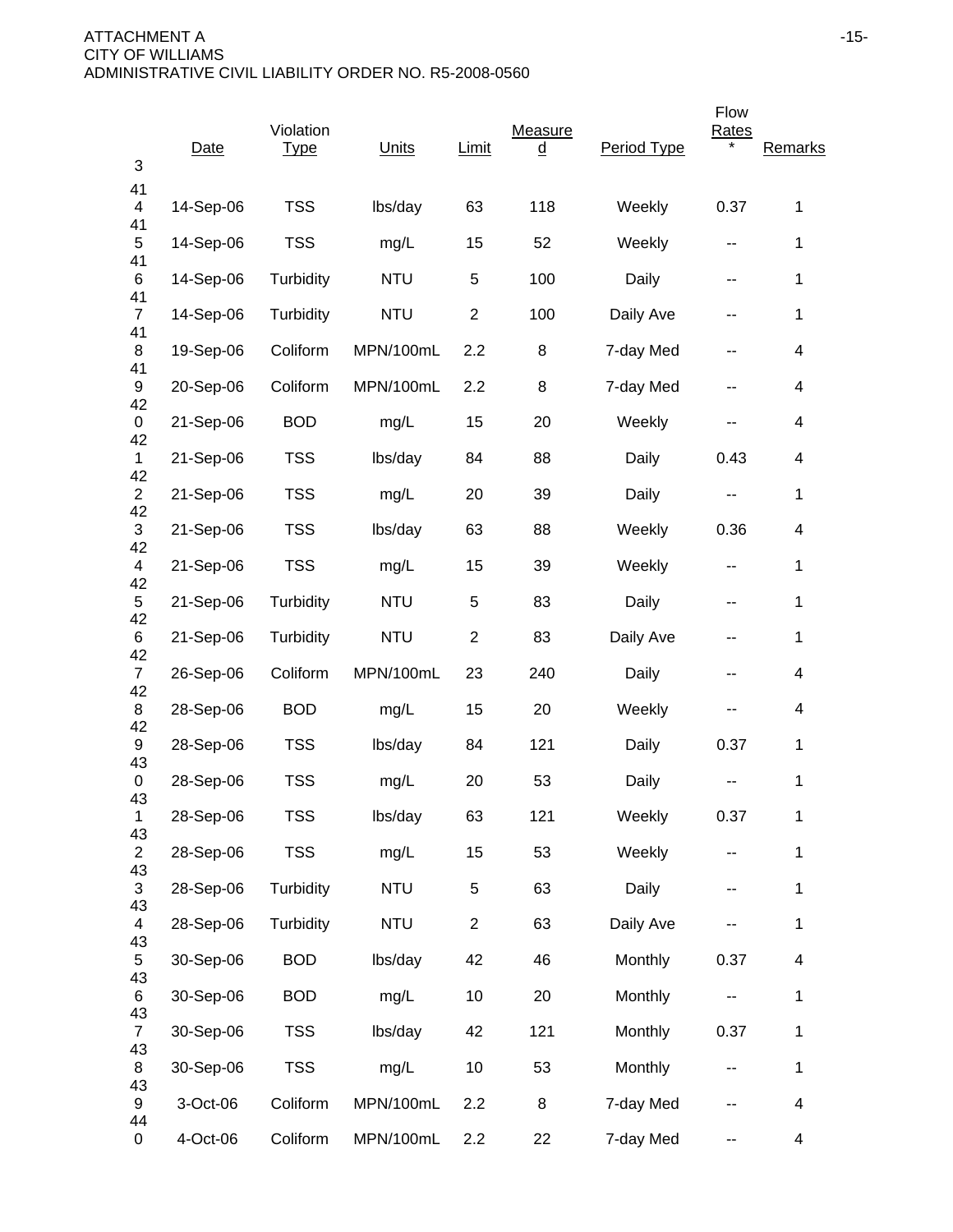|                            |                        |                          |                      |                |                       |                    | Flow                     |                          |
|----------------------------|------------------------|--------------------------|----------------------|----------------|-----------------------|--------------------|--------------------------|--------------------------|
| 44                         | Date                   | Violation<br><b>Type</b> | Units                | <b>Limit</b>   | Measure<br><u>d</u>   | Period Type        | <b>Rates</b>             | Remarks                  |
| 1<br>44                    | 4-Oct-06               | Coliform                 | MPN/100mL            | 23             | 35                    | Daily              | --                       | 4                        |
| $\overline{2}$<br>44       | 5-Oct-06               | <b>BOD</b>               | mg/L                 | 15             | 20                    | Weekly             | --                       | 4                        |
| 3<br>44                    | 5-Oct-06               | Coliform                 | MPN/100mL            | 2.2            | 13                    | 7-day Med          | --                       | $\overline{\mathcal{A}}$ |
| 4<br>44                    | 5-Oct-06               | <b>TSS</b>               | lbs/day              | 84             | 193                   | Daily              | 0.37                     | $\mathbf{1}$             |
| 5<br>44                    | 5-Oct-06               | <b>TSS</b>               | mg/L                 | 20             | 77                    | Daily              | --                       | 1                        |
| 6<br>44                    | 5-Oct-06               | <b>TSS</b>               | lbs/day              | 63             | 193                   | Weekly             | 0.37                     | 1                        |
| $\overline{7}$<br>44       | 5-Oct-06               | <b>TSS</b>               | mg/L                 | 15             | 77                    | Weekly             | $\sim$ $\sim$            | 1                        |
| 8<br>44                    | 5-Oct-06               | Turbidity                | <b>NTU</b>           | 5              | 65                    | Daily              | $\overline{\phantom{a}}$ | 1                        |
| 9<br>45                    | 5-Oct-06               | Turbidity                | <b>NTU</b>           | $\overline{2}$ | 65                    | Daily Ave          | --                       | 1                        |
| 0                          | 12-Oct-06              | <b>BOD</b>               | mg/L                 | 15             | 20                    | Weekly             | --                       | 4                        |
| 45<br>$\mathbf{1}$         | 12-Oct-06              | <b>TSS</b>               | lbs/day              | 84             | 146                   | Daily              | 0.35                     | $\mathbf 1$              |
| 45<br>$\overline{2}$       | 12-Oct-06              | <b>TSS</b>               | mg/L                 | 20             | 62                    | Daily              | --                       | 1                        |
| 45<br>$\mathfrak{S}$       | 12-Oct-06              | <b>TSS</b>               | lbs/day              | 63             | 146                   | Weekly             | 0.36                     | $\mathbf{1}$             |
| 45<br>4                    | 12-Oct-06              | <b>TSS</b>               | mg/L                 | 15             | 62                    | Weekly             | --                       | 1                        |
| 45<br>5                    | 12-Oct-06              | Turbidity                | <b>NTU</b>           | 5              | 56                    | Daily              | --                       | 1                        |
| 45<br>6<br>45              | 12-Oct-06              | Turbidity                | <b>NTU</b>           | $\overline{2}$ | 56                    | Daily Ave          | --                       | $\mathbf{1}$             |
| $\overline{7}$<br>45       | 19-Oct-06              | <b>BOD</b>               | lbs/day              | 63             | 84                    | Weekly             | 0.36                     | 4                        |
| 8                          | 19-Oct-06              | <b>BOD</b>               | mg/L                 | 15             | 20                    | Weekly             | --                       | 4                        |
| 45<br>9<br>46              | 19-Oct-06              | <b>TSS</b>               | lbs/day              | 84             | 276                   | Daily              | 0.35                     | 1                        |
| 0                          | 19-Oct-06              | <b>TSS</b>               | mg/L                 | 20             | 66                    | Daily              |                          | $\mathbf{1}$             |
| 46<br>1                    | 19-Oct-06              | <b>TSS</b>               | lbs/day              | 63             | 276                   | Weekly             | 0.36                     | 1                        |
| 46<br>$\overline{2}$       | 19-Oct-06              | <b>TSS</b>               | mg/L                 | 15             | 66                    | Weekly             | --                       | 1                        |
| 46<br>3                    | 19-Oct-06              | Turbidity                | <b>NTU</b>           | 5              | 54                    | Daily              | --                       | 1                        |
| 46<br>4                    | 19-Oct-06              | Turbidity                | <b>NTU</b>           | $\overline{c}$ | 54                    | Daily Ave          | --                       | 1                        |
| 46<br>5                    | 24-Oct-06              | Coliform                 | MPN/100mL            | 2.2            | 4                     | 7-day Med          | --                       | $\overline{\mathcal{A}}$ |
| 46<br>6                    | 25-Oct-06              | Coliform                 | MPN/100mL            | 2.2            | 6                     | 7-day Med          |                          | 4                        |
| 46<br>$\overline{7}$<br>46 | 26-Oct-06<br>26-Oct-06 | Coliform<br><b>TSS</b>   | MPN/100mL<br>lbs/day | 2.2<br>84      | $\overline{7}$<br>148 | 7-day Med<br>Daily | 0.35                     | 4<br>$\mathbf{1}$        |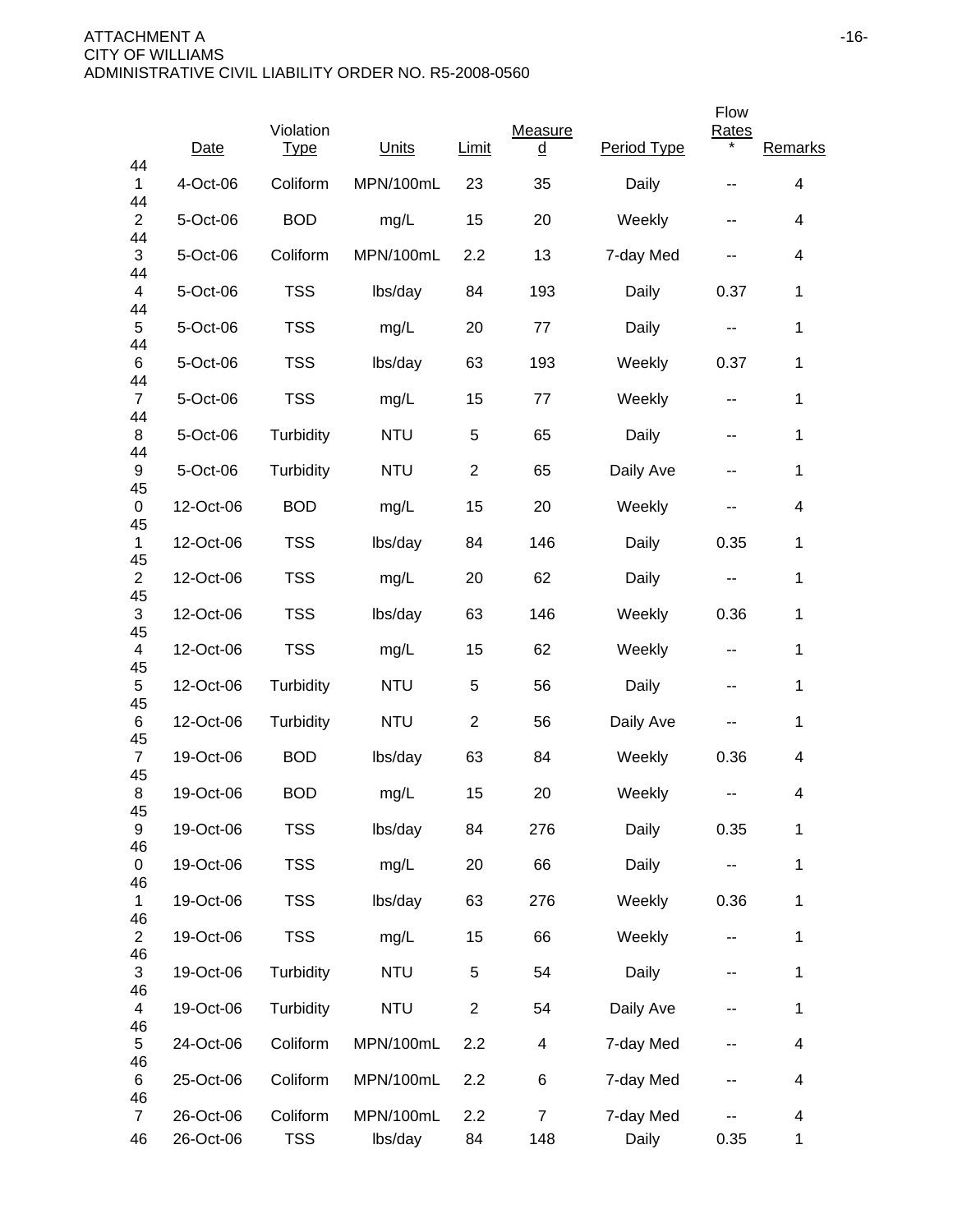| 8                               | Date      | Violation<br><u>Type</u> | Units      | Limit          | <b>Measure</b><br>$\overline{\mathsf{q}}$ | Period Type | Flow<br><b>Rates</b> | Remarks                  |
|---------------------------------|-----------|--------------------------|------------|----------------|-------------------------------------------|-------------|----------------------|--------------------------|
| 46<br>9                         | 26-Oct-06 | <b>TSS</b>               | mg/L       | 20             | 68                                        | Daily       |                      | 1                        |
| 47<br>0                         | 26-Oct-06 | <b>TSS</b>               | lbs/day    | 63             | 148                                       | Weekly      | 0.37                 | 1                        |
| 47<br>$\mathbf{1}$              | 26-Oct-06 | <b>TSS</b>               | mg/L       | 15             | 68                                        | Weekly      | --                   | 1                        |
| 47<br>$\overline{2}$            | 26-Oct-06 | Turbidity                | <b>NTU</b> | 5              | 59                                        | Daily       | --                   | 1                        |
| 47<br>$\ensuremath{\mathsf{3}}$ | 26-Oct-06 | Turbidity                | <b>NTU</b> | $\overline{2}$ | 59                                        | Daily Ave   | --                   | 1                        |
| 47<br>$\overline{\mathbf{4}}$   | 31-Oct-06 | <b>BOD</b>               | mg/L       | 10             | 17                                        | Monthly     | --                   | 1                        |
| 47<br>5                         | 31-Oct-06 | Coliform                 | MPN/100mL  | 2.2            | $\overline{7}$                            | 7-day Med   |                      | 4                        |
| 47<br>6                         | 31-Oct-06 | <b>TSS</b>               | lbs/day    | 42             | 191                                       | Monthly     | 0.36                 | $\mathbf{1}$             |
| 47<br>$\overline{7}$            | 31-Oct-06 | <b>TSS</b>               | mg/L       | 10             | 68                                        | Monthly     | --                   | 1                        |
| 47<br>8                         | 2-Nov-06  | <b>BOD</b>               | mg/L       | 15             | 20                                        | Weekly      | --                   | 4                        |
| 47<br>9                         | 2-Nov-06  | Coliform                 | MPN/100mL  | 23             | 27                                        | Daily       |                      | 4                        |
| 48<br>0                         | 2-Nov-06  | <b>TSS</b>               | lbs/day    | 84             | 145                                       | Daily       | 0.37                 | $\mathbf 1$              |
| 48<br>1                         | 2-Nov-06  | <b>TSS</b>               | mg/L       | 20             | 56                                        | Daily       | --                   | $\mathbf{1}$             |
| 48<br>$\overline{2}$            | 2-Nov-06  | <b>TSS</b>               | lbs/day    | 63             | 145                                       | Weekly      | 0.37                 | $\mathbf{1}$             |
| 48<br>$\mathfrak{S}$            | 2-Nov-06  | <b>TSS</b>               | mg/L       | 15             | 56                                        | Weekly      | --                   | 1                        |
| 48<br>4                         | 2-Nov-06  | Turbidity                | <b>NTU</b> | 5              | 55                                        | Daily       | --                   | 1                        |
| 48<br>5                         | 2-Nov-06  | Turbidity                | <b>NTU</b> | $\overline{2}$ | 55                                        | Daily Ave   |                      | 1                        |
| 48<br>6                         | 6-Nov-06  | Coliform                 | MPN/100mL  | 2.2            | 10                                        | 7-day Med   |                      | 4                        |
| 48<br>$\overline{7}$            | 7-Nov-06  | Coliform                 | MPN/100mL  | 2.2            | 10                                        | 7-day Med   | --                   | 4                        |
| 48<br>8                         | 8-Nov-06  | <b>BOD</b>               | mg/L       | 15             | 20                                        | Weekly      | --                   | $\overline{\mathcal{A}}$ |
| 48<br>9                         | 8-Nov-06  | Coliform                 | MPN/100mL  | 2.2            | 10                                        | 7-day Med   |                      | $\overline{\mathcal{A}}$ |
| 49<br>0                         | 8-Nov-06  | <b>TSS</b>               | lbs/day    | 84             | 117                                       | Daily       | 0.41                 | 4                        |
| 49<br>$\mathbf{1}$              | 8-Nov-06  | <b>TSS</b>               | mg/L       | 20             | 52                                        | Daily       | --                   | $\mathbf 1$              |
| 49<br>$\overline{c}$            | 8-Nov-06  | <b>TSS</b>               | lbs/day    | 63             | 117                                       | Weekly      | 0.39                 | $\mathbf 1$              |
| 49<br>3                         | 8-Nov-06  | <b>TSS</b>               | mg/L       | 15             | 52                                        | Weekly      | --                   | $\mathbf 1$              |
| 49<br>4                         | 8-Nov-06  | Turbidity                | <b>NTU</b> | 5              | 49                                        | Daily       |                      | $\mathbf 1$              |
| 49<br>5                         | 8-Nov-06  | Turbidity                | <b>NTU</b> | $\overline{2}$ | 49                                        | Daily Ave   | --                   | $\mathbf 1$              |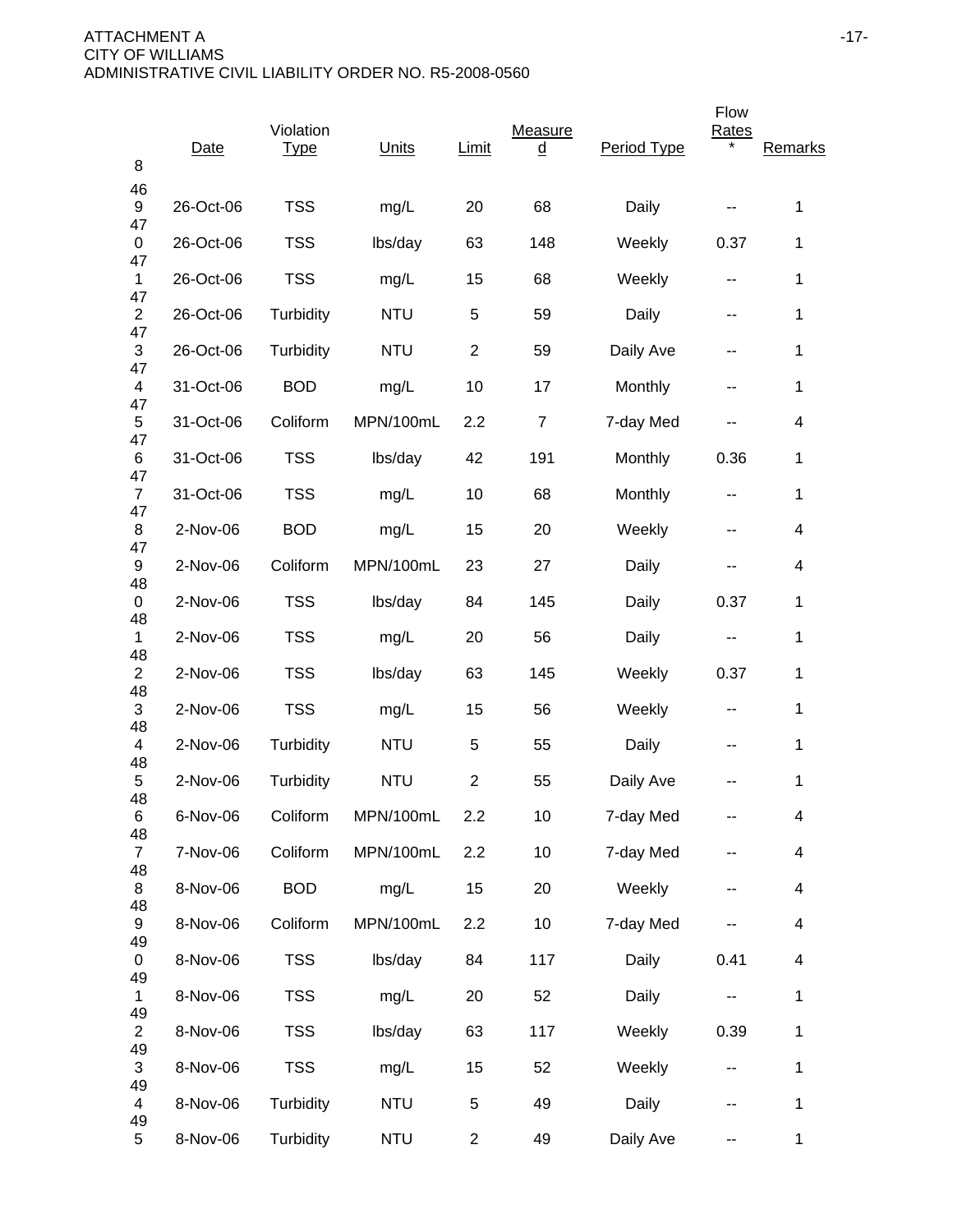|                            |           |                          |            |                |                     |             | Flow                     |                          |
|----------------------------|-----------|--------------------------|------------|----------------|---------------------|-------------|--------------------------|--------------------------|
| 49                         | Date      | Violation<br><u>Type</u> | Units      | <b>Limit</b>   | Measure<br><u>d</u> | Period Type | <b>Rates</b>             | Remarks                  |
| 6<br>49                    | 16-Nov-06 | <b>BOD</b>               | mg/L       | 15             | 20                  | Weekly      |                          | 4                        |
| $\overline{7}$<br>49       | 16-Nov-06 | <b>TSS</b>               | lbs/day    | 84             | 169                 | Daily       | 0.39                     | 1                        |
| 8<br>49                    | 16-Nov-06 | <b>TSS</b>               | mg/L       | 20             | 54                  | Daily       | --                       | 1                        |
| 9<br>50                    | 16-Nov-06 | <b>TSS</b>               | lbs/day    | 63             | 169                 | Weekly      | 0.38                     | 1                        |
| 0<br>50                    | 16-Nov-06 | <b>TSS</b>               | mg/L       | 15             | 54                  | Weekly      | $\overline{\phantom{a}}$ | 1                        |
| $\mathbf{1}$               | 16-Nov-06 | Turbidity                | <b>NTU</b> | 5              | 44                  | Daily       | --                       | 1                        |
| 50<br>$\overline{2}$<br>50 | 16-Nov-06 | Turbidity                | <b>NTU</b> | $\overline{2}$ | 44                  | Daily Ave   | --                       | 1                        |
| 3<br>50                    | 21-Nov-06 | <b>TSS</b>               | lbs/day    | 84             | 135                 | Daily       | 0.37                     | 1                        |
| $\overline{4}$             | 21-Nov-06 | <b>TSS</b>               | mg/L       | 20             | 47                  | Daily       | --                       | 1                        |
| 50<br>5                    | 21-Nov-06 | <b>TSS</b>               | lbs/day    | 63             | 135                 | Weekly      | 0.37                     | 1                        |
| 50<br>6                    | 21-Nov-06 | <b>TSS</b>               | mg/L       | 15             | 47                  | Weekly      | --                       | $\mathbf{1}$             |
| 50<br>$\overline{7}$       | 22-Nov-06 | Turbidity                | <b>NTU</b> | 5              | 43                  | Daily       | --                       | $\mathbf{1}$             |
| 50<br>8                    | 22-Nov-06 | Turbidity                | <b>NTU</b> | $\overline{2}$ | 43                  | Daily Ave   | --                       | 1                        |
| 50<br>9                    | 30-Nov-06 | <b>BOD</b>               | lbs/day    | 42             | 45                  | Monthly     | 0.38                     | 4                        |
| 51<br>0                    | 30-Nov-06 | <b>BOD</b>               | mg/L       | 10             | 18                  | Monthly     | ۰.                       | $\mathbf{1}$             |
| 51<br>$\mathbf{1}$         | 30-Nov-06 | <b>BOD</b>               | mg/L       | 15             | 20                  | Weekly      |                          | $\overline{\mathcal{A}}$ |
| 51<br>$\overline{c}$       | 30-Nov-06 | <b>TSS</b>               | lbs/day    | 84             | 97                  | Daily       | 0.36                     | 4                        |
| 51<br>3                    | 30-Nov-06 | <b>TSS</b>               | mg/L       | 20             | 50                  | Daily       | --                       | 1                        |
| 51<br>4                    | 30-Nov-06 | <b>TSS</b>               | lbs/day    | 42             | 133                 | Monthly     | 0.38                     | 1                        |
| 51<br>$\,$ 5 $\,$          | 30-Nov-06 | <b>TSS</b>               | mg/L       | 10             | 52                  | Monthly     |                          | $\mathbf{1}$             |
| 51<br>6                    | 30-Nov-06 | <b>TSS</b>               | lbs/day    | 63             | 97                  | Weekly      | 0.37                     | 1                        |
| 51<br>$\overline{7}$       | 30-Nov-06 | <b>TSS</b>               | mg/L       | 15             | 50                  | Weekly      | --                       | $\mathbf 1$              |
| 51<br>8                    | 30-Nov-06 | Turbidity                | <b>NTU</b> | 5              | 41                  | Daily       | --                       | $\mathbf 1$              |
| 51<br>9                    | 30-Nov-06 | Turbidity                | <b>NTU</b> | $\overline{2}$ | 41                  | Daily Ave   | --                       | $\mathbf 1$              |
| 52<br>0                    | 7-Dec-06  | <b>BOD</b>               | mg/L       | 10             | 20                  | Daily       | --                       | $\mathbf 1$              |
| 52<br>$\mathbf 1$          | 7-Dec-06  | <b>BOD</b>               | mg/L       | 15             | 20                  | Weekly      |                          | 4                        |
| 52<br>$\overline{2}$       | 7-Dec-06  | <b>TSS</b>               | lbs/day    | 84             | 103                 | Daily       | 0.37                     | 4                        |
| 52                         | 7-Dec-06  | <b>TSS</b>               | mg/L       | 20             | 40                  | Daily       | -−                       | $\mathbf 1$              |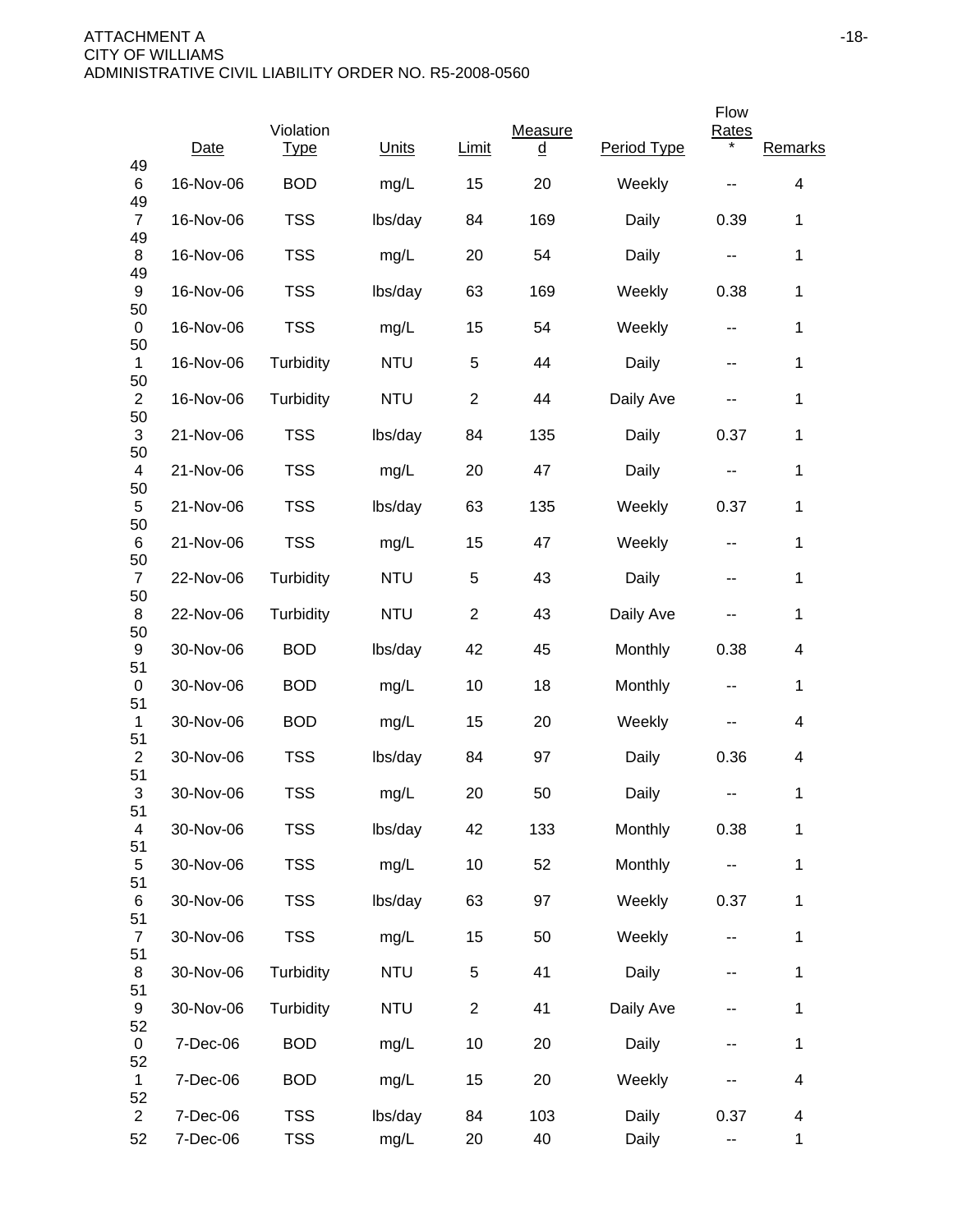| 3                          | Date      | Violation<br><u>Type</u> | <b>Units</b> | Limit          | Measure<br><u>d</u> | Period Type | Flow<br><b>Rates</b> | Remarks                  |
|----------------------------|-----------|--------------------------|--------------|----------------|---------------------|-------------|----------------------|--------------------------|
| 52<br>4                    | 7-Dec-06  | <b>TSS</b>               | lbs/day      | 63             | 103                 | Weekly      | 0.37                 | 1                        |
| 52<br>5                    | 7-Dec-06  | <b>TSS</b>               | mg/L         | 15             | 40                  | Weekly      | --                   | 1                        |
| 52<br>6                    | 7-Dec-06  | Turbidity                | <b>NTU</b>   | 5              | 31                  | Daily       | --                   | 1                        |
| 52<br>$\overline{7}$       | 7-Dec-06  | Turbidity                | <b>NTU</b>   | $\overline{2}$ | 31                  | Daily Ave   | --                   | 1                        |
| 52<br>8                    | 14-Dec-06 | <b>TSS</b>               | lbs/day      | 84             | 90                  | Daily       | 0.4                  | 4                        |
| 52<br>9                    | 14-Dec-06 | <b>TSS</b>               | mg/L         | 20             | 27                  | Daily       | --                   | 4                        |
| 53<br>0                    | 14-Dec-06 | <b>TSS</b>               | lbs/day      | 63             | 90                  | Weekly      | 0.4                  | 1                        |
| 53<br>1                    | 14-Dec-06 | <b>TSS</b>               | mg/L         | 15             | 27                  | Weekly      | --                   | 1                        |
| 53<br>$\overline{c}$<br>53 | 14-Dec-06 | Turbidity                | <b>NTU</b>   | 5              | 24                  | Daily       | --                   | 1                        |
| 3<br>53                    | 14-Dec-06 | Turbidity                | <b>NTU</b>   | $\overline{2}$ | 24                  | Daily Ave   | --                   | $\mathbf{1}$             |
| 4<br>53                    | 20-Dec-06 | <b>TSS</b>               | mg/L         | 20             | 22                  | Daily       | --                   | 4                        |
| 5<br>53                    | 20-Dec-06 | <b>TSS</b>               | mg/L         | 15             | 22                  | Weekly      | --                   | 1                        |
| 6<br>53                    | 20-Dec-06 | Turbidity                | <b>NTU</b>   | 5              | 25                  | Daily       | --                   | 1                        |
| $\overline{7}$<br>53       | 20-Dec-06 | Turbidity                | <b>NTU</b>   | $\overline{2}$ | 25                  | Daily Ave   | --                   | 1                        |
| 8<br>53                    | 27-Dec-06 | Ammonia                  | mg/L         | 15             | 27                  | Daily       | --                   | 1                        |
| 9<br>54                    | 28-Dec-06 | <b>TSS</b>               | lbs/day      | 15             | 20                  | Weekly      | 0.41                 | 4                        |
| 0<br>54                    | 28-Dec-06 | Turbidity                | <b>NTU</b>   | 5              | 28                  | Daily       |                      | 1                        |
| $\mathbf{1}$<br>54         | 28-Dec-06 | Turbidity                | <b>NTU</b>   | $\sqrt{2}$     | 28                  | Daily Ave   |                      | $\mathbf{1}$             |
| $\overline{2}$<br>54       | 30-Dec-06 | <b>BOD</b>               | mg/L         | 10             | 11                  | Monthly     |                      | $\overline{\mathbf{4}}$  |
| $\sqrt{3}$<br>54           | 31-Dec-06 | <b>TSS</b>               | lbs/day      | 42             | 76                  | Monthly     | 0.39                 | $\mathbf{1}$             |
| $\overline{4}$<br>54       | 31-Dec-06 | <b>TSS</b>               | mg/L         | 10             | 27                  | Monthly     | --                   | 1                        |
| 5<br>54                    | 2-Jan-07  | Ammonia                  | mg/L         | 8.1            | 13                  | Daily       | ۰.                   | 1                        |
| 6<br>54                    | 4-Jan-07  | <b>TSS</b>               | mg/L         | 15             | 20                  | Weekly      |                      | $\overline{\mathcal{A}}$ |
| $\overline{7}$<br>54       | 9-Jan-07  | Ammonia                  | mg/L         | 13.3           | 23                  | Daily       | --                   | $\mathbf{1}$             |
| 8                          | 10-Jan-07 | Ammonia                  | mg/L         | 15             | 16                  | Daily       |                      | $\overline{\mathbf{4}}$  |
| 54<br>9                    | 11-Jan-07 | <b>TSS</b>               | mg/L         | 20             | 30                  | Daily       |                      | $\mathbf{1}$             |
| 55<br>0                    | 11-Jan-07 | <b>TSS</b>               | lbs/day      | 63             | 73                  | Weekly      | 0.37                 | 4                        |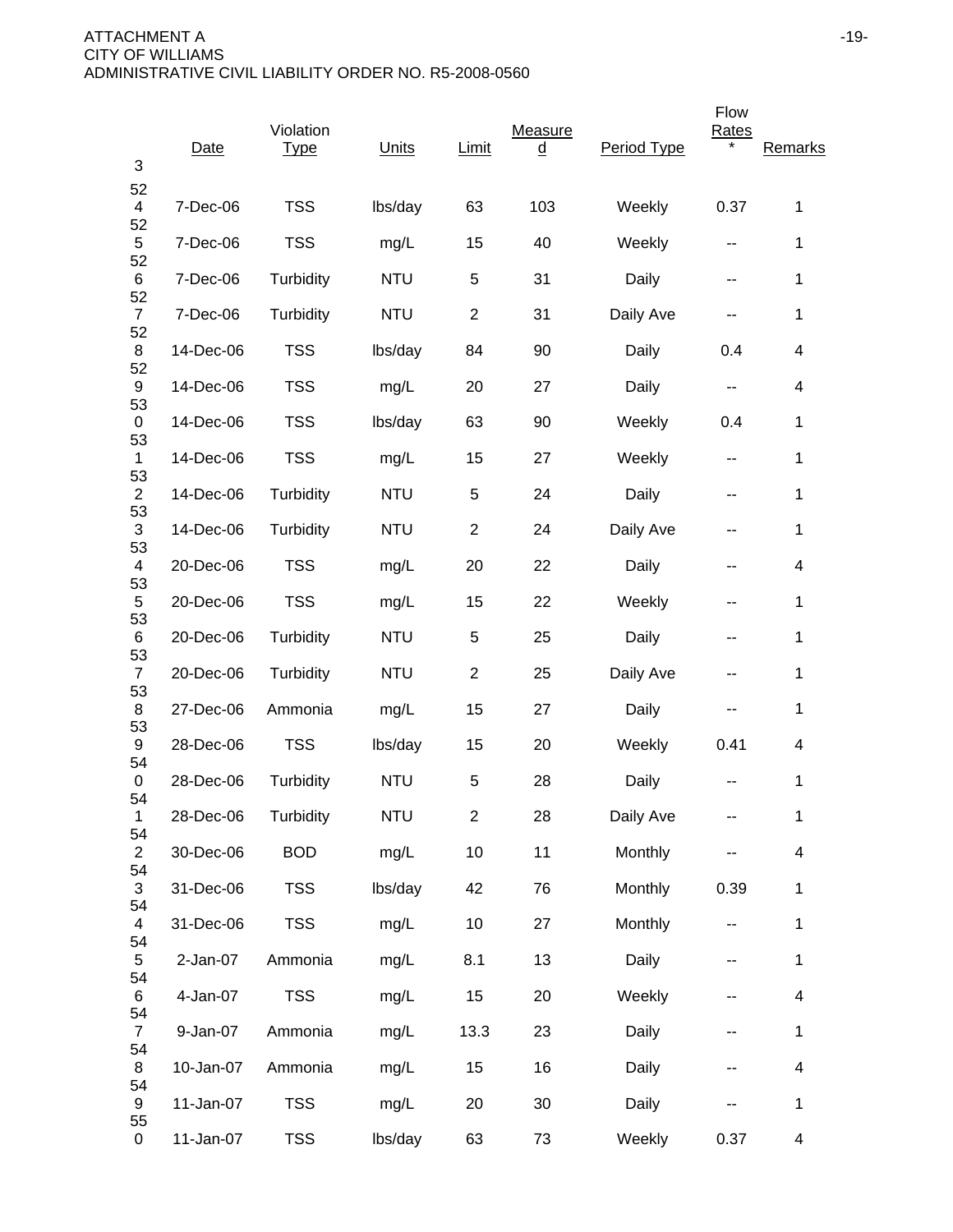|                      |             |                          |            |                |                     |                           | Flow         |                         |
|----------------------|-------------|--------------------------|------------|----------------|---------------------|---------------------------|--------------|-------------------------|
| 55                   | <b>Date</b> | Violation<br><b>Type</b> | Units      | Limit          | Measure<br><u>d</u> | Period Type               | <b>Rates</b> | Remarks                 |
| 1<br>55              | 11-Jan-07   | <b>TSS</b>               | mg/L       | 15             | 30                  | Weekly                    | --           | 1                       |
| $\overline{2}$<br>55 | 16-Jan-07   | Ammonia                  | mg/L       | 13             | 15                  | Daily                     | --           | $\overline{\mathbf{4}}$ |
| 3<br>55              | 17-Jan-07   | Ammonia                  | mg/L       | 13.3           | 17                  | Daily                     | --           | 4                       |
| 4<br>55              | 18-Jan-07   | <b>TSS</b>               | mg/L       | 20             | 30                  | Daily                     | --           | $\mathbf{1}$            |
| 5<br>55              | 18-Jan-07   | <b>TSS</b>               | lbs/day    | 63             | 76                  | Weekly                    | 0.38         | 4                       |
| 6<br>55              | 18-Jan-07   | <b>TSS</b>               | mg/L       | 15             | 30                  | Weekly                    | ۰.           | $\mathbf{1}$            |
| $\overline{7}$<br>55 | 23-Jan-07   | Ammonia                  | mg/L       | 13.3           | 20                  | Daily                     | --           | 1                       |
| 8<br>55              | 24-Jan-07   | Ammonia                  | mg/L       | 13.3           | 24                  | Daily                     | --           | $\mathbf{1}$            |
| 9<br>56              | 25-Jan-07   | <b>TSS</b>               | lbs/day    | 84             | 100                 | Daily                     | 0.38         | 4                       |
| 0<br>56              | 25-Jan-07   | <b>TSS</b>               | mg/L       | 20             | 40                  | Daily                     | --           | $\mathbf{1}$            |
| $\mathbf 1$<br>56    | 25-Jan-07   | <b>TSS</b>               | lbs/day    | 63             | 101                 | Weekly                    | 0.31         | 1                       |
| $\overline{2}$<br>56 | 25-Jan-07   | <b>TSS</b>               | mg/L       | 15             | 40                  | Weekly                    | --           | 1                       |
| $\mathfrak{S}$       | 30-Jan-07   | Ammonia                  | mg/L       | 11.4           | 21                  | Daily                     |              | 1                       |
| 56<br>4<br>56        | 30-Jan-07   | <b>TSS</b>               | lbs/day    | 42             | 78                  | Monthly                   | 0.31         | 1                       |
| 5<br>56              | 30-Jan-07   | <b>TSS</b>               | mg/L       | 10             | 30                  | Monthly                   | --           | 1                       |
| 6<br>56              | 31-Jan-07   | Ammonia                  | mg/L       | 13.3           | 21                  | Daily                     | --           | $\mathbf{1}$            |
| $\overline{7}$<br>56 | 1-Feb-07    | <b>TSS</b>               | lbs/day    | 84             | 99                  | Daily                     | 0.2          | 4                       |
| 8<br>56              | 1-Feb-07    | <b>TSS</b>               | mg/L       | 20             | 40                  | Daily                     | --           | 1                       |
| 9<br>57              | 1-Feb-07    | <b>TSS</b>               | lbs/day    | 63             | 99                  | Weekly                    | 0.49         | 1                       |
| 0<br>57              | 1-Feb-07    | <b>TSS</b>               | mg/L       | 15             | 40                  | Weekly                    | --           | $\mathbf{1}$            |
| $\mathbf{1}$<br>57   | 1-Feb-07    | Turbidity                | <b>NTU</b> | $\overline{2}$ | 29                  | Daily Ave<br>Instantaneou | --           | 1                       |
| $\overline{2}$<br>57 | 1-Feb-07    | Turbidity                | <b>NTU</b> | 5              | 29                  | S                         | --           | 1                       |
| 3<br>57              | 6-Feb-07    | Ammonia                  | mg/L       | 15             | 20                  | Daily                     | --           | $\overline{\mathbf{4}}$ |
| $\overline{4}$       | 7-Feb-07    | Ammonia                  | mg/L       | 15             | 21                  | Daily                     | --           | $\mathbf{1}$            |
| 57<br>5              | 8-Feb-07    | <b>TSS</b>               | lbs/day    | 84             | 110                 | Daily                     | 0.45         | $\overline{\mathbf{4}}$ |
| 57<br>6              | 8-Feb-07    | <b>TSS</b>               | mg/L       | 20             | 40                  | Daily                     |              | $\mathbf{1}$            |
| 57<br>$\overline{7}$ | 8-Feb-07    | <b>TSS</b>               | lbs/day    | 63             | 110                 | Weekly                    | 0.49         | 1                       |
| 57                   | 8-Feb-07    | <b>TSS</b>               | mg/L       | 15             | 40                  | Weekly                    | 44           | $\mathbf{1}$            |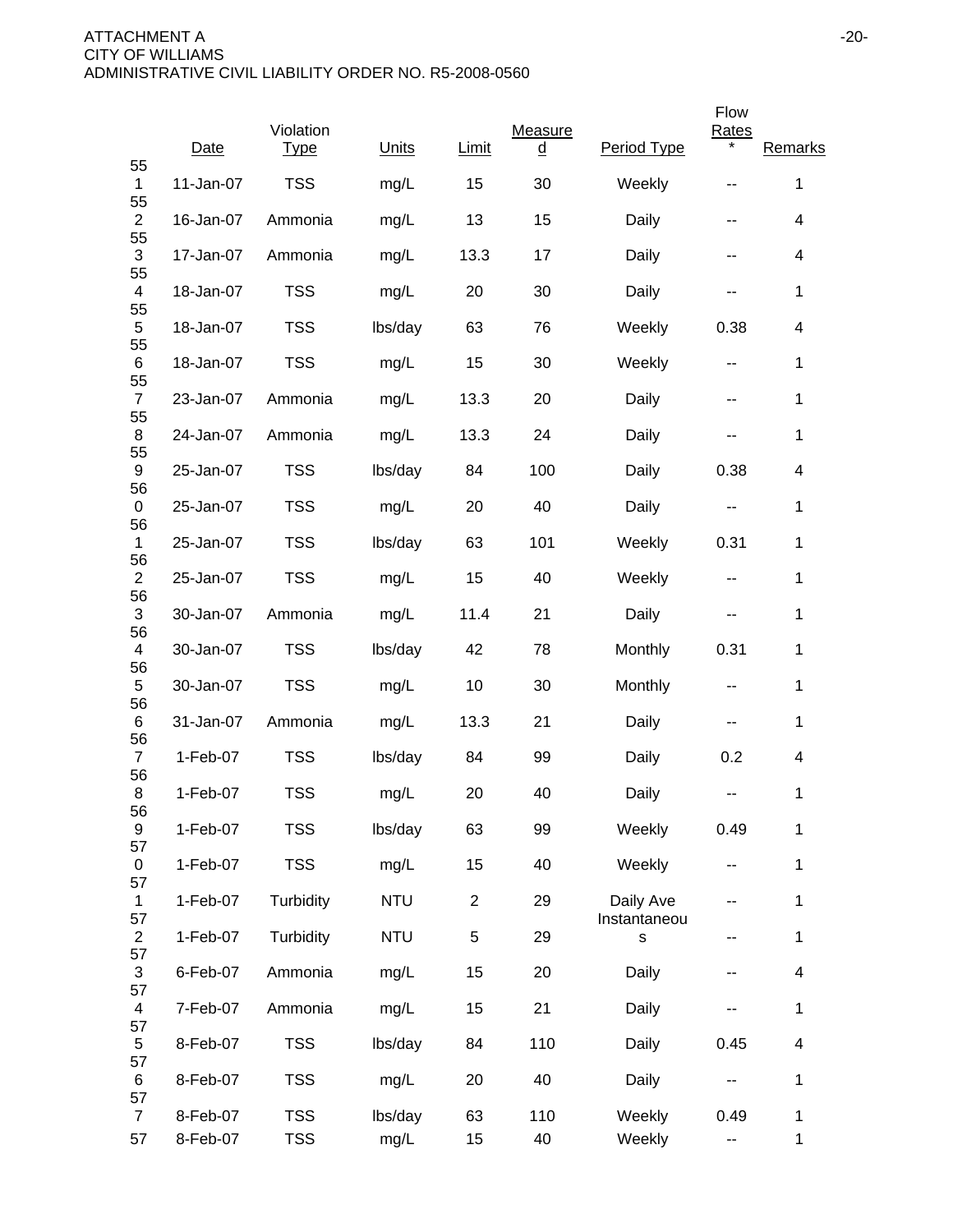| 8                    | Date      | Violation<br><b>Type</b> | Units      | Limit          | <b>Measure</b><br>$\underline{\underline{\mathsf{d}}}$ | Period Type | Flow<br><b>Rates</b>     | Remarks      |
|----------------------|-----------|--------------------------|------------|----------------|--------------------------------------------------------|-------------|--------------------------|--------------|
| 57<br>9              | 8-Feb-07  | Turbidity                | <b>NTU</b> | 5              | 27                                                     | Daily       | --                       | 1            |
| 58<br>0              | 8-Feb-07  | Turbidity                | <b>NTU</b> | $\overline{2}$ | 27                                                     | Daily Ave   | --                       | 1            |
| 58<br>$\mathbf{1}$   | 13-Feb-07 | Ammonia                  | mg/L       | 8.1            | 17                                                     | Daily       | --                       | $\mathbf 1$  |
| 58<br>$\mathbf{2}$   | 14-Feb-07 | Ammonia                  | mg/L       | 11.4           | 19                                                     | Daily       | --                       | 1            |
| 58<br>3              | 15-Feb-07 | <b>TSS</b>               | lbs/day    | 84             | 122                                                    | Daily       | 0.48                     | 1            |
| 58<br>4              | 15-Feb-07 | <b>TSS</b>               | mg/L       | 20             | 40                                                     | Daily       | --                       | 1            |
| 58<br>5              | 15-Feb-07 | <b>TSS</b>               | lbs/day    | 63             | 122                                                    | Weekly      | 0.5                      | 1            |
| 58<br>6              | 15-Feb-07 | <b>TSS</b>               | mg/L       | 15             | 40                                                     | Weekly      | --                       | $\mathbf 1$  |
| 58<br>$\overline{7}$ | 15-Feb-07 | Turbidity                | <b>NTU</b> | 5              | 27                                                     | Daily       | --                       | $\mathbf 1$  |
| 58<br>8<br>58        | 15-Feb-07 | Turbidity                | <b>NTU</b> | $\overline{2}$ | 27                                                     | Daily Ave   |                          | $\mathbf{1}$ |
| 9<br>59              | 21-Feb-07 | Ammonia                  | mg/L       | 13.3           | 17                                                     | Daily       | --                       | 4            |
| 0<br>59              | 22-Feb-07 | <b>BOD</b>               | mg/L       | 15             | 18                                                     | Weekly      | --                       | 4            |
| $\mathbf 1$<br>59    | 22-Feb-07 | <b>TSS</b>               | mg/L       | 20             | 40                                                     | Daily       | --                       | 1            |
| $\overline{2}$<br>59 | 22-Feb-07 | <b>TSS</b>               | lbs/day    | 63             | 68                                                     | Weekly      | 0.48                     | 4            |
| $\mathfrak{S}$<br>59 | 22-Feb-07 | <b>TSS</b>               | mg/L       | 15             | 40                                                     | Weekly      | --                       | 1            |
| 4<br>59              | 22-Feb-07 | Turbidity                | <b>NTU</b> | 5              | 26                                                     | Daily       | --                       | 1            |
| 5<br>59              | 22-Feb-07 | Turbidity                | <b>NTU</b> | $\overline{2}$ | 26                                                     | Daily Ave   |                          | $\mathbf{1}$ |
| 6<br>59              | 27-Feb-07 | Ammonia                  | mg/L       | 9.6            | 21                                                     | Daily       |                          | $\mathbf 1$  |
| $\overline{7}$<br>59 | 28-Feb-07 | Ammonia                  | mg/L       | 11.4           | 18                                                     | Daily       |                          | $\mathbf 1$  |
| 8<br>59              | 28-Feb-07 | <b>TSS</b>               | lbs/day    | 42             | 100                                                    | Monthly     | 0.46                     | $\mathbf 1$  |
| 9<br>60              | 28-Feb-07 | <b>TSS</b>               | mg/L       | 10             | 40                                                     | Monthly     | --                       | $\mathbf 1$  |
| 0<br>60              | 1-Mar-07  | <b>BOD</b>               | mg/L       | 20             | 22                                                     | Daily       |                          | 4            |
| $\mathbf{1}$<br>60   | 1-Mar-07  | <b>BOD</b>               | lbs/day    | 63             | 69                                                     | Weekly      | 0.49                     | 4            |
| $\overline{2}$<br>60 | 1-Mar-07  | <b>BOD</b>               | mg/L       | 15             | 22                                                     | Weekly      | $\overline{\phantom{a}}$ | $\mathbf 1$  |
| 3<br>60              | 1-Mar-07  | <b>TSS</b>               | lbs/day    | 84             | 186                                                    | Daily       | 0.49                     | $\mathbf 1$  |
| 4<br>60              | 1-Mar-07  | <b>TSS</b>               | mg/L       | 20             | 60                                                     | Daily       |                          | 1            |
| 5                    | 1-Mar-07  | <b>TSS</b>               | lbs/day    | 63             | 186                                                    | Weekly      | 0.49                     | $\mathbf 1$  |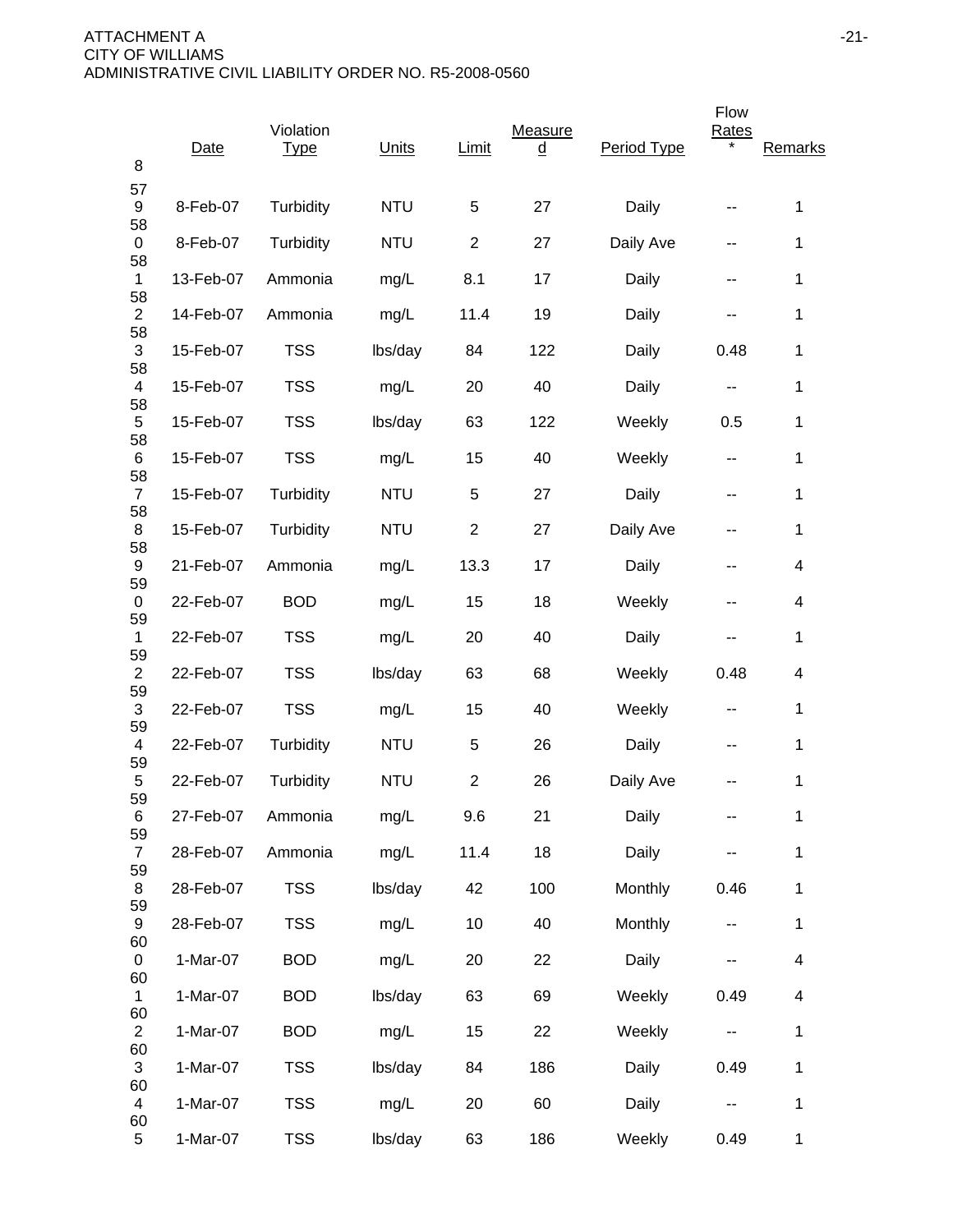|                                |            |                          |            |                |                     |             | Flow                     |                          |
|--------------------------------|------------|--------------------------|------------|----------------|---------------------|-------------|--------------------------|--------------------------|
| 60                             | Date       | Violation<br><b>Type</b> | Units      | Limit          | Measure<br><u>d</u> | Period Type | <b>Rates</b><br>*        | Remarks                  |
| 6                              | 1-Mar-07   | <b>TSS</b>               | mg/L       | 15             | 60                  | Weekly      | --                       | 1                        |
| 60<br>$\overline{7}$           | $1-Mar-07$ | Turbidity                | <b>NTU</b> | 5              | 30                  | Daily       | --                       | 1                        |
| 60<br>8<br>60                  | 1-Mar-07   | Turbidity                | <b>NTU</b> | $\overline{2}$ | 30                  | Daily Ave   | --                       | 1                        |
| 9<br>61                        | 6-Mar-07   | Ammonia                  | mg/L       | 13.3           | 16                  | Daily       | --                       | $\overline{\mathcal{A}}$ |
| 0<br>61                        | 7-Mar-07   | Ammonia                  | mg/L       | 15.3           | 17                  | Daily       | --                       | 4                        |
| $\mathbf{1}$<br>61             | 8-Mar-07   | <b>BOD</b>               | mg/L       | 20             | 22                  | Daily       | --                       | $\overline{\mathcal{A}}$ |
| $\mathbf{2}$<br>61             | 8-Mar-07   | <b>BOD</b>               | lbs/day    | 63             | 66                  | Weekly      | 0.46                     | 4                        |
| 3<br>61                        | 8-Mar-07   | <b>BOD</b>               | mg/L       | 15             | 22                  | Weekly      | $\sim$ $\sim$            | 1                        |
| $\overline{\mathcal{A}}$<br>61 | 8-Mar-07   | <b>TSS</b>               | lbs/day    | 84             | 150                 | Daily       | 0.45                     | 1                        |
| 5<br>61                        | 8-Mar-07   | <b>TSS</b>               | mg/L       | 20             | 50                  | Daily       | --                       | 1                        |
| 6                              | 8-Mar-07   | <b>TSS</b>               | lbs/day    | 63             | 150                 | Weekly      | 0.46                     | 1                        |
| 61<br>$\overline{7}$<br>61     | 8-Mar-07   | <b>TSS</b>               | mg/L       | 15             | 50                  | Weekly      | --                       | 1                        |
| 8                              | 8-Mar-07   | Turbidity                | <b>NTU</b> | 5              | 39                  | Daily       | $\overline{\phantom{a}}$ | 1                        |
| 61<br>9<br>62                  | 8-Mar-07   | Turbidity                | <b>NTU</b> | $\overline{2}$ | 39                  | Daily Ave   | --                       | $\mathbf{1}$             |
| 0<br>62                        | 14-Mar-07  | <b>BOD</b>               | mg/L       | 20             | 23                  | Daily       | --                       | 4                        |
| $\mathbf 1$<br>62              | 14-Mar-07  | <b>BOD</b>               | lbs/day    | 63             | 66                  | Weekly      | 0.49                     | 4                        |
| $\overline{c}$<br>62           | 14-Mar-07  | <b>BOD</b>               | mg/L       | 15             | 23                  | Weekly      | --                       | 1                        |
| 3<br>62                        | 14-Mar-07  | <b>TSS</b>               | lbs/day    | 84             | 233                 | Daily       | 0.48                     | 1                        |
| 4<br>62                        | 14-Mar-07  | <b>TSS</b>               | mg/L       | 20             | 80                  | Daily       |                          | 1                        |
| 5<br>62                        | 14-Mar-07  | <b>TSS</b>               | lbs/day    | 63             | 233                 | Weekly      | 0.49                     | $\mathbf{1}$             |
| 6<br>62                        | 14-Mar-07  | <b>TSS</b>               | mg/L       | 15             | 80                  | Weekly      | ۰.                       | 1                        |
| $\overline{7}$                 | 15-Mar-07  | Coliform                 | MPN/100mL  | 2.2            | $\overline{7}$      | 7-day Med   | --                       | $\overline{\mathcal{A}}$ |
| 62<br>8<br>62                  | 15-Mar-07  | Coliform                 | MPN/100mL  | 23             | 30                  | Daily       | --                       | $\overline{\mathcal{A}}$ |
| 9                              | 15-Mar-07  | Turbidity                | <b>NTU</b> | 5              | 51                  | Daily       | --                       | 1                        |
| 63<br>0<br>63                  | 15-Mar-07  | Turbidity                | <b>NTU</b> | $\overline{c}$ | 51                  | Daily Ave   | --                       | $\mathbf 1$              |
| 1<br>63                        | 20-Mar-07  | Coliform                 | MPN/100mL  | 2.2            | 30                  | 7-day Med   | --                       | 4                        |
| $\overline{2}$                 | 20-Mar-07  | Coliform                 | MPN/100mL  | 23             | 1600                | Daily       |                          | 4                        |
| 63                             | 21-Mar-07  | Coliform                 | MPN/100mL  | 2.2            | 500                 | 7-day Med   |                          | 4                        |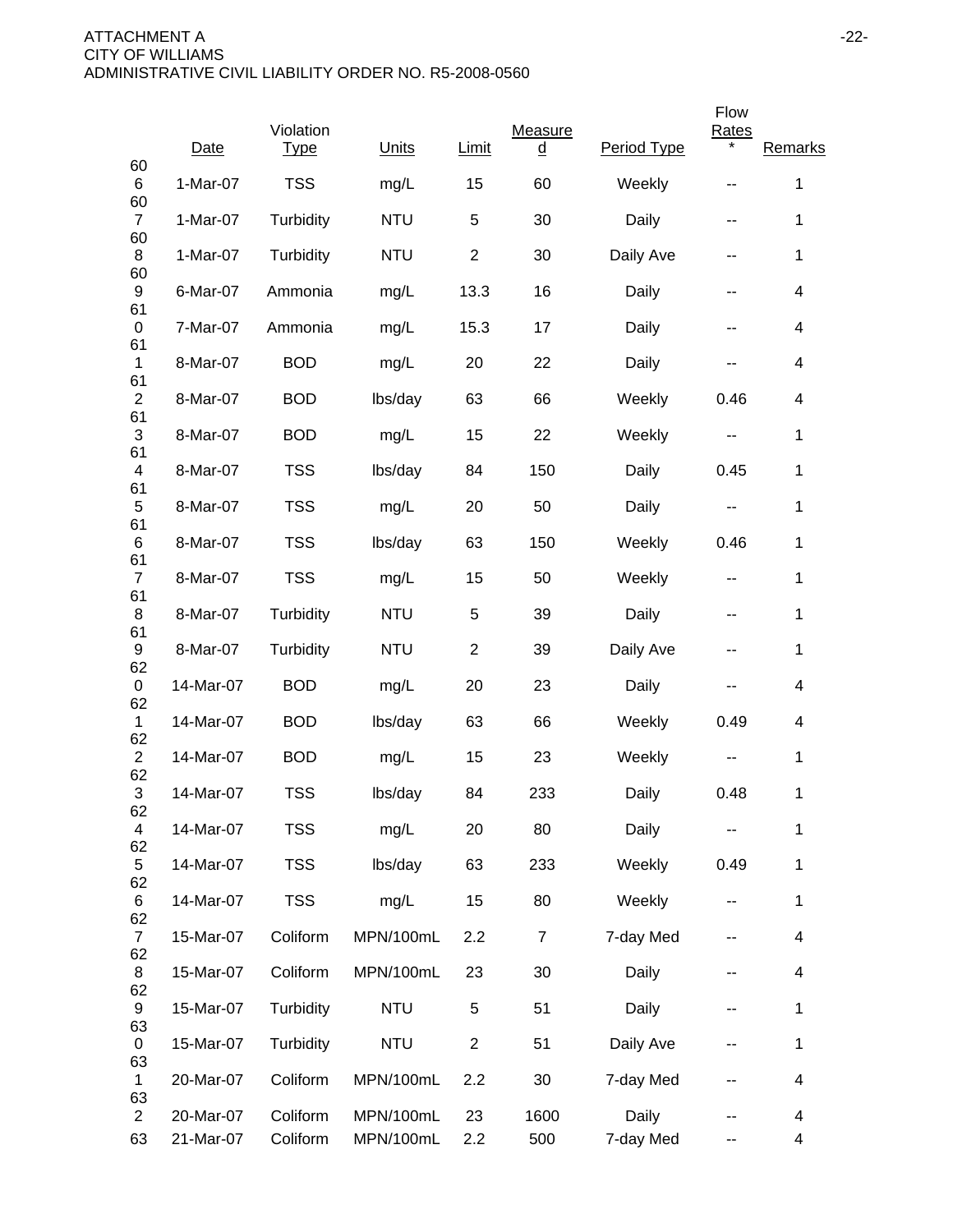|                                 | <b>Date</b> | Violation<br><b>Type</b> | Units      | Limit          | Measure<br><u>d</u> | Period Type | Flow<br>Rates | Remarks      |
|---------------------------------|-------------|--------------------------|------------|----------------|---------------------|-------------|---------------|--------------|
| 3                               |             |                          |            |                |                     |             |               |              |
| 63<br>$\overline{4}$<br>63      | 21-Mar-07   | Coliform                 | MPN/100mL  | 23             | 500                 | Daily       |               | 4            |
| 5                               | 22-Mar-07   | Coliform                 | MPN/100mL  | 2.2            | 500                 | 7-day Med   | --            | 4            |
| 63<br>6                         | 22-Mar-07   | <b>TSS</b>               | lbs/day    | 84             | 170                 | Daily       | 0.48          | 1            |
| 63<br>$\overline{7}$            | 22-Mar-07   | <b>TSS</b>               | mg/L       | 20             | 70                  | Daily       | н.            | 1            |
| 63<br>8                         | 22-Mar-07   | <b>TSS</b>               | lbs/day    | 63             | 170                 | Weekly      | 0.49          | $\mathbf{1}$ |
| 63<br>9                         | 22-Mar-07   | <b>TSS</b>               | mg/L       | 15             | 70                  | Weekly      | --            | $\mathbf{1}$ |
| 64<br>0                         | 22-Mar-07   | Turbidity                | <b>NTU</b> | 5              | 46                  | Daily       | --            | 1            |
| 64<br>$\mathbf 1$               | 22-Mar-07   | Turbidity                | <b>NTU</b> | $\overline{2}$ | 46                  | Daily Ave   |               | 1            |
| 64<br>$\overline{2}$            | 29-Mar-07   | <b>TSS</b>               | lbs/day    | 84             | 215                 | Daily       | 0.48          | 1            |
| 64<br>$\mathfrak{S}$            | 29-Mar-07   | <b>TSS</b>               | mg/L       | 20             | 80                  | Daily       |               | 1            |
| 64<br>4                         | 29-Mar-07   | <b>TSS</b>               | lbs/day    | 63             | 215                 | Weekly      | 0.48          | $\mathbf{1}$ |
| 64<br>5                         | 29-Mar-07   | <b>TSS</b>               | mg/L       | 15             | 80                  | Weekly      | --            | 1            |
| 64<br>6                         | 29-Mar-07   | Turbidity                | <b>NTU</b> | 5              | 60                  | Daily       | --            | 1            |
| 64<br>$\overline{7}$            | 29-Mar-07   | Turbidity                | <b>NTU</b> | $\overline{2}$ | 60                  | Daily Ave   | --            | 1            |
| 64<br>8                         | 31-Mar-07   | <b>BOD</b>               | lbs/day    | 42             | 55                  | Monthly     | 0.49          | 4            |
| 64<br>9                         | 31-Mar-07   | <b>BOD</b>               | mg/L       | 10             | 19                  | Monthly     | н.            | 1            |
| 65<br>0                         | 31-Mar-07   | <b>TSS</b>               | lbs/day    | 42             | 191                 | Monthly     | 0.49          | $\mathbf{1}$ |
| 65<br>1                         | 31-Mar-07   | <b>TSS</b>               | mg/L       | 10             | 68                  | Monthly     | ۰.            | $\mathbf 1$  |
| 65<br>$\overline{2}$            | 3-Apr-07    | Coliform                 | MPN/100mL  | 2.2            | 1600                | 7-day Med   | --            | 4            |
| 65<br>$\ensuremath{\mathsf{3}}$ | 3-Apr-07    | Coliform                 | MPN/100mL  | 23             | 1600                | Daily       |               | 4            |
| 65<br>$\overline{\mathcal{A}}$  | 4-Apr-07    | Coliform                 | MPN/100mL  | 2.2            | 804                 | 7-day Med   | --            | 4            |
| 65<br>5                         | 4-Apr-07    | Turbidity                | <b>NTU</b> | 5              | 54                  | Daily       | --            | $\mathbf 1$  |
| 65<br>6                         | 4-Apr-07    | Turbidity                | <b>NTU</b> | $\overline{c}$ | 54                  | Daily Ave   |               | $\mathbf 1$  |
| 65<br>$\overline{7}$            | 5-Apr-07    | Coliform                 | MPN/100mL  | 2.2            | 17                  | 7-day Med   |               | 4            |
| 65<br>8                         | 5-Apr-07    | <b>TSS</b>               | lbs/day    | 84             | 163                 | Daily       | 0.48          | $\mathbf 1$  |
| 65<br>9                         | 5-Apr-07    | <b>TSS</b>               | mg/L       | 20             | 60                  | Daily       | --            | $\mathbf 1$  |
| 66<br>0                         | 10-Apr-07   | Coliform                 | MPN/100mL  | 2.2            | 17                  | 7-day Med   | --            | 4            |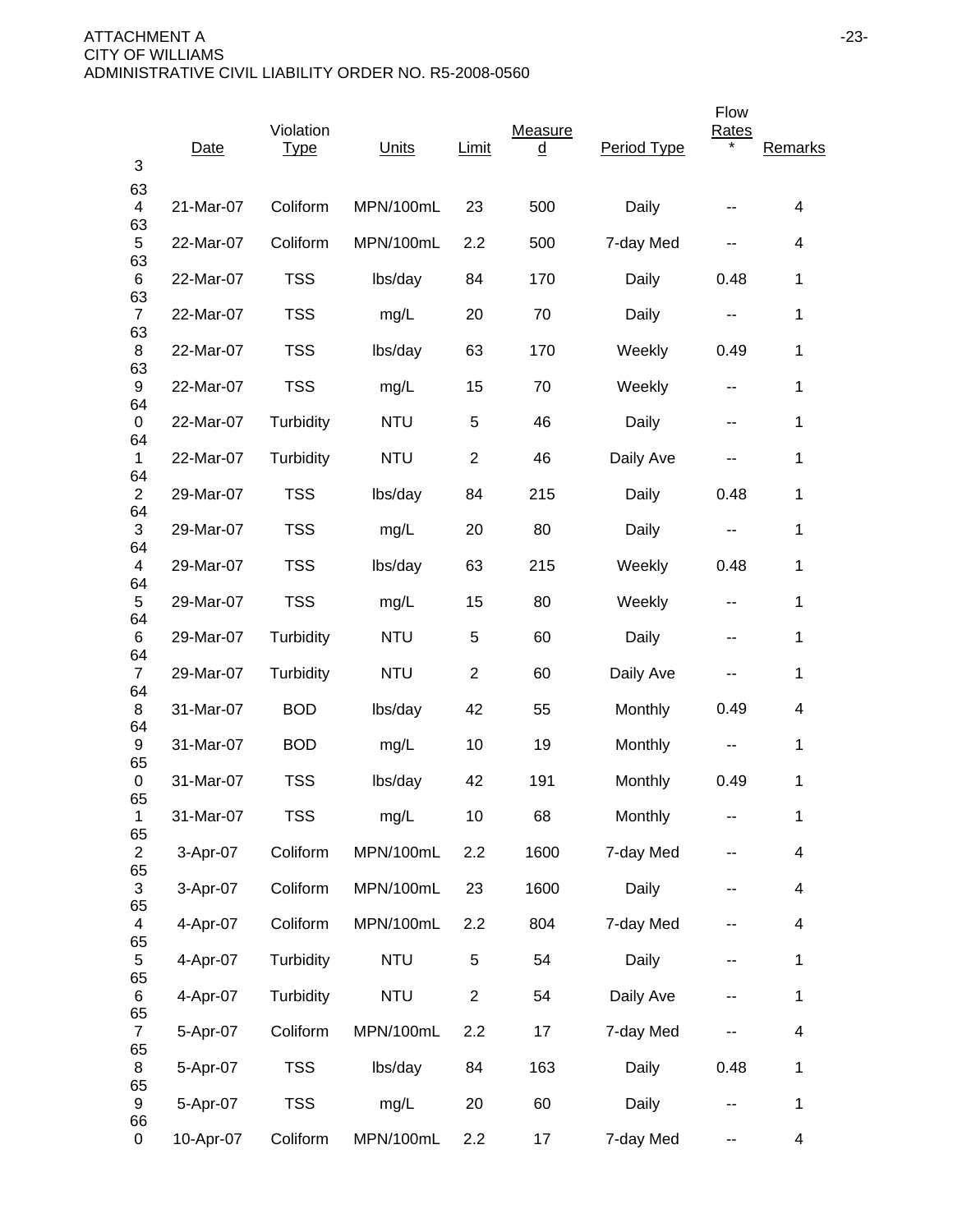|                                |           |                          |            |                |                                    |             | Flow  |         |
|--------------------------------|-----------|--------------------------|------------|----------------|------------------------------------|-------------|-------|---------|
| 66                             | Date      | Violation<br><b>Type</b> | Units      | Limit          | Measure<br>$\overline{\mathsf{q}}$ | Period Type | Rates | Remarks |
| 1                              | 10-Apr-07 | Coliform                 | MPN/100mL  | 23             | 240                                | Daily       |       | 4       |
| 66<br>$\overline{2}$<br>66     | 11-Apr-07 | Coliform                 | MPN/100mL  | 2.2            | 17                                 | 7-day Med   |       | 4       |
| 3<br>66                        | 12-Apr-07 | <b>TSS</b>               | lbs/day    | 84             | 900                                | Daily       | 0.47  | 1       |
| 4<br>66                        | 12-Apr-07 | <b>TSS</b>               | mg/L       | 20             | 280                                | Daily       | --    | 1       |
| 5<br>66                        | 12-Apr-07 | Turbidity                | <b>NTU</b> | 5              | 56                                 | Daily       | --    | 1       |
| 6                              | 12-Apr-07 | Turbidity                | <b>NTU</b> | $\overline{2}$ | 56                                 | Daily Ave   | --    | 4       |
| 66<br>$\overline{7}$<br>66     | 18-Apr-07 | Ammonia                  | mg/L       | 4.2            | 5.2                                | Daily       | --    | 4       |
| 8                              | 19-Apr-07 | <b>TSS</b>               | lbs/day    | 84             | 143                                | Daily       | 0.45  | 1       |
| 66<br>9                        | 19-Apr-07 | <b>TSS</b>               | mg/L       | 20             | 60                                 | Daily       | --    | 1       |
| 67<br>0                        | 19-Apr-07 | Turbidity                | <b>NTU</b> | 5              | 62                                 | Daily       | --    | 1       |
| 67<br>$\mathbf{1}$             | 19-Apr-07 | Turbidity                | <b>NTU</b> | $\overline{2}$ | 62                                 | Daily Ave   | --    | 4       |
| 67<br>$\mathbf{2}$             | 25-Apr-07 | Coliform                 | MPN/100mL  | 2.2            | 13                                 | 7-day Med   | --    | 4       |
| 67<br>3                        | 25-Apr-07 | Turbidity                | <b>NTU</b> | 5              | 45                                 | Daily       | --    | 1       |
| 67<br>4                        | 25-Apr-07 | Turbidity                | <b>NTU</b> | $\overline{2}$ | 45                                 | Daily Ave   | --    | 4       |
| 67<br>5<br>67                  | 26-Apr-07 | Coliform                 | MPN/100mL  | 2.2            | 23                                 | 7-day Med   | --    | 4       |
| 6<br>67                        | 26-Apr-07 | Coliform                 | MPN/100mL  | 23             | 240                                | Daily       |       | 4       |
| $\overline{7}$<br>67           | 26-Apr-07 | <b>TSS</b>               | lbs/day    | 84             | 337                                | Daily       | 0.47  | 1       |
| 8                              | 26-Apr-07 | <b>TSS</b>               | mg/L       | 20             | 140                                | Daily       | --    | 1       |
| 67<br>9                        | 30-Apr-07 | <b>TSS</b>               | lbs/day    | 42             | 386                                | Monthly     | 0.47  | 1       |
| 68<br>0                        | 30-Apr-07 | <b>TSS</b>               | mg/L       | 10             | 135                                | Monthly     |       | 1       |
| 68<br>1                        | 3-May-07  | <b>TSS</b>               | lbs/day    | 84             | 103                                | Daily       | 0.45  | 4       |
| 68<br>$\overline{2}$           | 3-May-07  | <b>TSS</b>               | mg/L       | 20             | 54                                 | Daily       | --    | 1       |
| 68<br>3                        | 3-May-07  | <b>TSS</b>               | lbs/day    | 63             | 103                                | Weekly      | 0.46  | 1       |
| 68<br>$\overline{\mathcal{A}}$ | 3-May-07  | <b>TSS</b>               | mg/L       | 15             | 54                                 | Weekly      | --    | 1       |
| 68<br>5                        | 3-May-07  | Turbidity                | <b>NTU</b> | 5              | 55                                 | Daily       | --    | 4       |
| 68<br>6<br>68                  | 3-May-07  | Turbidity                | <b>NTU</b> | $\overline{2}$ | 55                                 | Daily Ave   | --    | 1       |
| $\overline{7}$                 | 8-May-07  | Coliform                 | MPN/100mL  | 2.2            | 17                                 | 7-day Med   |       | 4       |
| 68                             | 9-May-07  | Coliform                 | MPN/100mL  | 2.2            | 8                                  | 7-day Med   | --    | 4       |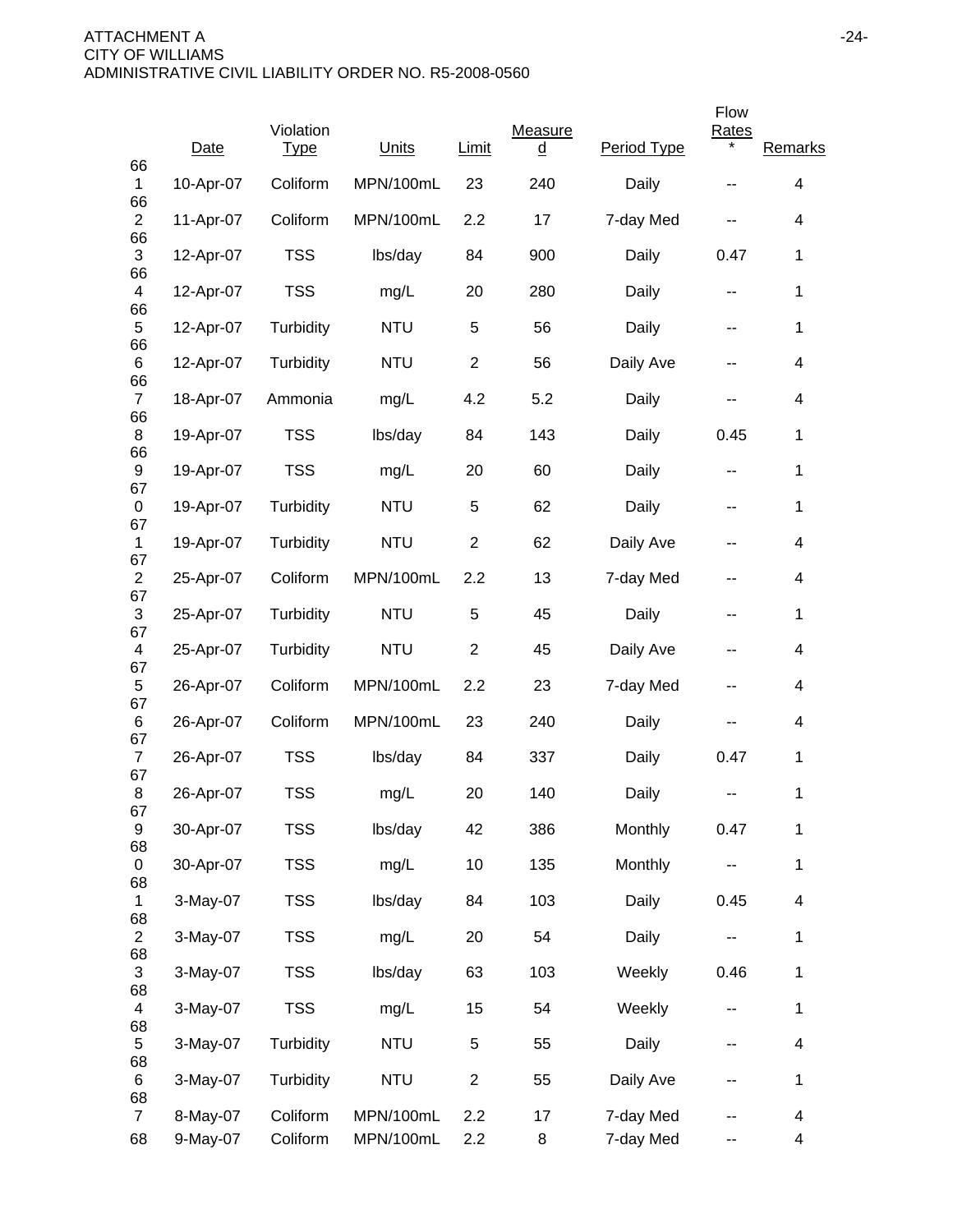| 8                    | Date      | Violation<br><b>Type</b> | Units      | Limit          | Measure<br><u>d</u> | Period Type | Flow<br>Rates            | Remarks      |
|----------------------|-----------|--------------------------|------------|----------------|---------------------|-------------|--------------------------|--------------|
| 68<br>9              | 10-May-07 | Coliform                 | MPN/100mL  | 2.2            | 13                  | 7-day Med   |                          | 4            |
| 69<br>0              | 10-May-07 | <b>TSS</b>               | lbs/day    | 84             | 197                 | Daily       | 0.45                     | 1            |
| 69<br>$\mathbf 1$    | 10-May-07 | <b>TSS</b>               | mg/L       | 20             | 120                 | Daily       | $\overline{\phantom{a}}$ | 1            |
| 69<br>$\overline{2}$ | 10-May-07 | <b>TSS</b>               | lbs/day    | 63             | 197                 | Weekly      | 0.44                     | 1            |
| 69<br>3              | 10-May-07 | <b>TSS</b>               | mg/L       | 15             | 120                 | Weekly      | --                       | 1            |
| 69<br>4              | 10-May-07 | Turbidity                | <b>NTU</b> | 5              | 71                  | Daily       | --                       | 4            |
| 69<br>$\sqrt{5}$     | 10-May-07 | Turbidity                | <b>NTU</b> | $\overline{c}$ | 71                  | Daily Ave   |                          | 1            |
| 69<br>6              | 15-May-07 | Coliform                 | MPN/100mL  | 2.2            | 13                  | 7-day Med   | --                       | 4            |
| 69<br>$\overline{7}$ | 16-May-07 | Coliform                 | MPN/100mL  | 2.2            | 23                  | 7-day Med   | --                       | 4            |
| 69<br>8              | 17-May-07 | Coliform                 | MPN/100mL  | 2.2            | 30                  | 7-day Med   | --                       | 4            |
| 69<br>9              | 22-May-07 | Coliform                 | MPN/100mL  | 2.2            | 30                  | 7-day Med   | --                       | 4            |
| 70<br>0              | 23-May-07 | Coliform                 | MPN/100mL  | 2.2            | 17                  | 7-day Med   | --                       | 4            |
| 70<br>$\mathbf{1}$   | 24-May-07 | Coliform                 | MPN/100mL  | 2.2            | 8                   | 7-day Med   |                          | 4            |
| 70<br>$\overline{2}$ | 24-May-07 | <b>TSS</b>               | lbs/day    | 84             | 156                 | Daily       | 0.43                     | 1            |
| 70<br>3              | 24-May-07 | <b>TSS</b>               | mg/L       | 20             | 120                 | Daily       | н.                       | 1            |
| 70<br>4              | 24-May-07 | <b>TSS</b>               | lbs/day    | 63             | 156                 | Weekly      | 0.45                     | 1            |
| 70<br>5              | 24-May-07 | <b>TSS</b>               | mg/L       | 15             | 120                 | Weekly      |                          | 1            |
| 70<br>6<br>70        | 24-May-07 | Turbidity                | <b>NTU</b> | 5              | 93                  | Daily       | --                       | 4            |
| $\overline{7}$       | 24-May-07 | Turbidity                | <b>NTU</b> | $\overline{2}$ | 93                  | Daily Ave   | --                       | 1            |
| 70<br>8              | 29-May-07 | Coliform                 | MPN/100mL  | 2.2            | 8                   | 7-day Med   |                          | 4            |
| 70<br>9<br>71        | 30-May-07 | <b>BOD</b>               | mg/L       | 10             | 15                  | Monthly     | --                       | 1            |
| 0                    | 30-May-07 | Coliform                 | MPN/100mL  | 2.2            | 8                   | 7-day Med   | --                       | 4            |
| 71<br>$\mathbf 1$    | 30-May-07 | <b>TSS</b>               | lbs/day    | 42             | 153                 | Monthly     | 0.45                     | 1            |
| 71<br>$\overline{c}$ | 30-May-07 | <b>TSS</b>               | mg/L       | 10             | 80                  | Monthly     | ۰.                       | 1            |
| 71<br>3              | 31-May-07 | Coliform                 | MPN/100mL  | 2.2            | 13                  | 7-day Med   |                          | 4            |
| 71<br>4              | 31-May-07 | <b>TSS</b>               | lbs/day    | 84             | 156                 | Daily       | 0.46                     | 1            |
| 71<br>5              | 31-May-07 | <b>TSS</b>               | mg/L       | 20             | 110                 | Daily       | 44                       | $\mathbf{1}$ |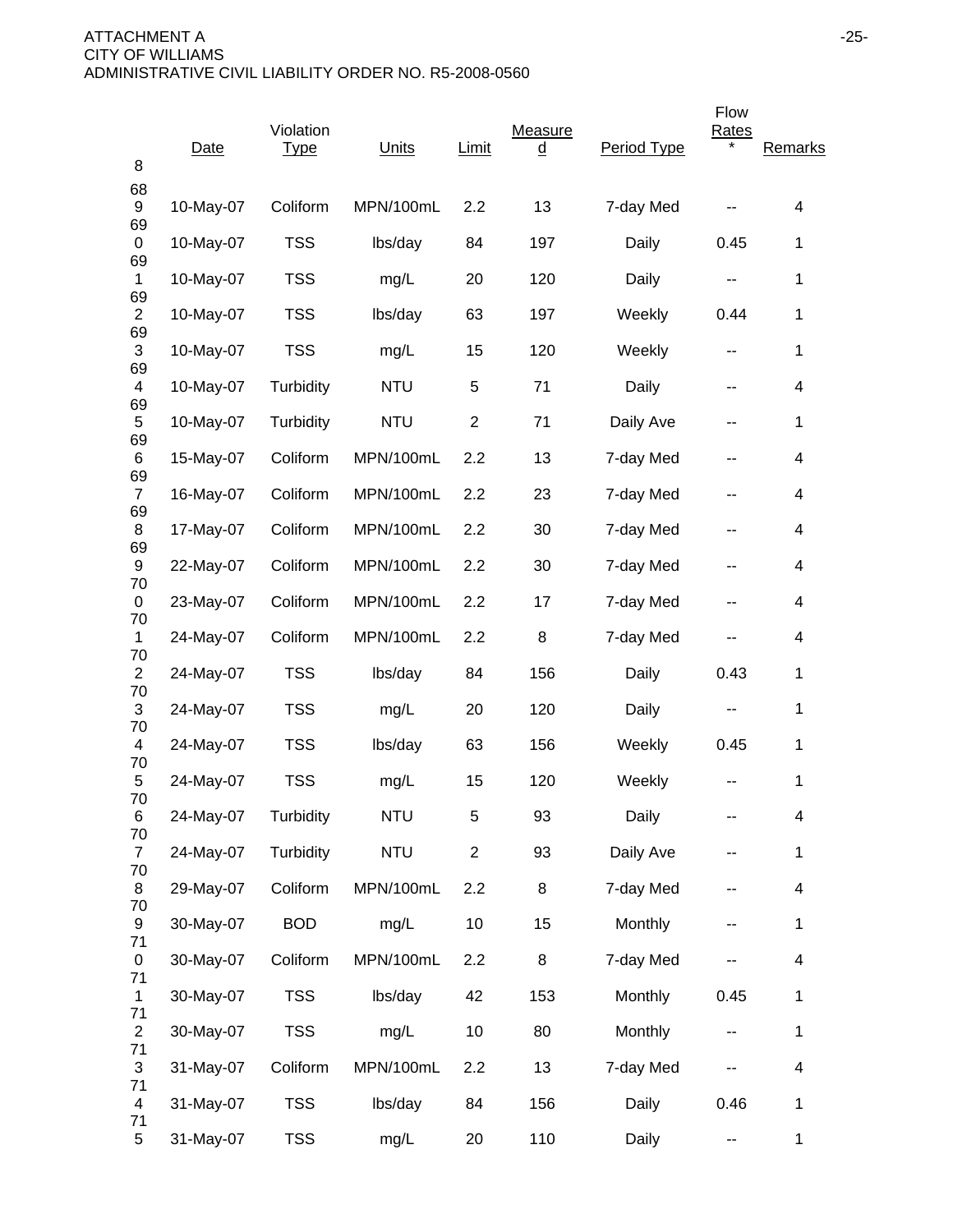|                      |           |                          |            |                |                     |             | Flow         |              |
|----------------------|-----------|--------------------------|------------|----------------|---------------------|-------------|--------------|--------------|
| 71                   | Date      | Violation<br><b>Type</b> | Units      | Limit          | Measure<br><u>d</u> | Period Type | <b>Rates</b> | Remarks      |
| 6<br>71              | 31-May-07 | <b>TSS</b>               | lbs/day    | 63             | 156                 | Weekly      | 0.44         | 1            |
| $\overline{7}$<br>71 | 31-May-07 | <b>TSS</b>               | mg/L       | 15             | 110                 | Weekly      | --           | 1            |
| 8<br>71              | 31-May-07 | Turbidity                | <b>NTU</b> | 5              | 94                  | Daily       | --           | 1            |
| 9<br>72              | 31-May-07 | Turbidity                | <b>NTU</b> | $\overline{c}$ | 94                  | Daily Ave   | --           | 1            |
| 0<br>72              | 5-Jun-07  | Coliform                 | MPN/100mL  | 2.2            | 11                  | 7-day Med   | --           | 4            |
| $\mathbf{1}$         | 6-Jun-07  | Coliform                 | MPN/100mL  | 2.2            | 11                  | 7-day Med   | --           | 4            |
| 72<br>$\overline{2}$ | 7-Jun-07  | <b>BOD</b>               | mg/L       | 15             | 17                  | Weekly      | --           | 4            |
| 72<br>$\mathfrak{S}$ | 7-Jun-07  | <b>TSS</b>               | lbs/day    | 84             | 128                 | Daily       | 0.44         | 1            |
| 72<br>$\overline{4}$ | 7-Jun-07  | <b>TSS</b>               | mg/L       | 20             | 100                 | Daily       | --           | 1            |
| 72<br>5              | 7-Jun-07  | <b>TSS</b>               | lbs/day    | 63             | 128                 | Weekly      | 0.45         | 1            |
| 72<br>6              | 7-Jun-07  | <b>TSS</b>               | mg/L       | 15             | 100                 | Weekly      | --           | 1            |
| 72<br>$\overline{7}$ | 7-Jun-07  | Turbidity                | <b>NTU</b> | 5              | 83                  | Daily       | --           | 1            |
| 72<br>8              | 7-Jun-07  | Turbidity                | <b>NTU</b> | $\overline{c}$ | 83                  | Daily Ave   | --           | 1            |
| 72<br>9              | 14-Jun-07 | <b>BOD</b>               | mg/L       | 15             | 16                  | Weekly      |              | 4            |
| 73<br>0              | 14-Jun-07 | <b>TSS</b>               | lbs/day    | 84             | 127                 | Daily       | 0.44         | 1            |
| 73<br>$\mathbf 1$    | 14-Jun-07 | <b>TSS</b>               | mg/L       | 20             | 80                  | Daily       | --           | 1            |
| 73<br>$\overline{2}$ | 14-Jun-07 | <b>TSS</b>               | lbs/day    | 63             | 127                 | Weekly      | 0.44         | 1            |
| 73<br>3              | 14-Jun-07 | <b>TSS</b>               | mg/L       | 15             | 80                  | Weekly      | --           | 1            |
| 73<br>4              | 14-Jun-07 | Turbidity                | <b>NTU</b> | $\,$ 5 $\,$    | 68                  | Daily       |              | 1            |
| 73<br>5              | 14-Jun-07 | Turbidity                | <b>NTU</b> | $\overline{2}$ | 68                  | Daily Ave   |              | $\mathbf 1$  |
| 73<br>6              | 21-Jun-07 | <b>TSS</b>               | lbs/day    | 84             | 140                 | Daily       | 0.43         | 1            |
| 73<br>$\overline{7}$ | 21-Jun-07 | <b>TSS</b>               | mg/L       | 20             | 80                  | Daily       | ۰.           | 1            |
| 73<br>8              | 21-Jun-07 | <b>TSS</b>               | lbs/day    | 63             | 140                 | Weekly      | 0.45         | 1            |
| 73<br>9              | 21-Jun-07 | <b>TSS</b>               | mg/L       | 15             | 80                  | Weekly      | --           | 1            |
| 74<br>0              | 21-Jun-07 | Turbidity                | <b>NTU</b> | 5              | 64                  | Daily       | --           | 1            |
| 74<br>$\mathbf{1}$   | 21-Jun-07 | Turbidity                | <b>NTU</b> | $\overline{2}$ | 64                  | Daily Ave   | --           | $\mathbf 1$  |
| 74<br>$\overline{2}$ | 28-Jun-07 | <b>TSS</b>               | mg/L       | 20             | 80                  | Daily       |              | 1            |
| 74                   | 28-Jun-07 | <b>TSS</b>               | mg/L       | 15             | 80                  | Weekly      | --           | $\mathbf{1}$ |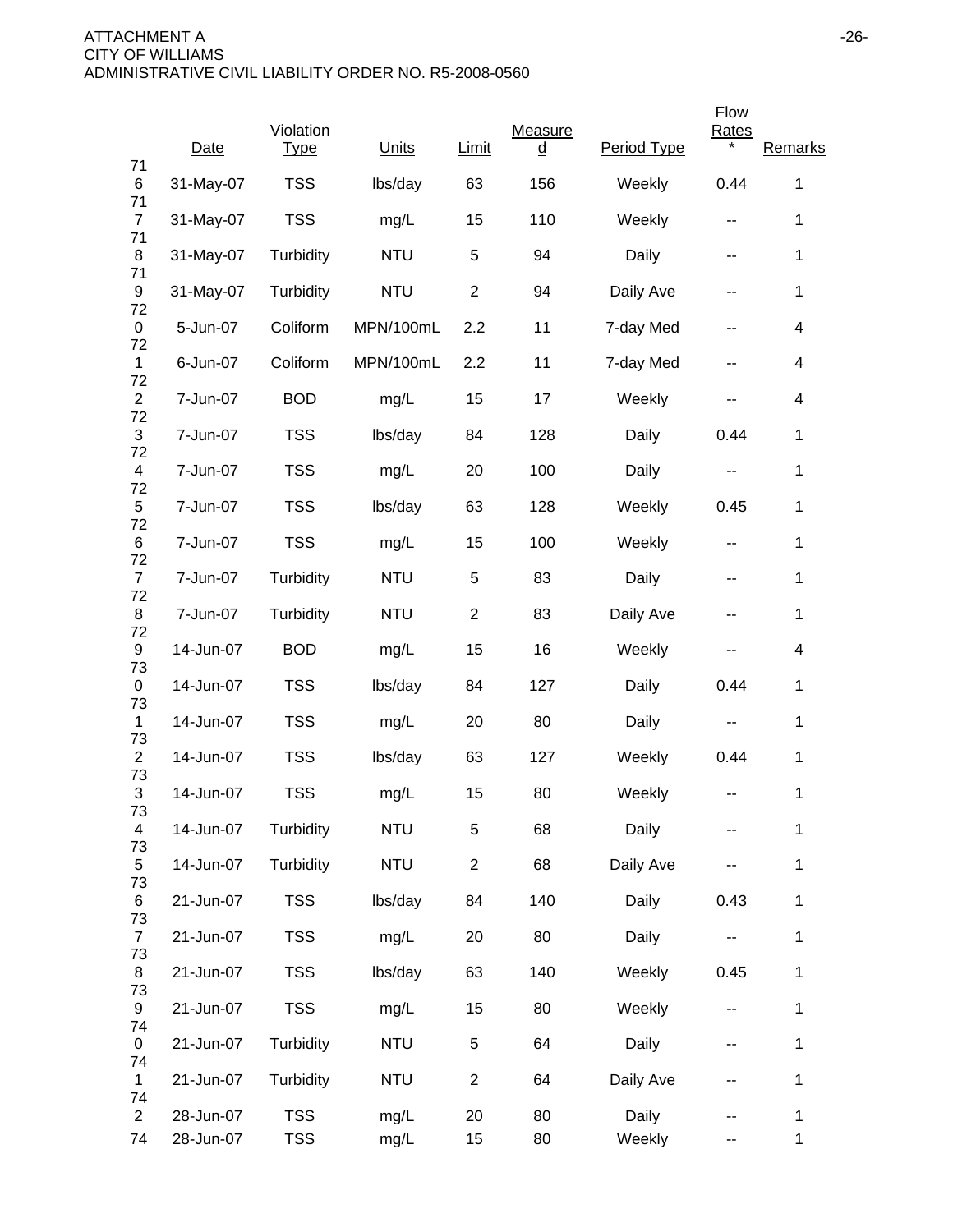| 3                    | Date      | Violation<br><b>Type</b> | Units      | Limit          | Measure<br>$\underline{\underline{\mathsf{d}}}$ | Period Type | Flow<br>Rates            | Remarks      |
|----------------------|-----------|--------------------------|------------|----------------|-------------------------------------------------|-------------|--------------------------|--------------|
| 74<br>$\overline{4}$ | 28-Jun-07 | Turbidity                | <b>NTU</b> | $\overline{2}$ | 75                                              | Daily       |                          | 1            |
| 74<br>5              | 28-Jun-07 | Turbidity                | <b>NTU</b> | 5              | 75                                              | Daily       | --                       | 1            |
| 74<br>6              | 30-Jun-07 | <b>BOD</b>               | mg/L       | 10             | 15                                              | Monthly     |                          | 1            |
| 74<br>$\overline{7}$ | 30-Jun-07 | <b>TSS</b>               | lbs/day    | 42             | 132                                             | Monthly     | 0.44                     | $\mathbf{1}$ |
| 74<br>8              | 30-Jun-07 | <b>TSS</b>               | mg/L       | 10             | 85                                              | Monthly     | н.                       | $\mathbf{1}$ |
| 74<br>9              | 5-Jul-07  | <b>TSS</b>               | lbs/day    | 84             | 100                                             | Daily       | 0.43                     | 1            |
| 75<br>0              | 5-Jul-07  | <b>TSS</b>               | mg/L       | 20             | 62                                              | Daily       | --                       | $\mathbf 1$  |
| 75<br>$\mathbf{1}$   | 5-Jul-07  | <b>TSS</b>               | lbs/day    | 63             | 100                                             | Weekly      | 0.41                     | $\mathbf{1}$ |
| 75<br>$\overline{c}$ | 5-Jul-07  | <b>TSS</b>               | mg/L       | 15             | 62                                              | Weekly      | $\overline{\phantom{a}}$ | $\mathbf 1$  |
| 75<br>$\mathfrak{S}$ | 5-Jul-07  | Turbidity                | <b>NTU</b> | $\overline{2}$ | 94                                              | Daily       | --                       | $\mathbf{1}$ |
| 75<br>4              | 5-Jul-07  | Turbidity                | <b>NTU</b> | 5              | 94                                              | Daily       | --                       | $\mathbf{1}$ |
| 75<br>5              | 12-Jul-07 | <b>BOD</b>               | mg/L       | 15             | 16                                              | Weekly      | --                       | $\mathbf{1}$ |
| 75<br>6              | 12-Jul-07 | <b>TSS</b>               | lbs/day    | 84             | 124                                             | Daily       | 0.42                     | $\mathbf{1}$ |
| 75<br>$\overline{7}$ | 12-Jul-07 | <b>TSS</b>               | mg/L       | 20             | 63                                              | Daily       | --                       | 1            |
| 75<br>8              | 12-Jul-07 | <b>TSS</b>               | lbs/day    | 63             | 124                                             | Weekly      | 0.44                     | 1            |
| 75<br>9              | 12-Jul-07 | <b>TSS</b>               | mg/L       | 15             | 63                                              | Weekly      | $\sim$ $\sim$            | 1            |
| 76<br>0              | 12-Jul-07 | Turbidity                | <b>NTU</b> | $\overline{2}$ | 48                                              | Daily       |                          | $\mathbf{1}$ |
| 76<br>$\mathbf{1}$   | 12-Jul-07 | Turbidity                | <b>NTU</b> | $\sqrt{5}$     | 48                                              | Daily       | --                       | $\mathbf 1$  |
| 76<br>$\overline{2}$ | 19-Jul-07 | <b>TSS</b>               | mg/L       | 20             | 44                                              | Daily       |                          | $\mathbf{1}$ |
| 76<br>3              | 19-Jul-07 | <b>TSS</b>               | lbs/day    | 63             | 84                                              | Weekly      | 0.42                     | $\mathbf 1$  |
| 76<br>$\overline{4}$ | 19-Jul-07 | <b>TSS</b>               | mg/L       | 15             | 44                                              | Weekly      | $\overline{a}$           | $\mathbf 1$  |
| 76<br>5              | 19-Jul-07 | Turbidity                | <b>NTU</b> | $\overline{2}$ | 34                                              | Daily       | --                       | $\mathbf 1$  |
| 76<br>6              | 19-Jul-07 | Turbidity                | <b>NTU</b> | 5              | 34                                              | Daily       |                          | $\mathbf 1$  |
| 76<br>$\overline{7}$ | 26-Jul-07 | <b>TSS</b>               | lbs/day    | 84             | 70                                              | Daily       | 0.43                     | $\mathbf{1}$ |
| 76<br>8              | 26-Jul-07 | <b>TSS</b>               | mg/L       | 20             | 37                                              | Daily       | ۰.                       | $\mathbf{1}$ |
| 76<br>9              | 26-Jul-07 | <b>TSS</b>               | lbs/day    | 63             | 70                                              | Weekly      | 0.43                     | $\mathbf 1$  |
| 77<br>$\pmb{0}$      | 26-Jul-07 | <b>TSS</b>               | mg/L       | 15             | 37                                              | Weekly      | 44                       | $\mathbf{1}$ |